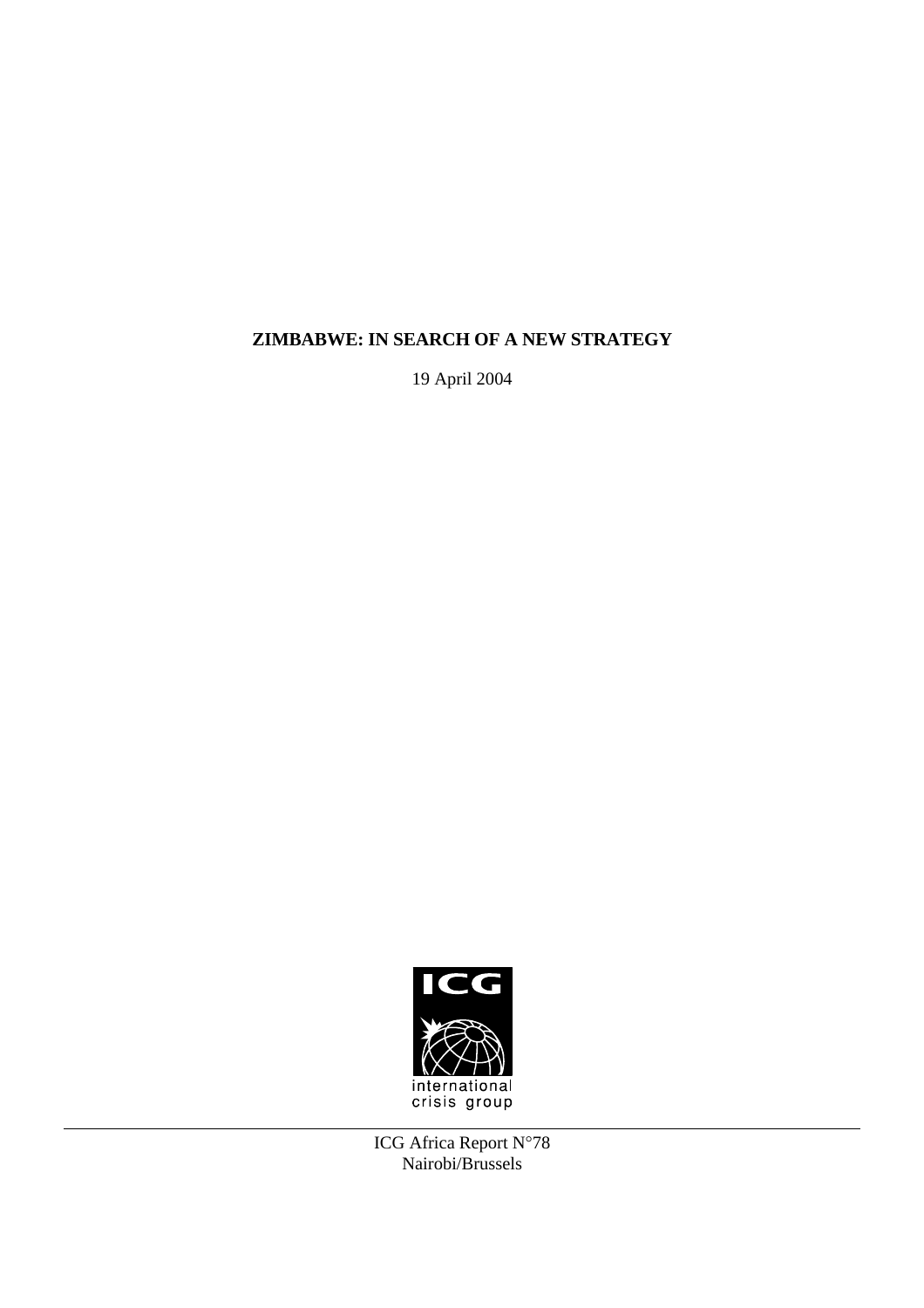# **TABLE OF CONTENTS**

| I.                |                    |                |  |  |  |
|-------------------|--------------------|----------------|--|--|--|
|                   | A.                 |                |  |  |  |
|                   | <b>B.</b>          |                |  |  |  |
|                   |                    | $\mathbf{1}$ . |  |  |  |
|                   |                    | 2.             |  |  |  |
|                   |                    | 3.             |  |  |  |
|                   |                    | 4.             |  |  |  |
| II.               |                    |                |  |  |  |
|                   | $\mathsf{A}$ .     |                |  |  |  |
|                   | <b>B.</b>          |                |  |  |  |
| III.              |                    |                |  |  |  |
|                   | A.                 |                |  |  |  |
|                   | <b>B.</b>          |                |  |  |  |
| IV.               |                    |                |  |  |  |
|                   |                    |                |  |  |  |
| $V_{\bullet}$     |                    |                |  |  |  |
|                   | A.                 |                |  |  |  |
|                   | <b>B.</b>          |                |  |  |  |
|                   | $\mathcal{C}$ .    |                |  |  |  |
|                   | D.                 |                |  |  |  |
|                   | $E_{\rm{L}}$<br>F. |                |  |  |  |
|                   |                    |                |  |  |  |
| VI.               |                    |                |  |  |  |
|                   | A.                 |                |  |  |  |
|                   | <b>B.</b>          |                |  |  |  |
|                   |                    | 1.             |  |  |  |
|                   |                    | 2.             |  |  |  |
|                   |                    | 3.             |  |  |  |
|                   | $\mathbf{C}$ .     | 4.             |  |  |  |
|                   |                    | 1.             |  |  |  |
|                   |                    | 2.             |  |  |  |
|                   |                    | 3.             |  |  |  |
|                   |                    |                |  |  |  |
|                   |                    |                |  |  |  |
|                   |                    |                |  |  |  |
| <b>APPENDICES</b> |                    |                |  |  |  |
|                   | A.                 |                |  |  |  |
|                   | <b>B.</b>          |                |  |  |  |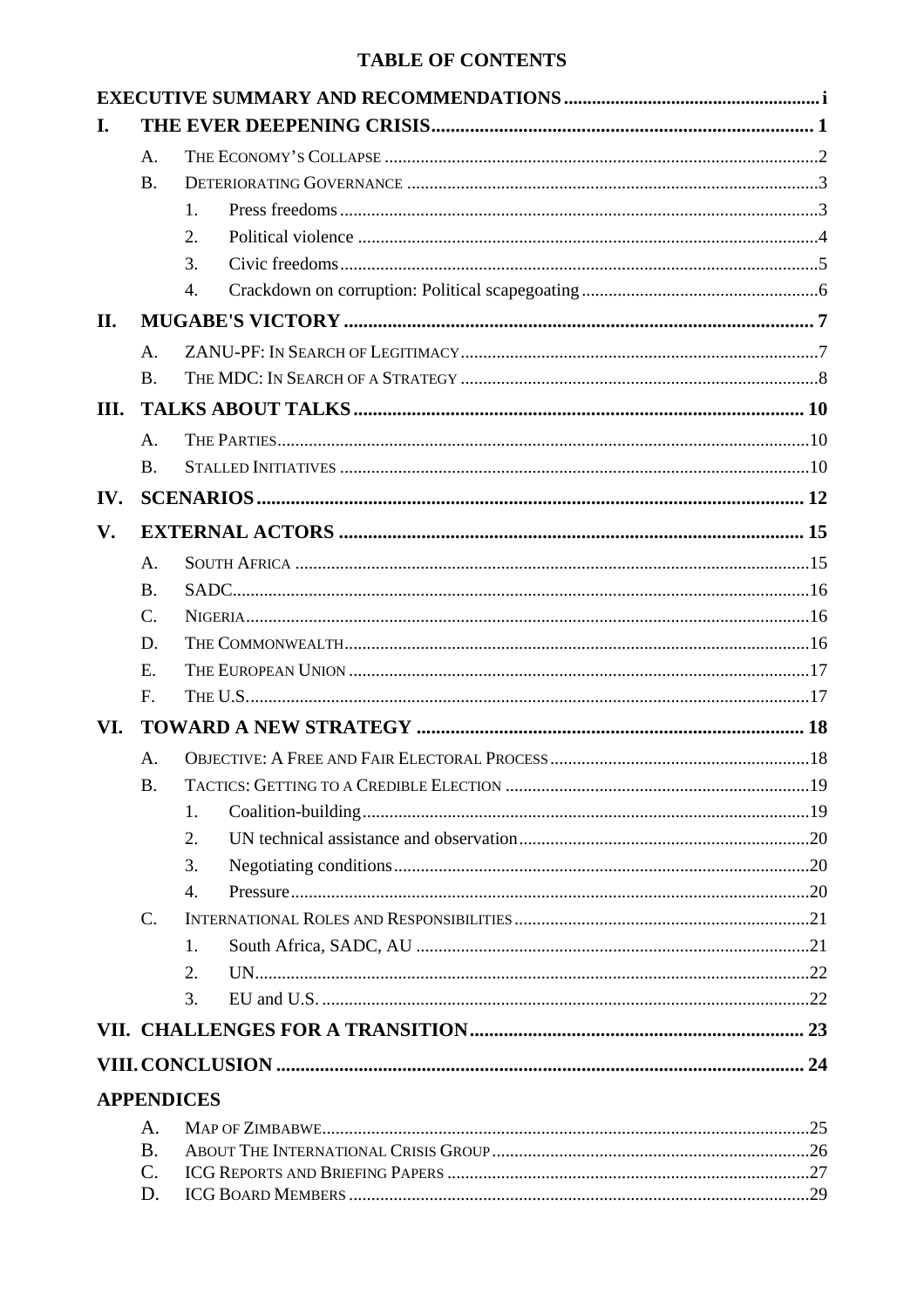

# **ICG Africa Report N°78** 19 April 2004

# **ZIMBABWE: IN SEARCH OF A NEW STRATEGY**

# **EXECUTIVE SUMMARY AND RECOMMENDATIONS**

For all the sound and fury of international condemnation and domestic opposition, octogenarian President Robert Mugabe maintains the upper hand in Zimbabwe. He has bludgeoned opposition parties and neutralised mass action strategies, minimised African criticism, maintained South Africa's friendship, and withstood sporadic pressure from the wider international community. It has been a masterful performance. It is also one that has done massive damage to Zimbabwe's economy, which is shrinking at world record speed. It is time to acknowledge the collective failure to date, reevaluate strategies for resolving the crisis, and concentrate on the opportunity presented by the March 2005 parliamentary elections.

Though it retains some of the trappings of a multiparty democracy, Zimbabwe is de facto a one-party state controlled by a narrow group of ZANU-PF and military officials who have used its resources and institutions for personal enrichment. The ruling party gives its key supporters in the security services, the army and a large patronage network a piece of the action to ensure their commitment to the status quo. So little is left for social requirements that Zimbabwe, which exported food until recently, has the highest percentage in Africa of people being fed by international aid.

Preoccupied as it is with looting the state and with the politics of presidential succession, it is almost inconceivable that ZANU-PF would now negotiate seriously with the opposition Movement for Democratic Change (MDC). Its strategy appears to be to delay any formal process, while South African President Thabo Mbeki talks about talks. Meanwhile, the regime has become more proficient at forestalling resistance to its rule. Demonstrations are usually thwarted before they begin or broken up early. Youth militias terrorise opposition supporters. Detain-and-release cycles are applied to opposition and civic leaders, combined with endless court actions to wear down stamina and resources. At the core is violence, used in both targeted and indiscriminate ways.

There are two possibilities for the parliamentary elections that the government has indicated will be held in less than a year's time. One is that a negotiated inter-party settlement or greatly intensified international pressure -- or both -- will produce the conditions for a free and fair electoral process; the other is that the ruling party will continue to stall on talks, rig the electoral process, increase state violence, and win a non-credible vote. If the latter happens, Zimbabwe will probably be at the point of no return. Elements of the opposition and civil society, disaffected war veterans and youth militia, and losers in the ZANU-PF factional battle might well fight one another or the state. Democracy promotion in Zimbabwe today is a conflict prevention strategy.

The response to Zimbabwe's tragedy has been inadequate and ineffectual at all levels. The U.S. and EU feed the majority of Zimbabweans, but their policies do not begin to address the roots of the crisis. South Africa and other neighbours have not made the kind of concerted effort to resolve the crisis that states in East Africa and West Africa have attempted when confronted with their own regional problems. On the contrary, their policies have amounted to covering for the regime. The opposition and civil society have made shows of good faith by participating in governing institutions and electoral processes, but that has only given a veneer of legitimacy to a system that is suppressing political freedom and destroying what had been one of Africa's more dynamic economies. All these actors need to change course.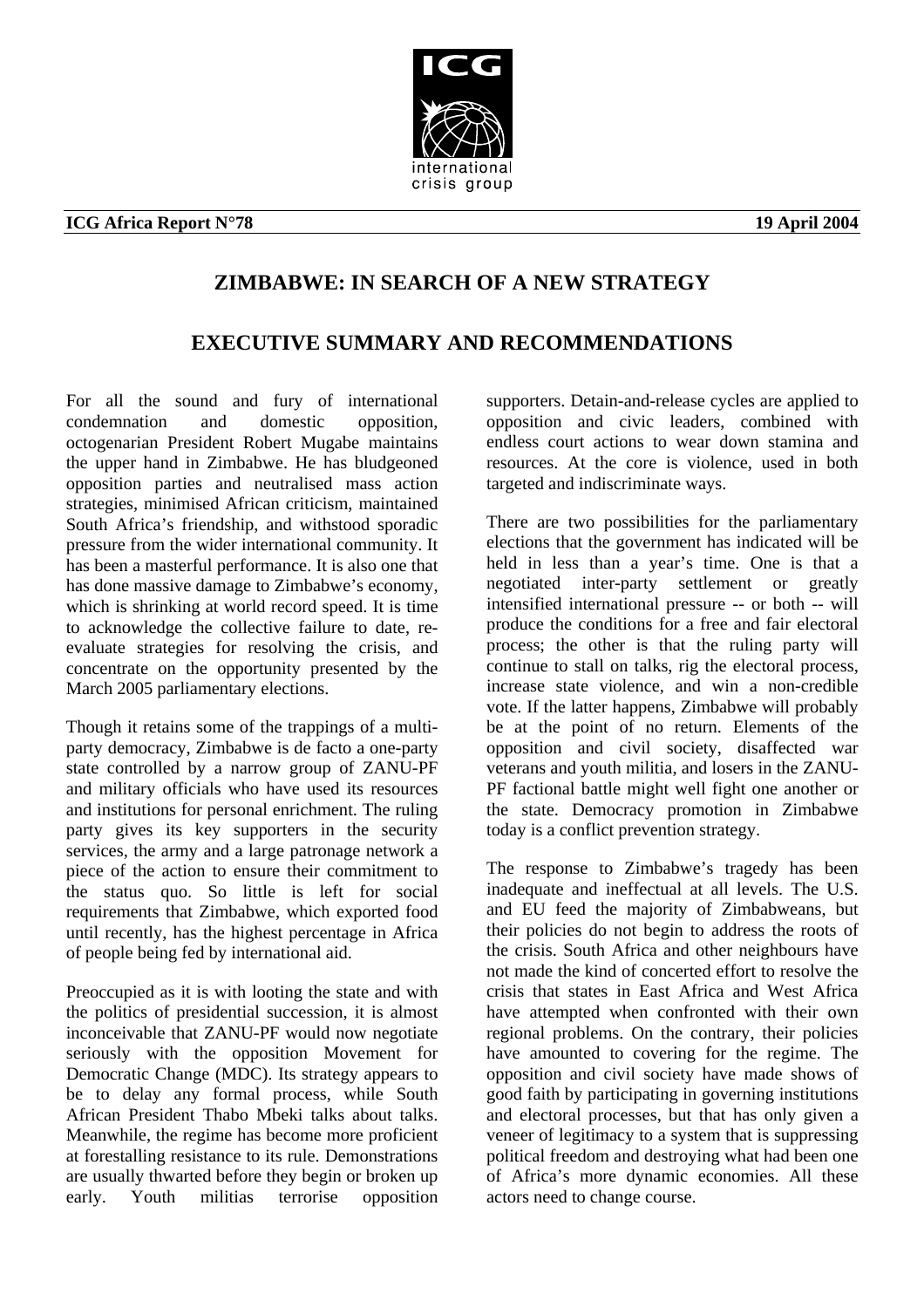The March 2005 elections are the vital target. Since a broad ZANU-PF/MDC agreement on the country's problems now seems unattainable, the focus of international engagement should be on crafting specific benchmarks and timelines for a free and fair electoral process. The U.S., EU and UN should work closely with each other, the Southern African Development Community (SADC), the African Union (AU), and the Commonwealth and consult with key stakeholders in Zimbabwe to craft these benchmarks and accompanying timelines. The benchmarks should be based on the SADC Norms and Standards for Free and Fair Elections. There should be an agreed procedure for determining quickly whether the process -- not the voting day itself -- is conducted properly, and to the greatest extent possible agreement on the specific consequences that would flow from violations. The EU and U.S. should start the urgent task of building consensus around this plan of action by appointing envoys to consult throughout the region.

# **RECOMMENDATIONS**

# **To the EU and U.S.:**

- 1. Change policy focus from an inter-party (ZANU-PF/MDC) negotiation, which now appears unachievable, to promotion of a free and fair process for the March 2005 parliamentary election.
- 2. Appoint envoys to travel and work together and in coordination especially with SADC, the AU and Zimbabwean stakeholders, forge a broad international consensus on benchmarks, including minimum conditions and timelines, for that electoral process that would be based on the Norms and Standards for Elections in the SADC Region, adopted by the SADC Parliamentary Forum in 2001, and include:
	- (a) repeal of the Public Order and Security (POSA) and Access to Information and Protection of Privacy (AIPPA) Acts and amendment of the Electoral Act;
	- (b) freeing of the airwaves and permission for independent papers to publish;
	- (c) audit of the voters' roll and, if needed, new registration under UN supervision;
	- (d) replacement of partisan electoral officials;
- (f) replacement of the Electoral Supervisory Commission by an independent Electoral Commission to oversee administration of the election; and
- (g) unhindered access to the entire process for credible international observers.
- 3. Seek agreement from the states and organisations supporting the above consensus that if the benchmarks are not met and the norms and standards are violated in a systematic way, the March 2005 parliamentary elections will not be free and fair and that the consequences of such a conclusion should be the subject of further urgent diplomatic review.
- 4. Endeavour to send teams as soon as possible to observe the entire electoral process.
- 5. Make preparations to expand the EU and U.S. targeted sanctions list to include the business associates and the family members of key ZANU-PF officials and implement the expansion expeditiously unless ZANU-PF begins quickly to cooperate with the MDC and the international community on a strategy to produce free and fair parliamentary elections based on the SADC norms and standards.

# **To ZANU-PF:**

- 6. Work with the UN and other bodies to meet the minimum guidelines established in the SADC norms and standards for a free and fair parliamentary election process.
- 7. Enter into immediate negotiations with the MDC at least to establish the conditions for a credible parliamentary election.

# **To the MDC:**

- 8. Enter into immediate negotiations with ZANU-PF at least to establish the conditions for a credible parliamentary election.
- 9. Reconfirm its acceptance of the SADC norms and standards as the basis for a free and fair election, report regularly on the state of implementation of those norms and standards and be prepared to boycott the election if the government flouts them in the lead up to the election.

(e) MDC access to rural areas;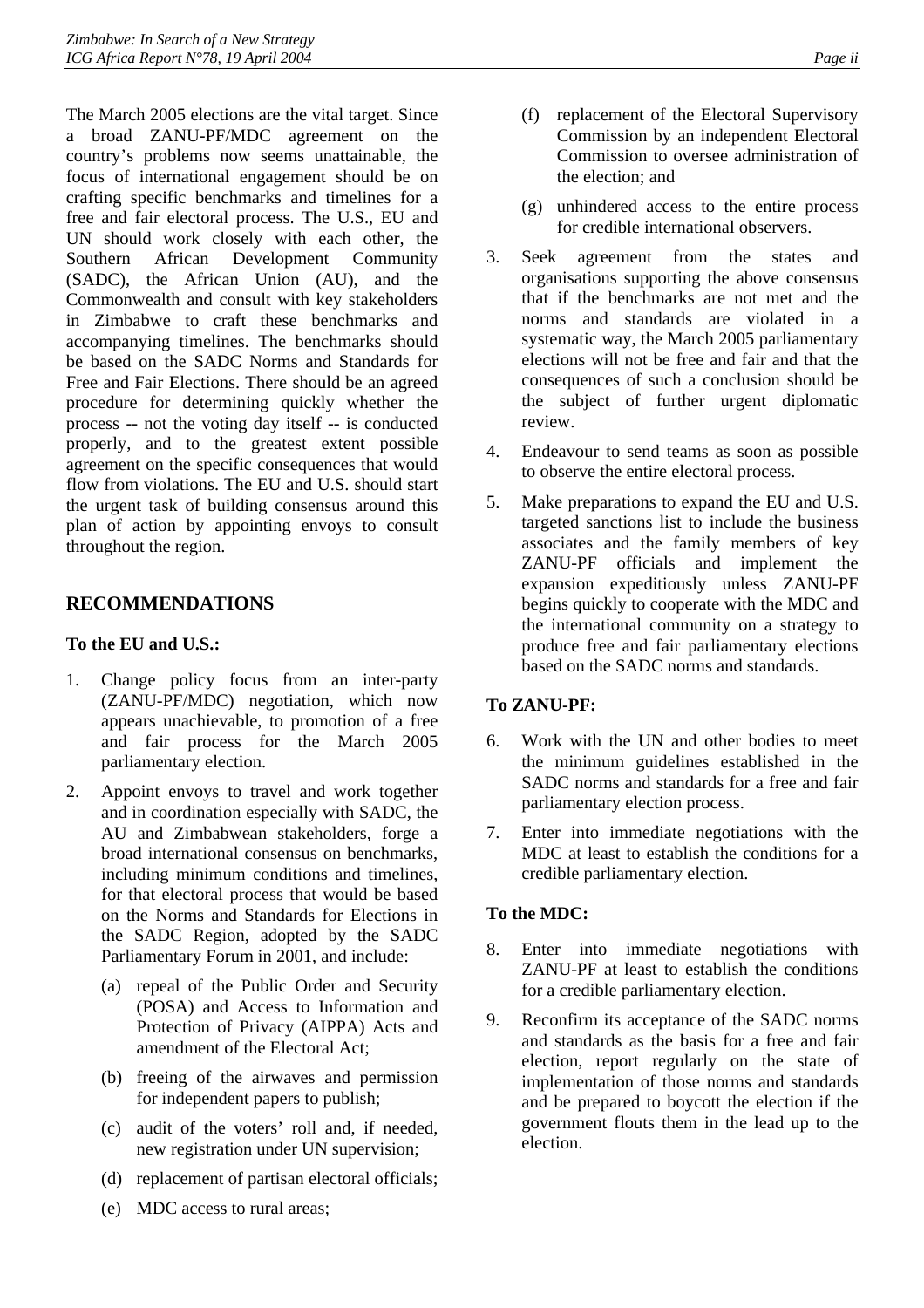# **To the MDC and Civil Society:**

10. Develop strategies to promote a non-violent democratic transition, including more relevant and effective civil disobedience to confront state policies rooted in violence or illegality.

### **To Zimbabwean Election Observer Groups:**

11. Start as quickly as possible a regular publication to assess the degree to which the government is adhering to the SADC Norms and Standards.

### **To South Africa and SADC:**

- 12. Promote application of the SADC norms and standards for the March 2005 parliamentary elections, increase engagement with the aim of producing negotiations between ZANU-PF and the MDC on conditions for those elections, and otherwise take greater responsibility as a region for brokering a solution to the Zimbabwe crisis.
- 13. Endeavour to send teams, individually or jointly, as soon as possible to observe the entire electoral process.

### **To the African Union (AU):**

14. Support the development and application of agreed benchmarks for the electoral process.

### **To UN Secretary-General Kofi Annan:**

15. Join efforts to produce a free and fair parliamentary elections electoral process in Zimbabwe by supporting and reporting on any benchmarks that are developed to determine whether the process is credible; endeavouring to send a team as soon as possible to observe the entire electoral process; and ensuring that UN personnel on the ground are forceful in their monitoring and humanitarian advocacy.

### **Nairobi/Brussels, 19 April 2004**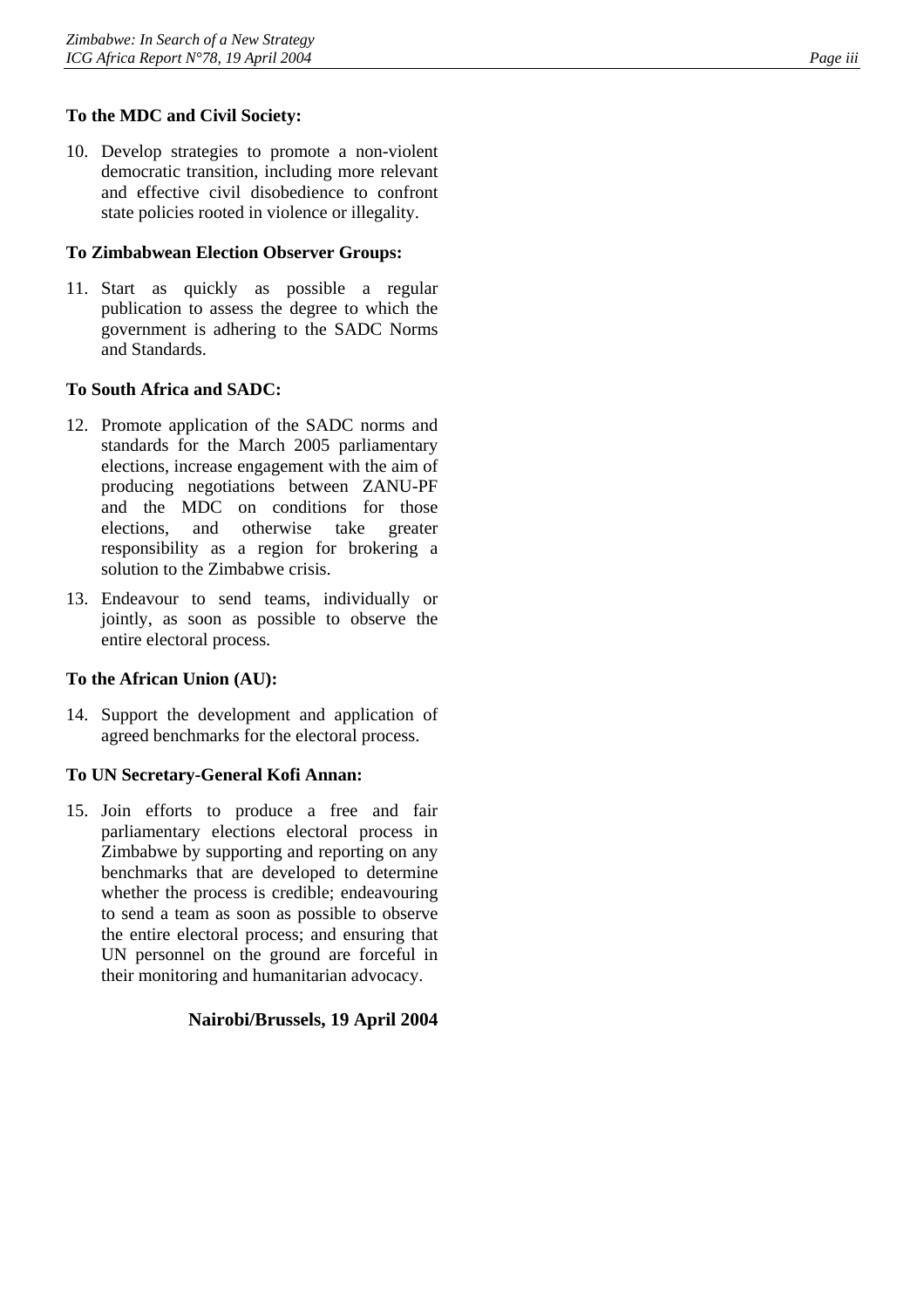# crisis group

# **ICG Africa Report N°78** 19 April 2004

# **ZIMBABWE: IN SEARCH OF A NEW STRATEGY**

# <span id="page-5-0"></span>**I. THE EVER DEEPENING CRISIS**

The first quarter of 2004 has seen a deepening of Zimbabwe's economic and political crisis.<sup>1</sup> The ruling Zimbabwe African National Union-Patriotic Front (ZANU-PF) has further isolated itself internationally and demonstrated its reliance on repression and force to maintain control. Zimbabwe's economy is contracting at a record rate.

During 2003, demand had grown from all sectors of society as well as internationally for formal talks between ZANU-PF and the opposition Movement for Democratic Change (MDC), aimed at negotiating a broad political settlement. After U.S. President Bush visited President Mbeki in South Africa in July 2003, the MDC suspended its mass action campaign, indicated it would put its court action challenging the legitimacy of the 2002 elections on hold if there were real dialogue, attended President Mugabe's speech opening parliament, and took other steps to help create an environment for dialogue. The U.S. and UK backed off their public diplomacy, to give space to South Africa's quiet diplomacy. No real effort was expended on getting the two parties together, however, and hope for such a settlement has now been largely abandoned as the ruling party uses the prospect of talks ("talks about talks") as a tactic to avoid substantive negotiations.

ZANU-PF leaders remain too focused on asset stripping and the succession to President Robert Mugabe to negotiate seriously with the MDC. ZANU-PF will not come to the table unless disaffection within the party increases substantially or South Africa leans heavily on the regime. Neither appears likely at present.

President Mugabe's recent comments about his plans to remain in office for a full term make clear that ZANU-PF intends to use the scheduled parliamentary elections in 2005 to consolidate its power. It likely means to stall for another three to six months until the electoral process replaces interparty talks as the dominant issue. It would then aim to manipulate divisions within the MDC and civil society; disqualify MDC President Tsvangirai for office by convicting him in his long-running treason trial; do whatever is necessary to secure a two-thirds majority in parliament in March 2005; and then amend the constitution to allow for a prime minister and a largely ceremonial president. This would allow Mugabe to serve until in 2008, perhaps after appointing a prime minister from the newly ascendant ZANU-PF faction of Solomon "Rex" Mujuru.

Mugabe clearly believes he can continue his authoritarian rule with a thin veneer of democracy intact but the desire for legitimacy clashes with the culture of corruption in senior circles. The current anti-corruption drive is not aimed at cleaning up the system but is rather a pretext for searching out dissenters or rivals within ZANU-PF. As mafia-like tendencies in the economy have spread, Mugabe has to take actions that appear to make his administration accountable.

With the chance for moving Zimbabwe to a negotiated solution fading, it is time for a fundamental re-thinking of strategies and tactics. New initiatives from Zimbabweans, the region, and the broader international community are urgently needed to halt the country's fall into the dubious company of failed states.



<span id="page-5-1"></span><sup>&</sup>lt;sup>1</sup> For background, see ICG Africa Briefing, *Decision Time in*  $Zimbabwe$ , 8 July 2003; ICG Africa Report  $N^{\circ}$  60, *Zimbabwe: Danger and Opportunity*, 10 March 2003, and earlier reporting on the Zimbabwe crisis available at www.crisisweb.org.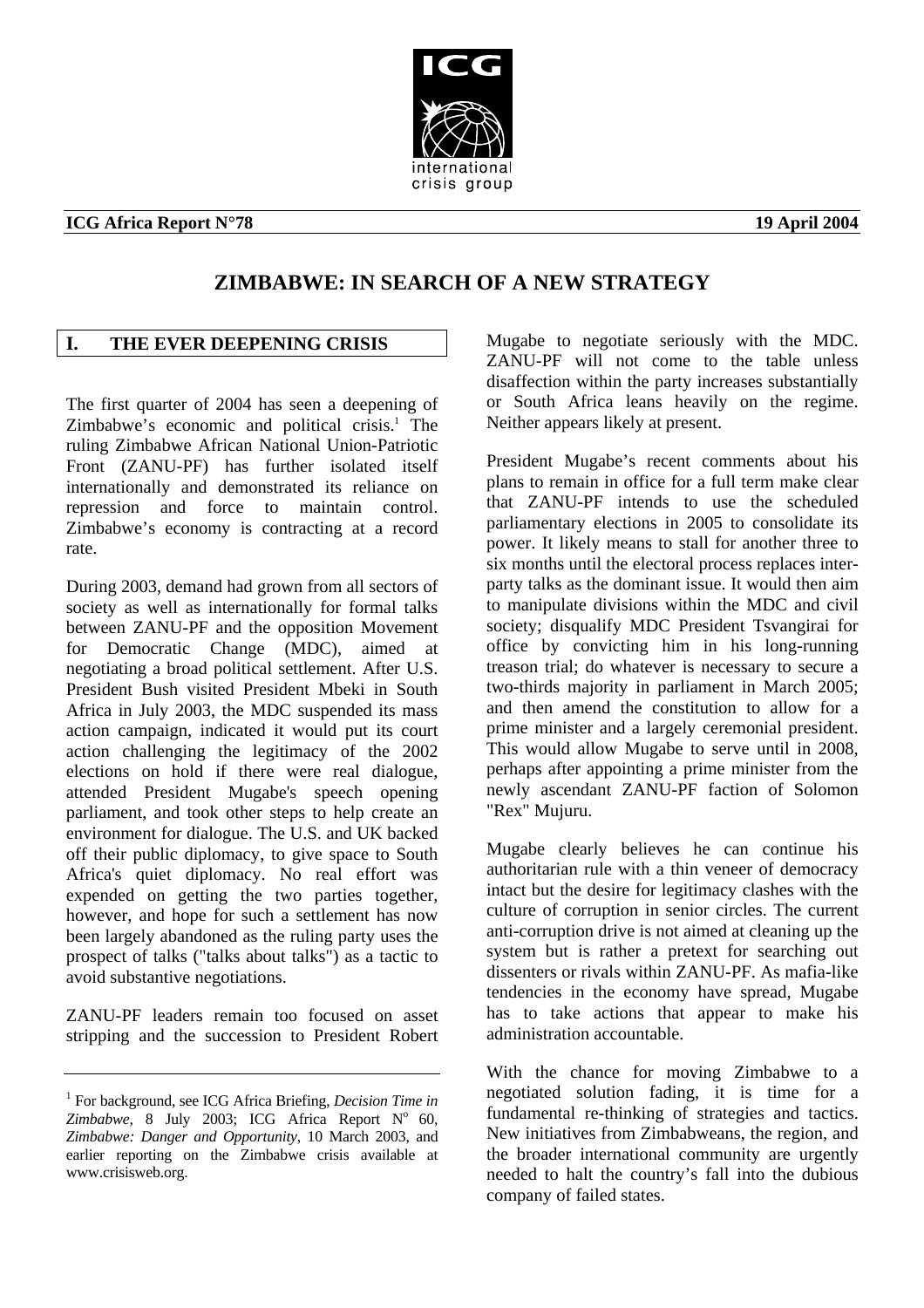# <span id="page-6-0"></span>**A. THE ECONOMY'S COLLAPSE**

The economic implosion continues. The annual inflation rate, which is among the highest in the world, jumped from 400 per cent in August 2003 to 6[2](#page-6-1)2.8 per cent in February 2004.<sup>2</sup> Foreign currency, on which Zimbabwe depends to import fuel, electricity, water treatment chemicals, medication and other basic necessities, is in short supply, contributing directly to rising prices for transport and basic commodities.

The declining economy and growing food insecurity have created a sense of hopelessness. Corruption, asset stripping, and speculation are the hallmarks of economic life. There are no prospects for job creation or industrial revival in the absence of a return to the rule of law and a major international rescue package. Zimbabwe is not paying its external debts, which have reached approximately  $U.S.\$ \$6 billion,<sup>[3](#page-6-2)</sup> and faces expulsion from the IMF. Poorly managed parastatals like Air Zimbabwe are the largest contributors to this debt. In February 2004, the national airline was temporarily suspended from IATA after it accumulated U.S.\$1.9 million in arrears.<sup>4</sup> The Zimbabwe Congress of Trade Unions (ZCTU) estimates unemployment at 80 per cent. Official figures are unavailable as the Central Statistical Office has been unable to keep up with the rapid rate of company closures and restructuring.

The economic decline has affected all development indicators. Zimbabweans today are as poor as they were in 1970, and 70 per cent live below the poverty line. Fewer people have formal jobs now than in 1980. With more than a third of the adult population infected with HIV/AIDS, life expectancy is lower than in 1960 and has dropped from 61 years in 1990 to 34 in  $2002$ <sup>5</sup>. The effect on the social fabric and on productivity has been devastating.

Zimbabwe, until recently one of Africa's more promising economies, is now 145th of 174 countries in the UN's Human Development Report.<sup>[6](#page-6-5)</sup> Food insecurity has dramatically deteriorated due to the manner of implementing fast track land reform, poor agricultural planning, politically biased allocation of resources and drought.<sup>7</sup> Food aid is needed by 5 million rural residents and 2.5 million city dwellers, $<sup>8</sup>$  the highest percentage of</sup> population in Africa.<sup>[9](#page-6-8)</sup> The health care system is in steady decline since many trained professionals have emigrated, and scarce foreign currency translates into medicine shortages, soaring drug prices and equipment that is rarely repaired.

Education also has been hit hard. Many of the brightest teachers have left. Wage disputes disrupt the academic year. Rising textbook prices mean many children cannot take their materials home. Fees have increased ten-fold in the past few years, making education unaffordable for many families, who are choosing not to send particularly girls to school. $10$ 

In an effort to halt the country's economic decline, President Mugabe has appointed Gideon Gono as the new Governor of the Reserve Bank. The government plans to use the monetary policy statement issued by Gono on 18 December 2003 as

<span id="page-6-1"></span><sup>&</sup>lt;sup>2</sup> IRIN news, 13 February 2004, "Zimbabwe: Inflation rate up again".

<span id="page-6-2"></span><sup>3</sup> Zimbabwe Coalition on Debt and Development (ZIMCODD) is a non-governmental organisation dedicated to research, advocacy and information on debt and development issues. It published a book on Zimbabwe's total debt and its social impact and continues to update the profile of that debt. For more information on ZIMCODD, see http://www.zimcodd.org.

<span id="page-6-3"></span><sup>4</sup> *Herald*, 12 February 2004. The President called these arrears "unacceptable" and insisted that Air Zimbabwe should have approached the Reserve Bank to obtain foreign currency to pay off the debt. The president regularly uses Air Zimbabwe aircraft for his personal and business trips, which obliges the company to rent aircraft from South Africa to satisfy customer bookings.

<span id="page-6-4"></span><sup>&</sup>lt;sup>5</sup> Joint UN Program on HIV/AIDS (UNAIDS), "Report on the Global AIDS/HIV Epidemic, 2002". UNICEF, "At a Glance -- Zimbabwe". at

<span id="page-6-5"></span>http://unicef.org/infobycountry/zimbabwe\_statistics.html#10 6 UN Human Development Report 2003, p. 239.

<span id="page-6-6"></span><sup>7</sup> ICG will publish in 2004 a book-length report on the land reform issue in Zimbabwe and South Africa.

<span id="page-6-7"></span><sup>8</sup> IRIN News, 28 January 2004. A year earlier 1.4 million urban residents needed such aid.

<span id="page-6-8"></span><sup>9</sup> Zimbabwe has 11.6 million people, of whom 65 per cent require external food aid. Michael Wines, "In Zimbabwe, Even the Farmers are Going Hungry", *The New York Times*, 29 February 2004.

<span id="page-6-9"></span><sup>&</sup>lt;sup>10</sup> If this trend continues, it will quickly impact on Zimbabwe's literacy rate, which is one of the highest in Africa: 89 per cent in 2001, and 97.4 per cent for young people. UN Human Development Report 2003, p. 272.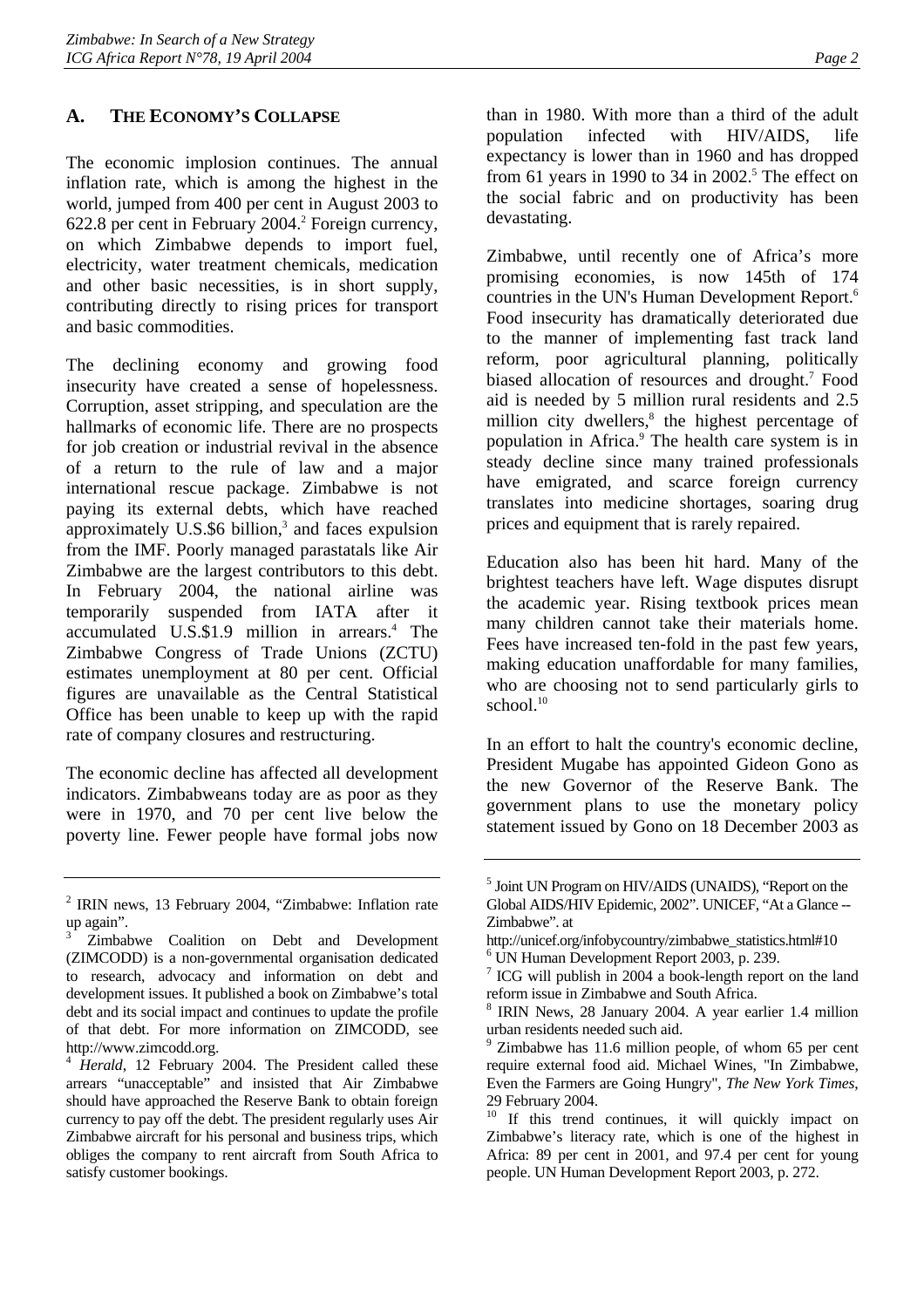the foundation of its economic recovery strategy. The stated objectives of the policy are to reduce inflation, stabilise prices, strengthen the financial system, promote economic growth, preserve the value of the Zimbabwe dollar, and stabilise the exchange rate.

It is too early to assess the impact on economic stability of the newly introduced auction system, whereby buyers bid for foreign currency and sellers are paid at an average rate calculated by aggregating all bids and estimating the weighted average. This system has had the effect of pushing down the exchange rate to the point where the Zimbabwe dollar has appreciated in value from a low of Z\$6,500 to the U.S. dollar in December 2003 to a high of Z\$3,500 in February 2004.

Analysts warn, however, that monetary policy on its own, without a consistent macro-economic policy framework, will be a blunt instrument.<sup>11</sup> When the Minister of Finance and Economic Development, Dr Herbert Murerwa, presented the government's 2004 budget proposals on 20 November 2003, the monetary policy assumptions on which the budget was crafted were not available. The announcement of the monetary policy after the budget statement exposed the government's lack of proper synchronisation of fiscal and monetary policy. Economists also warn that the positive response of financial institutions to the new monetary policy is temporary. As one analyst said, "In an environment where the productive sectors such as agriculture and industry are not generating export earnings in the form of foreign currency, we will soon see the [price of] the U.S. dollar rising, as we will have too many Zimbabwe dollars chasing too few U.S. dollars".[12](#page-7-3) 

# <span id="page-7-0"></span>**B. DETERIORATING GOVERNANCE**

ZANU-PF governs Zimbabwe with an increasingly heavy hand. The ruling party has appropriated state resources for its own benefit, using police, army, and its militia to harass, beat and rape local residents, especially opposition party activists in the countryside. Laws such as the Public Order and Security Act  $(POSA)^{13}$  and the Access to Information and Protection of Privacy Act  $(AIPPA)^{14}$  are exploited to limit dissent. In the last three months five senior judges have resigned from the bench under unclear circumstances, another sign of the fading of judicial independence. Many members of the opposition and civil society increasingly employ self-censorship.

In an August 2003 survey conducted by the Mass Public Opinion Institute, 51.3 per cent of respondents said President Mugabe should retire immediately rather than serve out his term. This view was held across gender and age groups, rural and urban areas and was even reflected in traditionally pro-ZANU-PF areas like Mashonaland. Additionally, 54.8 per cent found Mugabe "not sincere in his intentions of stepping down".[15](#page-7-6) A villager in a rural district controlled by ZANU-PF summarised:

> There is hatred of this government in this village. There is not a single supporter of ZANU-PF left in our ward. We have recognised that we are being taken for a ride. The countries that are condemned by the government on the radio every day are the ones who have their names printed on our food sacks and are saving our lives. We now know that the government has been lying.<sup>16</sup>

# <span id="page-7-1"></span>**1. Press freedoms**

The independent press remains under attack from the Ministry of Information and the Media and Information Commission (MIC). In January 2003, the Associated Newspapers of Zimbabwe (ANZ), the parent company of Zimbabwe's only

<span id="page-7-2"></span><sup>&</sup>lt;sup>11</sup> ICG interview, January 2004.

<span id="page-7-3"></span><sup>&</sup>lt;sup>12</sup> ICG interview, January 2004.

<span id="page-7-4"></span><sup>&</sup>lt;sup>13</sup> POSA restricts freedom of movement and assembly, gives the police sweeping powers to approve public meetings, and imposes strict penalties against anyone believed to be planning demonstrations which might criticise government.

<span id="page-7-5"></span><sup>14</sup> AIPPA requires journalists and media houses to be approved by a government-appointed commission in order to operate. It also imposes strict penalties for the publication of "falsehoods" (even if the journalist is reasonably assured of the truth of the story), and prohibits the publication of any story critical of the president.

<span id="page-7-6"></span><sup>&</sup>lt;sup>15</sup> "Issues Surrounding the Formation of a Transitional Government in Zimbabwe", Mass Public Opinion Institute, August 2003.

<span id="page-7-7"></span><sup>&</sup>lt;sup>16</sup> ICG interview, December 2003.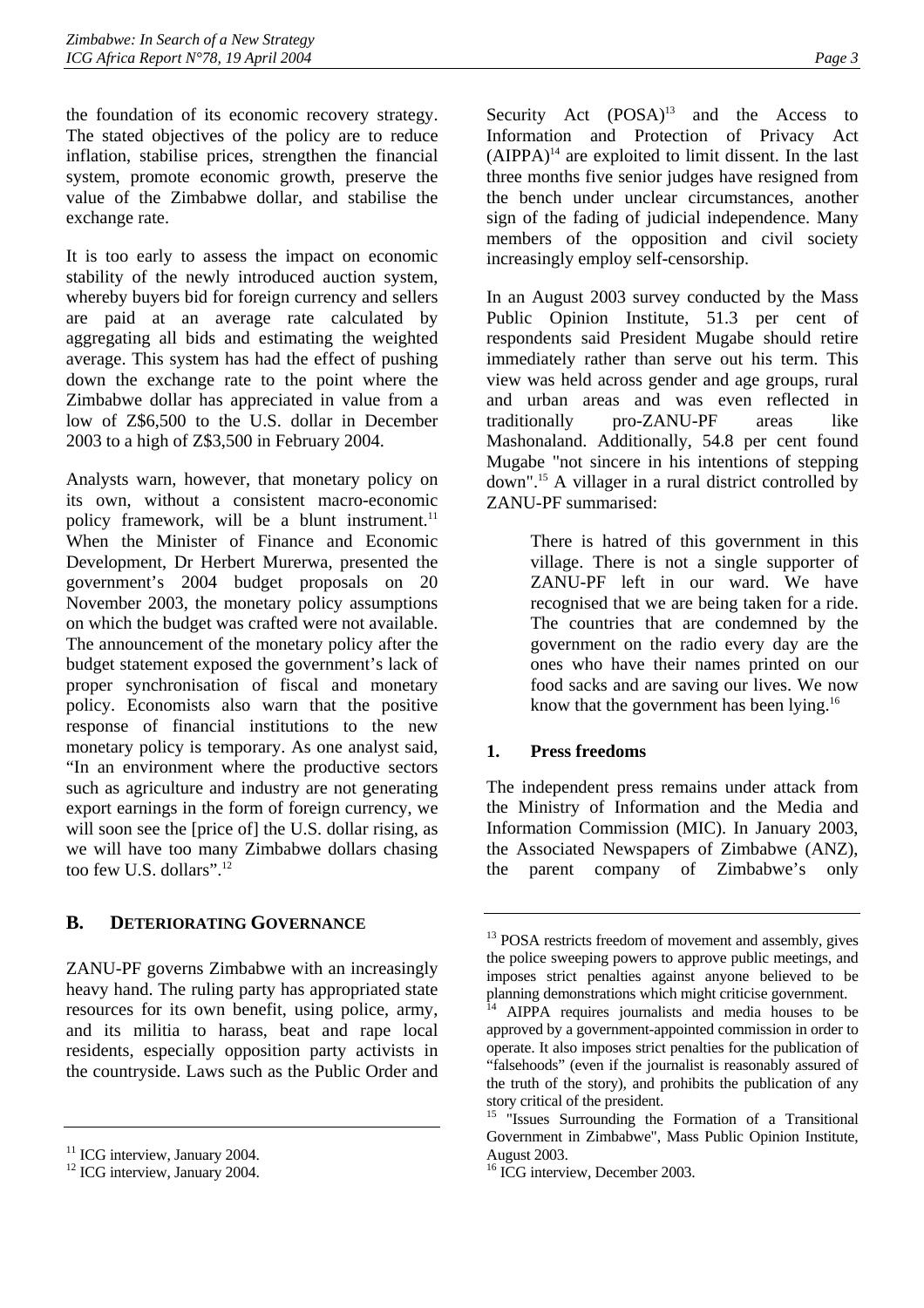independent mass circulating newspaper, the *Daily News*, went before the Supreme Court to contest the constitutionality of Section 66 of AIPPA, which requires media to register before they may publish. ANZ argued that this amounted to seeking approval from the government to operate, in violation of the constitutional right to freedom of expression. It continued to operate pending the Supreme Court's decision on its petition. On 11 September 2003, the Court ruled that the ANZ would have to comply with the contested section and register before its application would be heard.

The *Daily News* then sought to register with the MIC, which, according to the statute is meant to be a neutral, supervisory body. In fact, it is partisan, its members all approved by Minister of Information and Publicity Jonathan Moyo.<sup>17</sup> The paper was denied registration on the grounds that its earlier refusal to comply with the law indicated it was not a worthy applicant.

The *Daily News* sought relief in the Administrative Court, which ruled that the MIC was improperly constituted and must be reorganised, and that the *Daily News* must be registered by 30 November 2003. The *Daily News* sought to continue publishing. However, police prevented this by blocking the offices. The paper won several High Court orders demanding that the police vacate its offices, which they briefly did on 21 January 2004, allowing the paper to resume publication the following day. When the Supreme Court ruled on 5 February that journalists must register in compliance with AIPPA, however, staff refused to write, and the *Daily News* has been off the streets ever since. The MIC and Moyo jointly filed to have the paper barred formally from publishing. The Supreme Court heard this case on 3 March 2004, and judgment has been reserved indefinitely.

The Independent Journalists Association of Zimbabwe (IJAZ) filed a constitutional challenge against AIPPA's requirement for journalists to register with the MIC. On 5 February 2004, the Supreme Court upheld the constitutionality of the requirement. Justice Wilson Sandura, one of the more respected members, wrote a dissenting judgment arguing that the section violated Section 20 of the constitution and ran counter to the spirit of democracy and press freedom. Members of the media, the bar, and human rights groups have condemned the decision as retrogressive.<sup>18</sup> One analyst said, "We are seeing the complete emasculation of the Supreme Court bench".<sup>19</sup>

# <span id="page-8-0"></span>**2. Political violence**

According to the U.S. State Department:

President Mugabe and his ZANU-PF party used intimidation and violence to maintain political power. A systematic governmentsanctioned campaign of violence targeting supporters and potential supporters of the opposition continued during the year. Security forces committed extrajudicial killings. Ruling party supporters and war veterans (an extralegal militia), with material support from the Government, expanded their occupation of commercial farms, and in some cases killed, abducted, tortured, beat, abused, raped, and threatened farm owners, their workers, opposition party members, and other persons believed to be sympathetic to the opposition. There were reports of politically motivated disappearances. Security forces and government youth militias tortured, beat, raped, and otherwise abused persons; some persons died from their injuries. Prison conditions remained harsh and life threatening. Official impunity for ruling party supporters who committed abuses was a problem. Arbitrary arrest and detention and lengthy pre-trial detention remained problems.[20](#page-8-4)

<span id="page-8-1"></span><sup>17</sup> John Bercow, "A Portrait of Mugabe's Tyranny", *The Zimbabwe Independent*, 20 February 2004.

<span id="page-8-2"></span><sup>&</sup>lt;sup>18</sup> Tawanda Hondora, "Conflicting Views in Media Case", *The Independent*, 13 February 2004.

<span id="page-8-3"></span><sup>&</sup>lt;sup>19</sup> ICG interview, January 2004.

<span id="page-8-4"></span><sup>20 &</sup>quot;Country Reports on Human Rights Practices 2003", U.S. State Department, 25 February 2004. Available at http://www.state.gov/g/drl/rls/hrrpt/2003/27760.htm. The latest political violence report from the Zimbabwe Human Rights NGO Forum also documents a continuing trend of organised human rights violations, including politically motivated arrests, torture, kidnapping, displacement, assaults and destruction of property nation-wide, particularly (but not exclusively) in the run-up to local council or parliamentary byelections. The vast majority of all perpetrators, it found, were agents of the state or of ZANU-PF. It concluded that "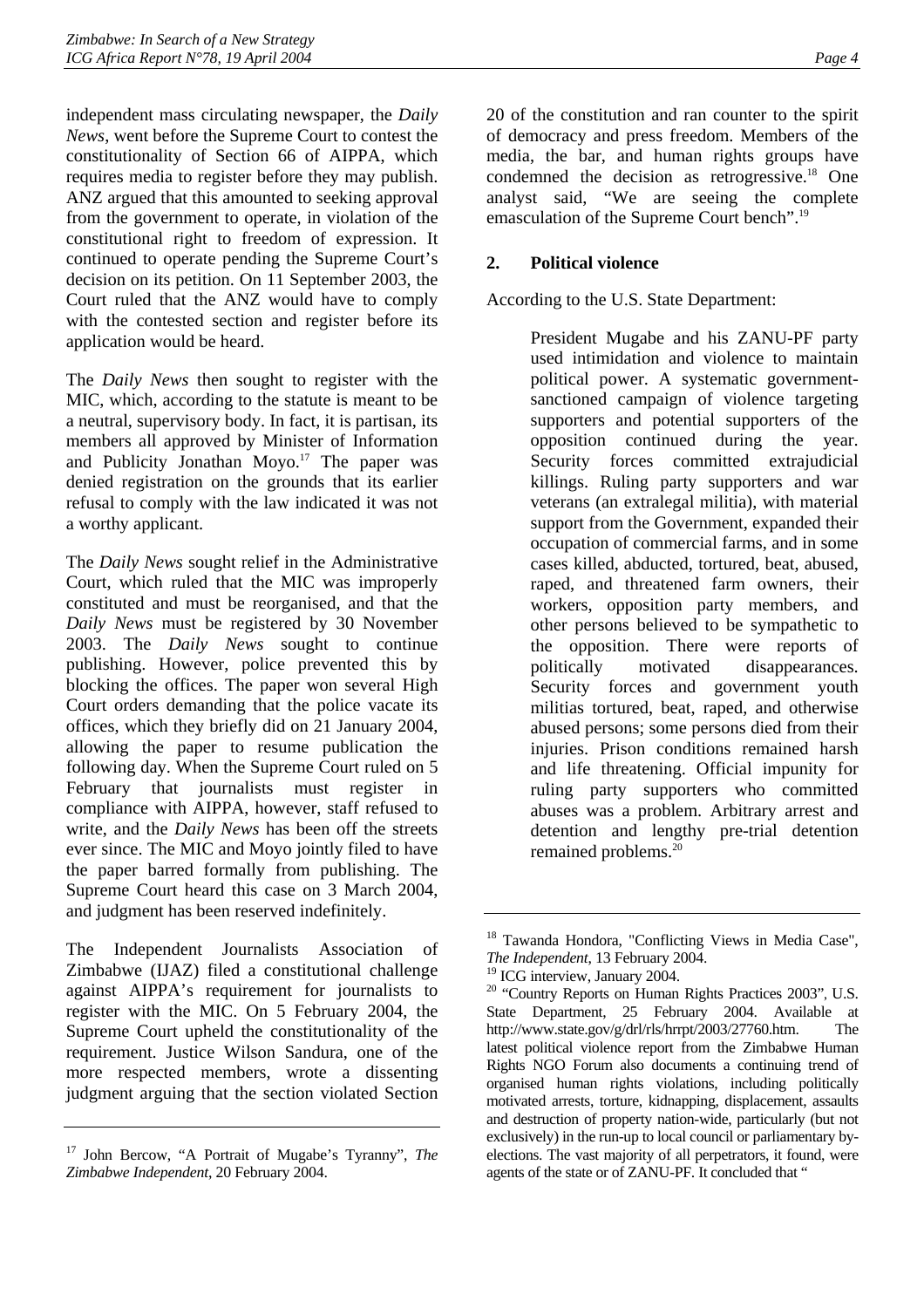From December 2003 to January 2004, there were reports of political violence in Harare, Bulawayo, Chipinge and Zvishavane, (Masvingo Province), Shamva (Mashonaland Central), and Gweru (Midlands). As recently as 21 February 2004, members of the youth militia, clad in their green uniforms, attacked MDC President Morgan Tsvangirai and his family at Chivhu Township, 145 km. south of Harare. Cases like this typically go uninvestigated, and police in central headquarters routinely deny any knowledge.<sup>21</sup>

There have been allegations that the government runs six training camps where "thousands of youth are taught how to torture and kill" opposition supporters.[22](#page-9-2) Though officials claim they are only "job training centres", the camps are said to be building a youth militia (known as "Green Bombers" from the uniforms) that is to be available for use against foes in the 2005 elections[.23](#page-9-3) Participants are taught that ZANU-PF is the party of liberation and black solidarity, MDC is a traitorous organisation manipulated by whites. Despite calls from church and civic groups and the MDC to disband the camps, more than 18,000 have gone through them since the first was opened at Border Gezi in 2001. ZANU-PF wants to make attendance a prerequisite for tertiary education, and the budget has been doubled. Senior officials reportedly are unwilling to send their own children, however, because conditions are poor. $24$ 

# <span id="page-9-0"></span>**3. Civic freedoms**

Civil society organisations and activists remain subject to arrest when they attempt to demonstrate peacefully. ZCTU members protested across the country in October and November 2003 against high taxes, inflation, and abuse of workers' rights and were arrested each time. A forceful intervention by the Congress of South African Trade Unions (COSATU) is largely credited with their subsequent release without charge.<sup>25</sup>

On 3 December 2003, nineteen members of Women of Zimbabwe Arise (WOZA) were arrested in Bulawayo when they attempted to demonstrate against food prices. Five were immediately released but the remainder were first held for two nights.<sup>26</sup> In January 2004, the Combined Harare Residents Association (CHRA) organised a consultative meeting to discuss the city budget, service delivery, and limitations of the city council. On 28 January police banned the meeting, even though they had previously granted permission. The meeting was rescheduled for 4 February, and the police were again approached. They granted permission but warned the organisers not to discuss topics such as interference by the local government minister in council affairs and the acting mayor's political agenda.<sup>27</sup> In Harare on 4 February, over 250 National Constitutional Assembly (NCA) activists demonstrated for a new constitution. Police in full riot gear attacked them with tear gas and dogs, injuring at least five seriously. NCA Chairperson Lovemore Madhuku suffered injuries to his head, arms and back, was seized by police and abandoned out of town. Police also arrested 116 activists, releasing them on payment of a fine. $^{28}$  $^{28}$  $^{28}$ 

On 23 February 2004, a meeting of the Harare City Council to discuss residents' objections to the budget was disrupted by Joseph Chinotimba and his War Veterans Association, on instruction from  $ZANU-PF<sub>1</sub><sup>29</sup>$  which opposes any meaningful dialogue between the MDC-dominated council and

<sup>&</sup>quot;It is deplorable that Zimbabweans should continue to be displaced from their homes (due to violence and intimidation) on the basis of their political opinions and beliefs in violation of Section 21 of the Constitution, which guarantees every individual the 'right to assemble freely and associate with other persons and in particular to form or belong to political

<span id="page-9-1"></span>parties'". "Political Violence Report", December 2003, p. 2.<br><sup>21</sup> A Police superintendent and spokesperson denied any knowledge of this attack: ZWNEWS, 23 February 2004.

<span id="page-9-2"></span> $22$  Despite the fact that camp attendees are sworn to secrecy, the BBC claims to have spoken with 60 former participants, who

<span id="page-9-3"></span>characterised their experiences in a broadly consistent manner. 23 Hilary Andersson, BBC News. "Zimbabwe's Torture Training Camps", 27 February 2004. Available at http://news.bbc.co.uk/2/hi/africa/3493958.stm.

<span id="page-9-4"></span><sup>24</sup> News24.com, "Camps 'decolonise' Zim youth", 6 March 2004. Available at http://www.news24.com/ News24/ Africa/Zimbabwe/0,,2-11-259\_1494172,00.html

<span id="page-9-5"></span><sup>&</sup>lt;sup>25</sup> ICG interview, November 2003.

<span id="page-9-6"></span><sup>26</sup> Zimbabwe Human Rights NGO Forum, "Political Violence Report", December 2003, p. 3.

<span id="page-9-7"></span><sup>&</sup>lt;sup>27</sup> ICG interview, February 2004.

<span id="page-9-8"></span><sup>28</sup> *Daily News*, "Madhuku left for dead", 5 February 2004.

<span id="page-9-9"></span><sup>29</sup> Discussed in issue 33, 16 March 2004, of *The Resident*, the journal of the Combined Harare Residents' Association. Confirmed by ICG interviews.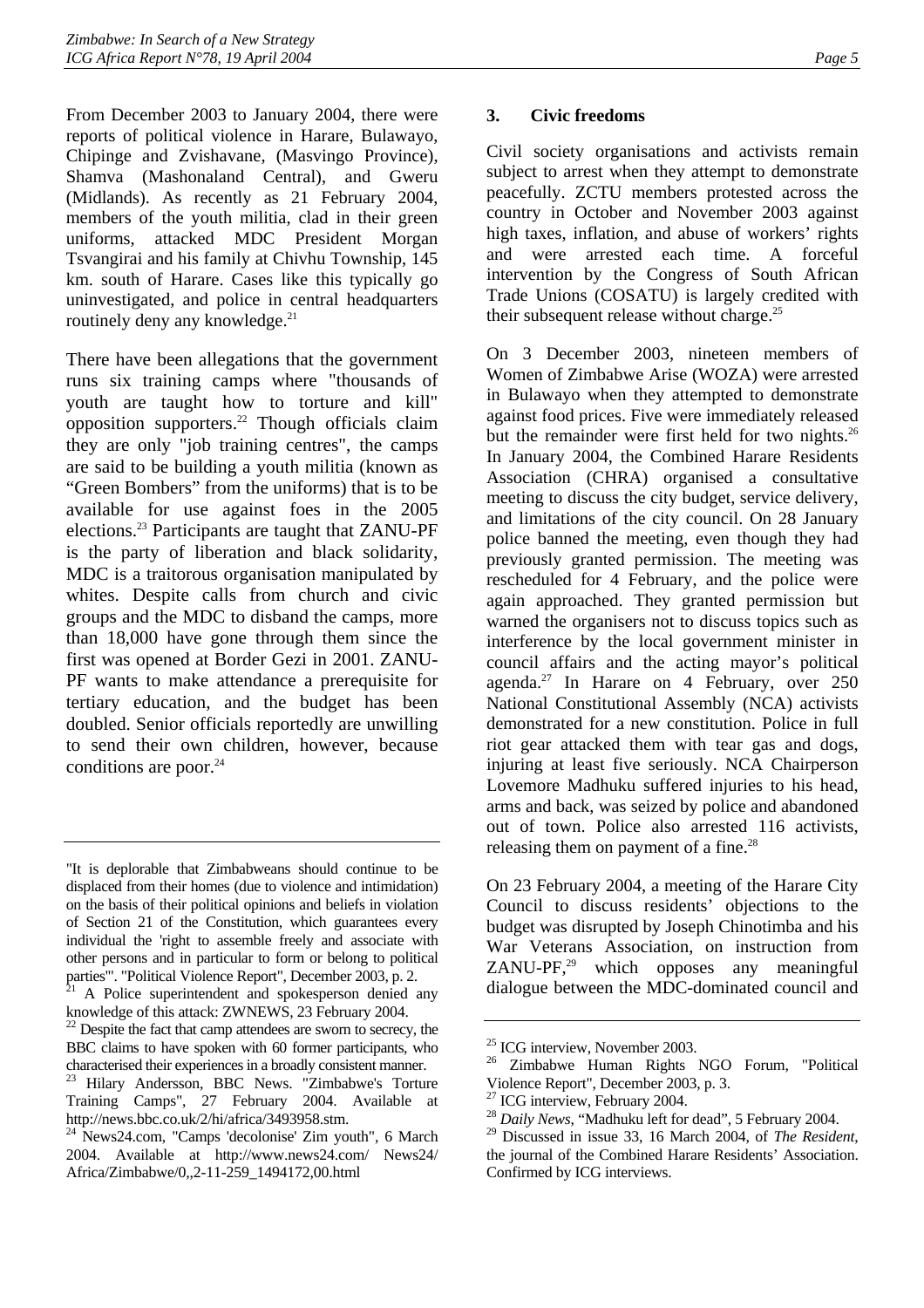residents of the capital. On 25 February, the NCA's Madhuku travelled to Mutare (on the border with Mozambique) for a four-day seminar organised by the Centre for Peace Initiatives. He was stopped at a roadblock just outside the town and quizzed about his purpose. After he showed his letter of invitation and the seminar program, which indicated he was to present a paper, he was taken to the police station and questioned further by police and intelligence agents. He was released after three hours as the police agreed there was "no legal basis for his arrest". 30

Further legislation to restrict freedom of expression is pending. The government calls Statutory Instrument 37/2004: Presidential Powers (Temporary Measures) Amendment of Criminal Procedure and Evidence Act, introduced in February 2004, anti-corruption legislation. It would create a state of emergency; suspend habeas corpus, enable police to detain individuals suspected of violating POSA for seven days without charges and up to one month while seeking evidence to substantiate charges; and instruct the courts to deny bail if the police have "reasonable" suspicion of a prima facie case against the accused.[31](#page-10-2)

# <span id="page-10-0"></span>**4. Crackdown on corruption: Political scapegoating**

A new Anti-Corruption and Anti-Monopoly Ministry is part of the government's "war on corruption." However, the sincerity of that conflict is questionable given how deeply corruption permeates ZANU-PF. Didymus Mutasa, the minister, is a staunch supporter of President Mugabe, the beneficiary of a confiscated farm, and has a documented record of promoting politically motivated violence in Rusape district. $32$  The anticorruption drive is a useful way to target factions considered to be getting too strong and so ensure that the party remains under Mugabe's control. The two main factions are led by retired army General

Solomon "Rex" Mujuru and by Speaker of Parliament Emerson Mnangagwa. All ZANU-PF supporters caught up in the anti-corruption drive have been from the Mnangagwa faction.

Profiteering on the parallel market, foreign currency deals and company takeovers have been the hallmark of the economic decline, and ZANU-PF insiders are believed to be much involved. A threat to move against poorly managed banks caused turmoil in the financial sector. Several unregistered asset management companies linked to parallel market dealings in foreign currencies scurried for cover as depositors sought their money back. ENG, an asset management company owned by young black businessmen, and its subsidiary, Century Discount House, were closed. Three directors were arrested in early January 2004, and several prominent businessmen have either been arrested or questioned by the police in connection with the case  $33$ 

There was another spate of high profile arrests in February 2004, including ZANU-PF Central Committee member and businessman James Makamba on 22 counts of foreign currency irregularities. Jane Mutasa, the president of the ZANU-PF-linked Indigenous Business Women Organisation (IBWO), was arrested, pleaded guilty, was convicted, and was sentenced for selling U.S.\$2,000 in illegally purchased foreign currency.<sup>34</sup> Her son, Terrance, is charged with illegally exporting US \$1.3 million and like Makamba is in remand prison.

Gono's new policies at the Reserve Bank, the crackdown on corruption and passage of the "Bank Use Promotion and Anti-Money Laundering Act" in January 2004 are designed to give international donors the appearance of significant steps to correct the economy but they are also part of a pre-election campaign to present a new ZANU-PF image ahead of the 2005 parliamentary vote. The fact that only a few individuals seem to have been targeted

<span id="page-10-1"></span><sup>30</sup> *Standard*, "Madhuku arrested at roadblock", 29 February 2004.

<span id="page-10-2"></span><sup>&</sup>lt;sup>31</sup> Ibid, 15 February 2004. This article, at first privately circulated, was published in the *The Zimbabwe Independent*, 5 March 2004. Otto Saki, "An Act of Madness: Amendments of Criminal Procedure and Evidence Act", February 2004.

<span id="page-10-3"></span><sup>&</sup>lt;sup>32</sup> ICG interview, February 2004.

<span id="page-10-4"></span><sup>&</sup>lt;sup>33</sup> These include Minister of Labour and Social Welfare July Moyo, three directors of a local insurance company, the head of the National Social Security Authority (NSSA), a prominent lawyer, Edwin Manikai, and businessman/Member of Parliament/ZANU-PF Chairman for Mashonaland West, Phillip Chiyangwa.

<span id="page-10-5"></span><sup>34</sup> *The Herald*, 27 February 2004.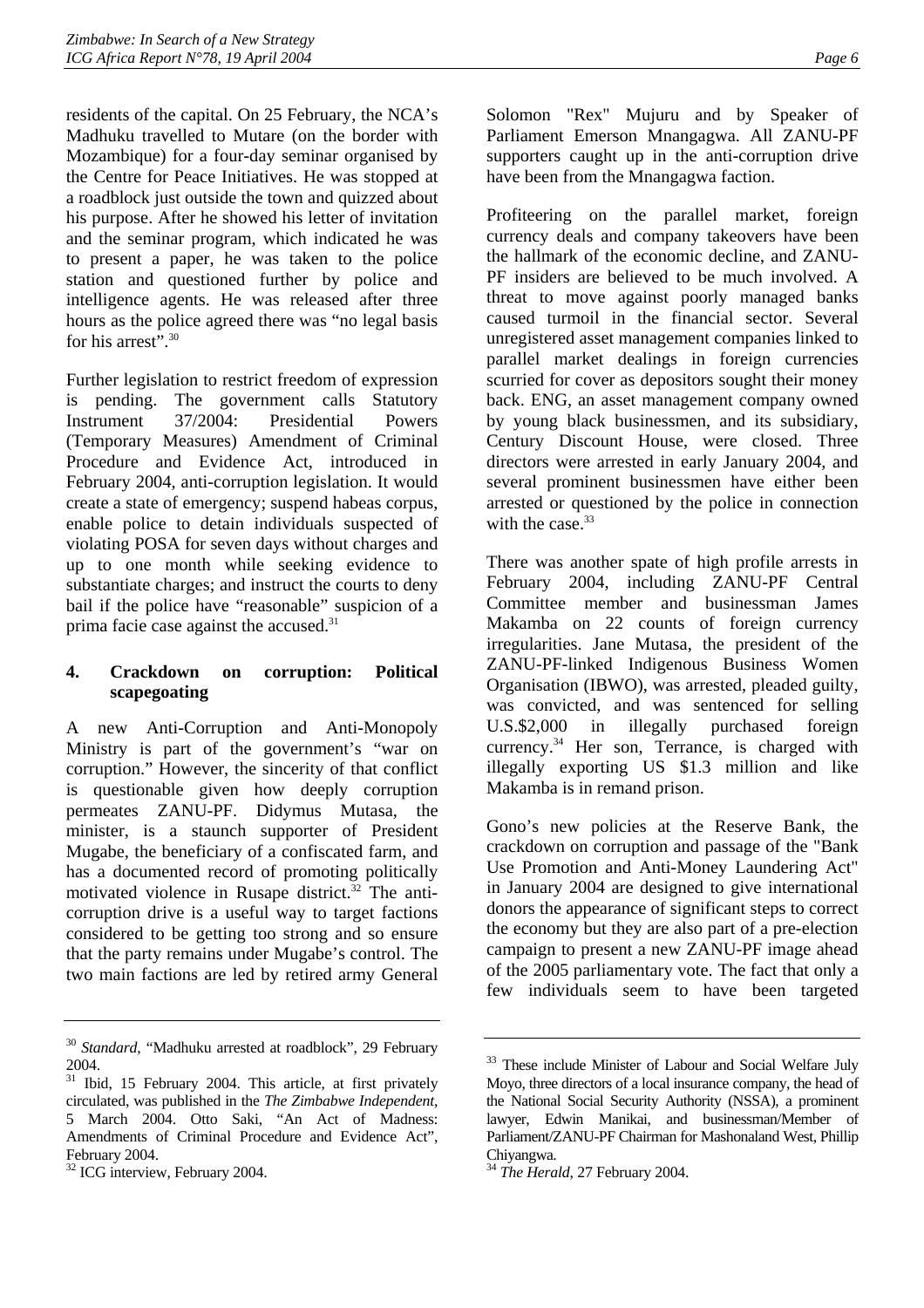suggests the emphasis on corruption is primarily a public relations gimmick and way to weed out political rivals, not a genuine policy shift**.** A somewhat similar tactic of using a non-party technocrat to put a new face on ZANU-PF was attempted in 2000 with the cabinet appointments of Simba Makoni and Nkonsono Moyo, both of whom left quickly in despair at their inability to reform from within. Gono is unlikely to have more success.

# <span id="page-11-0"></span>**II. MUGABE'S VICTORY**

# <span id="page-11-1"></span>**A. ZANU-PF: IN SEARCH OF LEGITIMACY**

President Mugabe may calculate that ZANU-PF is too internally fractured at this stage to identify his eventual successor. There is a possibility that once that individual is selected, the losers could break away, as recently happened to the Kenyan ruling party when it faced the issue of a successor to President Moi. By delay, Mugabe keeps everyone off balance, loyal, and invested in the status quo. After a series of favourable appointments in late 2003, Emerson Mnangagwa's camp appeared to have the upper hand but the tide has shifted again, and Solomon Mujuru's faction is in the ascendancy.

Formed in 1963, ZANU-PF has a history of infighting, factionalism and the use of ethnicity as a mobilising issue.<sup>35</sup> Mugabe has been party president since 1976. He appoints members of the Politburo, non-constituency members of parliament and the speaker of that body, judges, diplomats and the five members of the Electoral Supervisory Commission, among other important positions. Increasingly and disproportionately, key appointments in the state apparatus are going to ex-military personnel.

As Mugabe gets older, the succession debate is ever on the minds of party members but it is not a permissible subject for open debate. The rivalries are played out behind the scenes. Save for Didymus Mutasa, who declared interest in the vice presidency, no one has officially confirmed that he or she is in the succession race for fear of being eliminated.

Mnangagwa, a calculating strategist who has been touted as Mugabe's preferred successor, has built a base among provincial chairmen and young politicians/businessmen. Those aligned with the Mujuru faction, which includes former Finance Minister Simba Makoni and Minister of Justice, Legal and Parliamentary Affairs Patrick Chinamasa, will do anything possible to thwart Mnangagwa*.* There is also

<span id="page-11-2"></span><sup>&</sup>lt;sup>35</sup> Recent reports indicate that Mugabe has also attempted to use ethnicity as a wedge to divide the MDC, pitting Shona and Matabele against each other. See Dumisani Muleya, "Mugabe Trying to Divide MDC", *The Zimbabwe Independent*, 5 March 2004.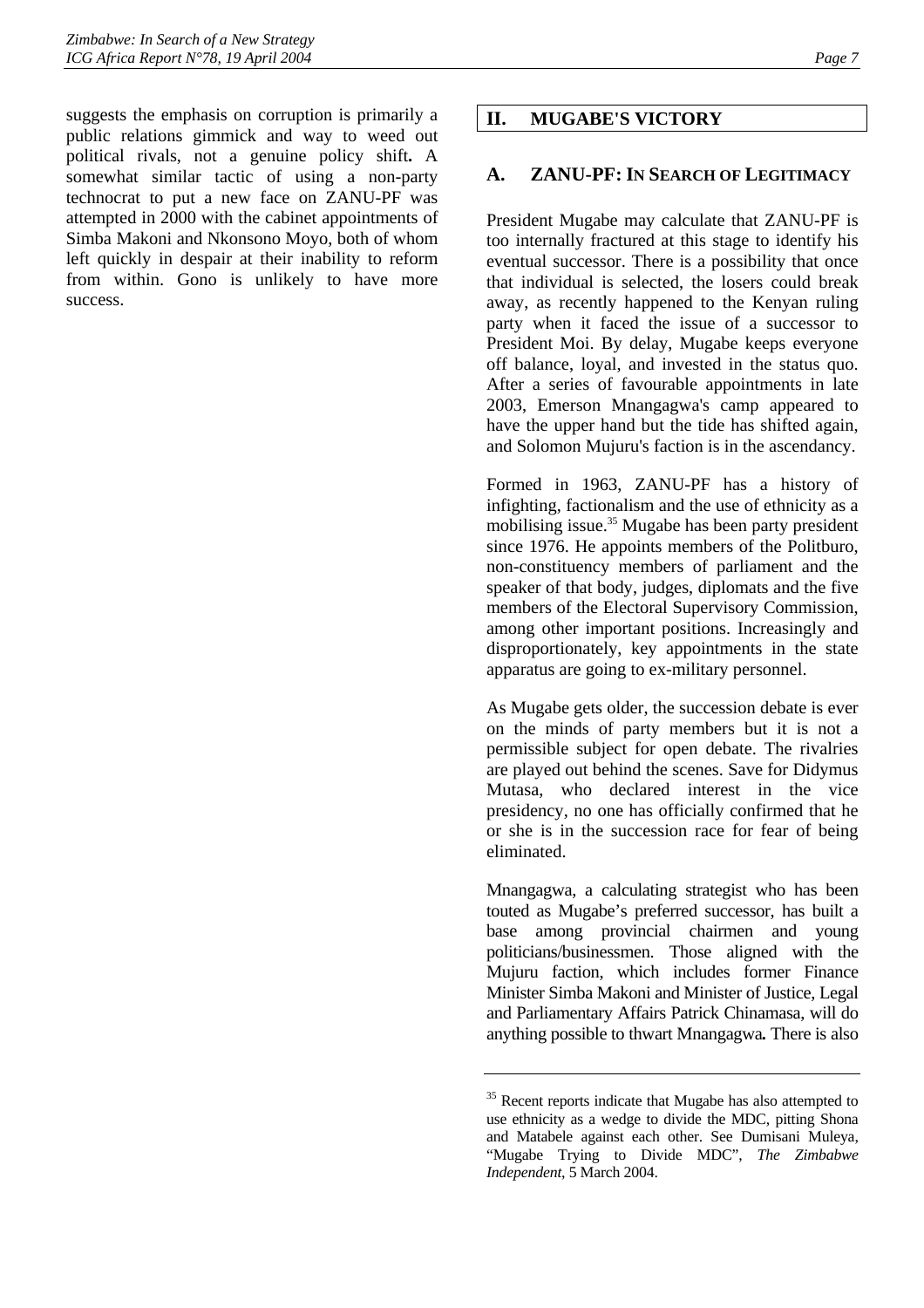a camp that believes there is no alternative to Mugabe's continued leadership. It includes Jonathan Moyo, sections of the war veterans military and police leaderships, and recently appointed ministers and others who see Mugabe as the guarantor of their political and economic opportunities. Each individual and faction recognises that ZANU-PF needs to remain unified if their personal and political survival is to be ensured.

The arrest of Phillip Chiyangwa on 10 January 2004 is believed to have been a result of factional manoeuvres. With Mnangagwa's blessing, he was allegedly behind the distribution of a document that called for an open succession debate at the ZANU-PF annual conference in December 2003 and reportedly spread information that Vice President Msika was *"*drinking whisky with white farmers"[.36](#page-12-1) The idea was reportedly to force Msika to step down to make two vice presidential openings, thereby allowing both Mnangagwa and the more senior Matabeleland representative, John Nkomo, to be promoted together. Msika vehemently denied the allegation, and when Mugabe was on holiday and he was Acting President, had Chiyangwa arrested in connection with the ENG case.

No matter what the personal motivations were with regard to Chiyangwa's arrest, the result was that a top ZANU-PF official was imprisoned on charges of economic mismanagement, suggesting that there may now be an unspoken limit for those who seek to take advantage of the patronage system. Chiyangwa, like Pearson Mbalekwa (ZANU-PF parliamentarian for Zvishavane), Ray Kaukonde (ZANU-PF parliamentarian for Mudzi and chairman for Mashonaland East), Victor Chitongo (parliamentarian for Murehwa North), and Mutuma Mawere (a powerful businessman linked to Schweppes, Shabani Mine, and First Bank, who refused a seat in the party and is reported to be in self-imposed exile in South Africa), is a wealthy, young professional who had begun to make more money than could be controlled by the patronage system. This has raised concern with the political godfathers in ZANU-PF, who may have wanted to set an example with Chiyangwa's arrest.

However, while the succession debate fuelled infighting, damaged the party, and eroded its ability to govern at the end of 2003, Mugabe emerged as the clear winner at the annual conference. Those he suspected of trying to ascend to the throne without his blessing were cut down, and those whom he trusts are working on plans for winning the elections and regaining international legitimacy.

# <span id="page-12-0"></span>**B. THE MDC: IN SEARCH OF A STRATEGY**

The MDC, meanwhile, is under constant attack, its leadership harassed, arrested and repeatedly detained. Morgan Tsvangirai faces two treason trials. In the first, he is accused of plotting to assassinate Mugabe with the help of the discredited Israeli-born operative Ari Ben Menashe and his Canadian firm, Dickens and Madson. MDC Secretary General Welshman Ncube and Shadow Minister for Agriculture Renson Gasela were acquitted in 2003 on similar charges. But despite the dubious merits of the case, Tsvangirai has spent the better part of a year in court. Even if he is acquitted, he will have to endure a second case in which he is accused of attempting to overthrow the government in June 2003 through a week of mass action dubbed the "final push". Keeping Tsvangirai tied up in court -- but not in jail where he could become a more unifying symbol -- undermines his effectiveness as party president. The tactic is to limit his movements inside and outside the country. Even when not in court, he is under strict requirements to report to a Harare police station. His bail conditions also limit his public speaking. The authorities confiscated his passport, and he has not travelled abroad since February 2002.

The MDC has put its eggs in many baskets, but concentrated on none. In the last year, it has:

- □ engaged in direct dialogue with ZANU-PF and indirect dialogue through Zimbabwean religious leaders (the bishops) with a view to reaching a negotiated accommodation on the country's problems;
- pursued legal action aimed at invalidating the 2002 presidential election;
- $\Box$  organised sporadic mass action efforts, including the ill-advised "Final Push"; and
- participated in by-elections and begun preparing for the March 2005 parliamentary elections, including by developing policies for governing Zimbabwe, working in parliament, and attempting rural outreach.

<span id="page-12-1"></span><sup>36</sup> Sunday Mirror, 7 December 2003.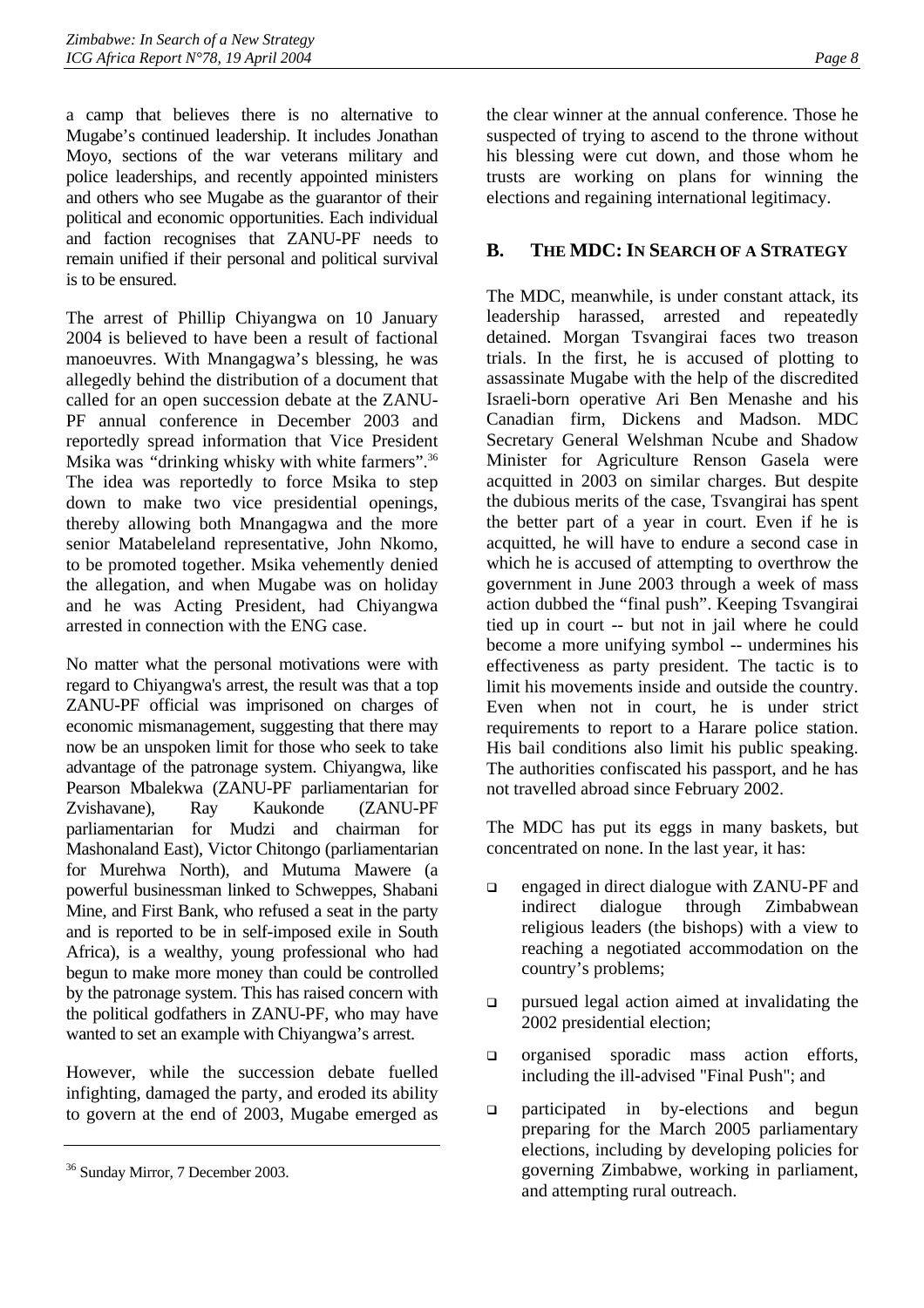The number of approaches it has pursued leads to questions about its focus, strategy and effectiveness. Not having succeeded fully in any of the above areas, the party is stretched thin and is vulnerable to internal divisions and external challenges. Lacking agreement on an overarching objective and on how to pursue it leaves it reduced to reacting to ZANU-PF's agenda.

In August 2003 the MDC won the majority of urban council elections but its effectiveness at the local level is hamstrung by a structure that relies heavily on the central government for money and borrowing powers. Minister of Local Government Ignatius Chombo has immense power to run local authorities, overturn council resolutions, suspend elected members and frustrate councils' ability to function. This has been most evident in Harare, where the MDC Mayor, Engineer Elias Mudzuri, elected with 80 per cent of the vote in March 2002, remains suspended on what are widely believed to be spurious charges, leaving the council in the hands of the minister.

Slowly, however, the MDC is developing as a political party rather than just a rejectionist initiative. Over the last year, it produced a platform for governing that articulates what it is for, not just what it is against. It presented this platform at the party's annual conference in December 2003. The cornerstone is "RESTART" (Reconstruction, Stabilization, Recovery, and Transformation), a five-year economic recovery plan involving coordinated fiscal, monetary, exchange rate, sectoral and trade policies. Its next major challenge is to devise a strategy for getting its policies implemented, that is for producing a political transition, though this will not happen without significantly increased pressure on ZANU-PF.

The regime fears the potential of a sustained mass action campaign that would challenge its legitimacy and its policies and might force it to the negotiating table. Neither the MDC nor its civil society allies have been able to produce this, however. Their few successes have not generated momentum. Personnel rivalries have undermined the pledge of MDC, union and other civic leaders to cooperate and coordinate better, and the party made a serious blunder when it called for a "final push" from 2-6 June 2003 for which it was woefully unprepared. It had misread the experience of campaigns around the world in which mass demonstrations were the culmination of much

work, not the first act. There are some indications that it has learned from the error.<sup>37</sup> However, in late November 2003, when thousands took to the streets in Bulawayo, the predictions of local activists that this would be the beginning of a much larger campaign were not borne out.<sup>38</sup> Union leaders jailed after demonstrating in Harare around the same time and then released following an intervention by South African colleagues promised intensified mass action but have not followed through.<sup>39</sup> Recent union (ZCTU)-organised "stayaways" have been ineffective. $40$ 

The government has failed to destroy the MDC, and the party has been able to maintain a presence in both parliament and local authorities. Internal tensions remain regarding ethnicity and relations with trade unions but these are exaggerated. Now that the MDC has come up with coherent policies for governing, it has to find a strategy with which to bring ZANU-PF to negotiations, affect government policy, and create a more level electoral playing field.

<span id="page-13-0"></span><sup>&</sup>lt;sup>37</sup> ICG interviews, December and March 2004.

<span id="page-13-1"></span><sup>38</sup> ICG interviews in Bulawayo, November and December 2003.

<span id="page-13-2"></span><sup>39</sup> ICG interviews in Harare, December 2003. This was the November 2003 demonstration and COSATU intervention described above.

<span id="page-13-3"></span><sup>&</sup>lt;sup>40</sup> In a 25 February 2004 stayaway action, only about "40 per cent" of workers heeded the strike call according to ZCTU's national spokesperson. Intimidation and arrests have minimised the effect of stayaway actions, particularly in Harare and Bulawayo. See "Zimbabwe: ZCTU strike "unsuccessful", IRIN, 25 February 2004.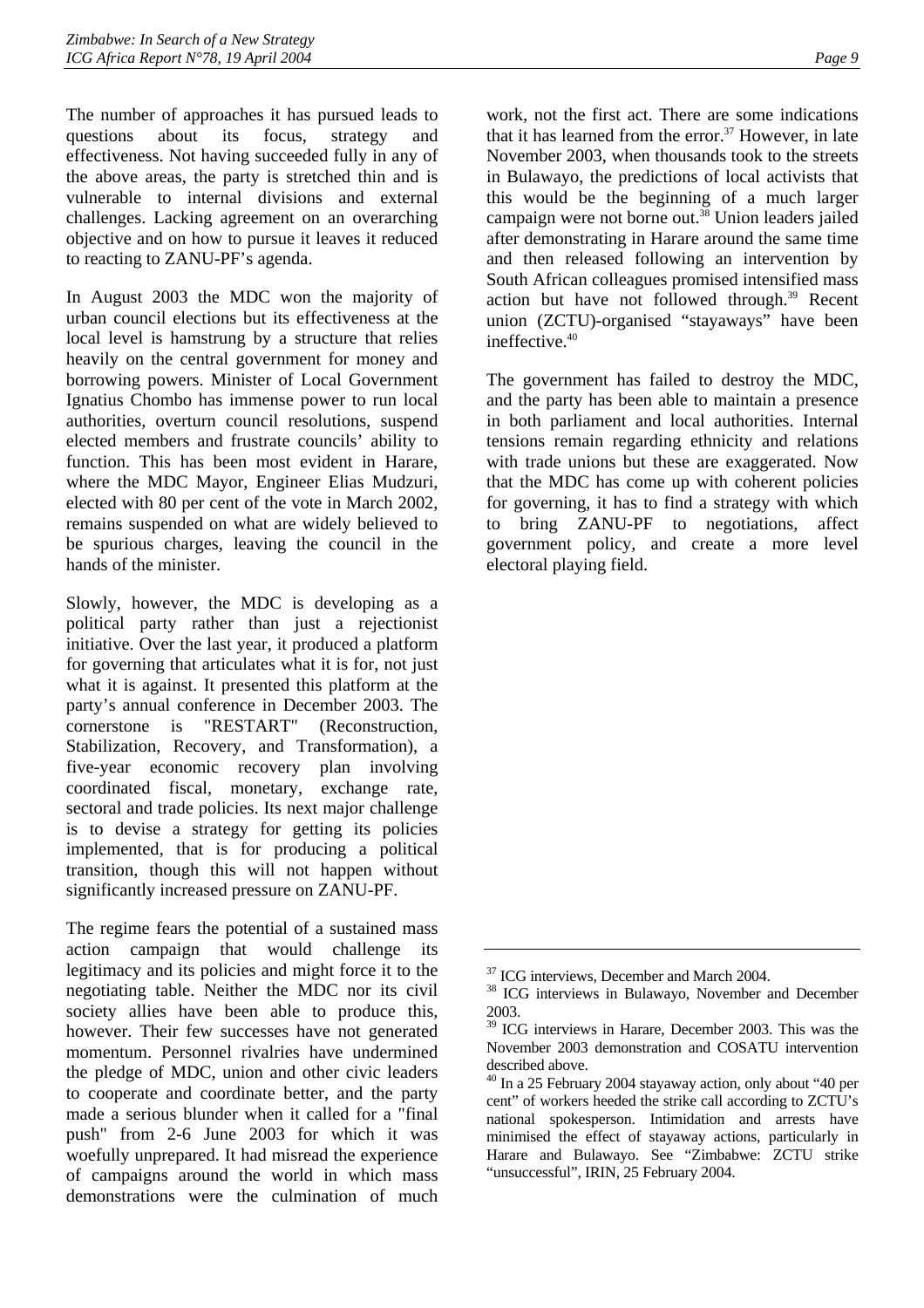# <span id="page-14-0"></span>**III. TALKS ABOUT TALKS**

Legitimising Zimbabwe's government requires a free and fair election. The steps that need to be taken to deliver such an election should be the subject of negotiations between ZANU-PF and the MDC. However, events on the ground provide no reason for optimism that this will happen. Such negotiations as have taken place have remained at the "talks about talks" level. Every process or contact that has emerged over the last year has been aborted or suspended by ZANU-PF. President Mugabe refused the request of President Obasanjo to meet with Tsvangirai during the Nigerian leader's Harare visit in late 2003. In the absence of overwhelming international or domestic pressure, which seems unlikely to develop, this attitude is likely to continue through the March 2005 parliamentary election.

# <span id="page-14-1"></span>**A. THE PARTIES**

It is increasingly clear that ZANU-PF is determined to stall talks. It does not have a coherent agenda to bring to the table, is opposed to a rerun of the 2002 presidential election, and recognises that serious talks would eventually have to bring up the difficult issue of succession to Mugabe, which ZANU-PF has not yet resolved even to its own satisfaction. At one point Mugabe insisted that the MDC drop its election petition and recognise him as the head of state before talks could resume. While delivering a graveside speech at the funeral of Vice President Simon Muzenda, he acknowledged the presence of MDC parliamentarians led by the party's vice president, Gibson Sibanda, who had come as a gesture of good will. But that ambiguous acknowledgement was as far as he would go. A senior ZANU-PF parliamentarian admitted, "We have not heard any bold declarations of commitment to talks from Mugabe … except some statements he makes which become subject to discussion, but they are never policy statements really".<sup>[41](#page-14-3)</sup>

In an attempt to move toward negotiations, (and in response to pressure from regional and

international leaders), $42$  the MDC made public gestures to ZANU-PF to indicate commitment to talks. In August 2003, it attended Mugabe's opening speech to parliament for the first time. Tsvangirai said the MDC was "ready to support and participate in all efforts designed to chart a peaceful course towards the resolution of the crisis of governance in Zimbabwe"[.43](#page-14-5) At the party's annual conference in December 2003, he reaffirmed its position that resolution of the crisis must start with negotiations:

We need to have dialogue on the best way to restore legitimacy….And the best way is through a free and fair election, which is organised through a process which enhances confidence in our electoral politics, bestows legitimacy on the winner and allows Zimbabwe to go back to its respectable position in the international community of civilised nations. These talks must be unconditional, and we must be treated as equal partners … there is no junior partner here.<sup>[44](#page-14-6)</sup>

In the absence of a favourable response, the MDC is planning a return to demonstrations. At the annual conference, it called for a broad alliance to apply pressure on the government. In January 2004, it opened consultations with civil society representatives for such an alliance. This is still in the formative stages, but organisers say it would aim to launch a variety of rolling mass actions.<sup>45</sup> At its rallies, the MDC is urging supporters to prepare.[46](#page-14-8) However, similar pronouncements have been made before.

# <span id="page-14-2"></span>**B. STALLED INITIATIVES**

Three initiatives seeking to put life into inter-party negotiations have failed over the past year or are on life support.

The first was an attempt to revive the failed South Africa/Nigeria-led effort of 2002 that followed the presidential election and broke down as soon as the

<span id="page-14-3"></span><sup>41</sup> ICG interview, January 2004.

<span id="page-14-4"></span><sup>&</sup>lt;sup>42</sup> ICG interviews, December and January 2003-2004.

<span id="page-14-5"></span><sup>&</sup>lt;sup>43</sup> Financial Gazette 24 July 2003.

<span id="page-14-6"></span><sup>44</sup> Tsvangirai press conference at the MDC annual conference, December 2003.

<span id="page-14-7"></span><sup>45</sup> ICG interviews, December 2003 and January 2004.

<span id="page-14-8"></span><sup>46</sup> *Daily News*, 26 January 2004.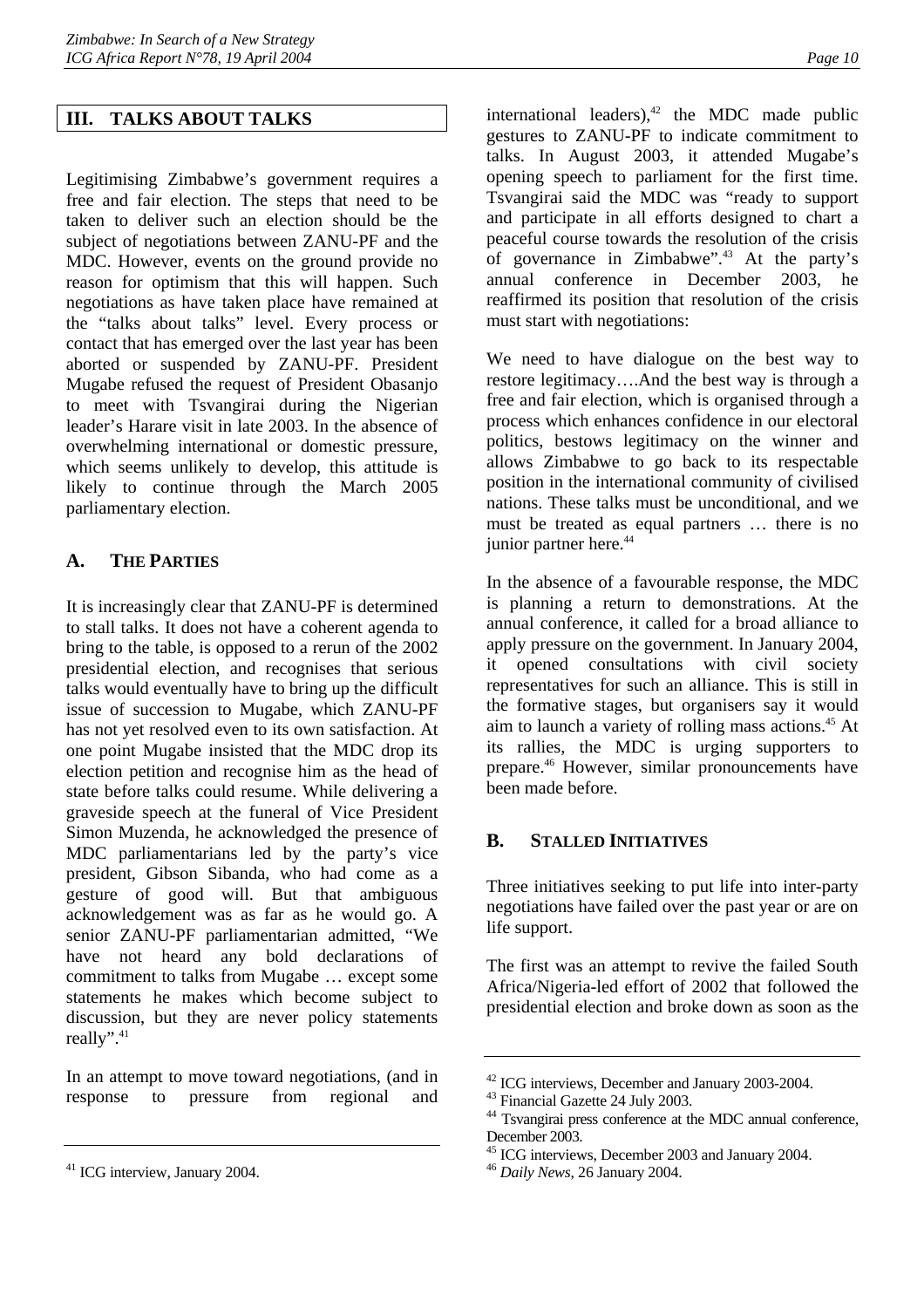MDC presented its agenda. In May 2003 Presidents Mbeki and Obasanjo, joined by President Muluzi of Malawi, met the two parties without result. In July, Tsvangirai wrote to the three leaders seeking clarification of their initiative but received no reply[.47](#page-15-0) Shortly before the Commonwealth Heads of Government met in Abuja in December 2003, Obasanjo tried again on his own without result.

The second was spawned by Patrick Chinamasa of ZANU-PF and Welshman Ncube of the MDC. Topics discussed over several months by these two included the constitution, restoration of electoral legitimacy, and a road map to a free and fair election. Sharp differences emerged over an election timetable, and the effort stalled.

The third, and the only one that retains some potential, is an independent effort by three bishops, based in Zimbabwe's eastern Manicaland Province, who have national standing and are significant figures in the ecumenical community. Sebastian Bakare is Bishop of the Anglican Diocese of Manicaland and president of the Zimbabwe Council of Churches. Trevor Manhanga is Bishop of the Pentecostal Assemblies of Zimbabwe and president of the Evangelical Fellowship of Zimbabwe. Patrick Mutume is Auxiliary Bishop of the Diocese of Manicaland and a member of the Catholic Bishops Conference.

The bishops have shuttled between the parties for over a year without obtaining solid commitments. They have, however, consistently accessed the MDC's top leadership and likewise met with President Mugabe and received his blessing to continue. Civil society, the opposition and even sections of ZANU-PF have rallied behind the initiative. Its potential as a non-partisan, locally driven answer adds to its credibility but the bishops lack both the leverage to make Mugabe act as well as a set of specific proposals that might give practical shape to the goodwill they seek to inject into the situation.

Only South Africa, despite the rebuffs it has received, still expresses any optimism that serious inter-party negotiations are possible in 2004. In July 2003, U.S. President Bush visited and endorsed President Mbeki's leadership in resolving the Zimbabwean crisis. That endorsement was aimed at placing subtle pressure on Mbeki to produce results[.48](#page-15-1) 

President Mbeki's repeatedly expressed confidence about talks has not been supported by developments on the ground. In India and Canada in the run up to the Commonwealth summit, he claimed the crisis would soon be solved, and he lobbied against the Commonwealth's decision to extend Zimbabwe's suspension. He then defended the ZANU-PF regime strongly in the ANC's December 2003 newsletter:

Those who fought for a democratic Zimbabwe, with thousands paying the supreme price during the struggle, and forgave their oppressors and torturers in a spirit of national reconciliation, have been turned into repugnant enemies of democracy.[49](#page-15-2)

More recently the South African president has spoken of a "Zimbabwe solution" by June  $2004^{50}$ and said not only that the two parties are talking $51$ but that they had agreed on a framework for negotiations on the 2005 parliamentary elections. $52$ Both ZANU-PF and the MDC expressed ignorance, and Patrick Chinamasa, supposedly the lead ZANU-PF negotiator, issued a denial.<sup>53</sup> It is possible that Mbeki has been given false assurances

<span id="page-15-0"></span><sup>47</sup> *The Zimbabwe Independent*, 4 July 2003.

<span id="page-15-1"></span><sup>48</sup> Secretary of State Colin Powell and other State Department officials had urged a more forceful statement but the White House concluded that widespread African support for Mugabe made it unwise to press Mbeki too openly. ICG interviews, Washington.

<span id="page-15-2"></span><sup>49</sup> *Sunday Independent*, 14 December 2003. The article angered Zimbabwean human rights groups, independent media and civil society and reinforced their perception that Mbeki is less interested in bridging the ZANU-PF/MDC gap than in defending Mugabe and ZANU-PF internationally. ICG interviews, January 2004.

<span id="page-15-3"></span><sup>50</sup> IRIN, "Formal talks should happen before June", 29 January 2004.

<span id="page-15-4"></span><sup>&</sup>lt;sup>51</sup> Interview on South African Broadcasting Corporation (SABC), 8 February 2004.

<span id="page-15-5"></span> $\frac{52}{2}$  Mbeki visited Zimbabwe at the end of December 2003 with the inter-party talks issue as a high priority. For the first time, he met on his own with the top MDC leadership including Tsvangirai. He did not tell the South African press of his intention to meet with the MDC. His aides planned the meetings but did not discuss them until he left so that it would appear an afterthought. ICG interview, December 2003.

<span id="page-15-6"></span>ICG interviews, January and February 2004; "South Africa's Zinger from Zimbabwe", *The Washington Times*, 11 February 2004.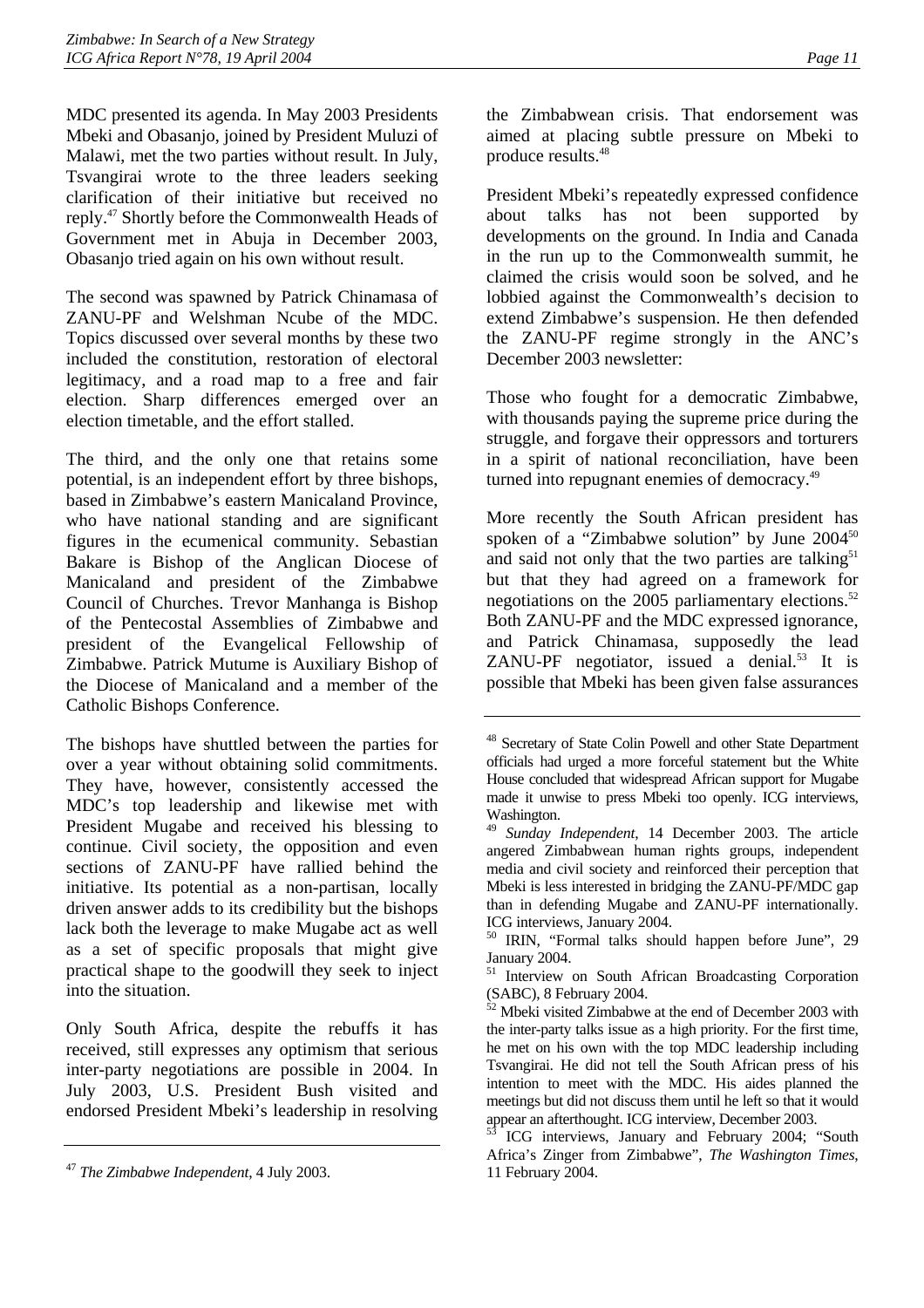by Mugabe. A key contact for the South African presidency is Minister of State for National Security Nicholas Goche, who comes out of the Zimbabwean Central Intelligence Organisation.<sup>54</sup> The missteps at least demonstrate the distance between rhetoric in Pretoria and reality in Harare.

Attitudes among some other African leaders, however, indicate a new awareness that ZANU-PF movement is required to resolve the impasse. Partly as a result of continuous visits by the bishops and other representatives of the MDC and Zimbabwean civil society, representatives from Malawi, Mozambique, Tanzania, Mauritius, Seychelles and Botswana have begun discussing the need to press for a return to democracy, and there appears to be collective interest in deepening engagement.<sup>55</sup> Such a regional approach could be critical to calculations in both Pretoria and Harare.

# <span id="page-16-0"></span>**IV. SCENARIOS**

Zimbabwe faces several possible scenarios over the next year.

**Unstructured change at the top.** President Mugabe celebrated his 80th birthday on 21 February 2004. In 2003 Vice President Simon Muzenda<sup>56</sup> and Zimbabwe's first President, Canaan Banana, both contemporaries and one-time allies, died. Mugabe's own health has been the subject of continuing rumours, although his vitality during public appearances remains unquestionable. The state media is normally reluctant to reveal health details but the *Herald* of 23 February reported that the president could not attend the burial of Julia Zvobgo, wife of ZANU-PF stalwart Edison Zvobgo, because of chest pains.

If Mugabe is forced from office for health reasons before the succession issue has been resolved, ZANU-PF could face protracted internal division. As part of his strategy to retain power, he has long declined to identify and groom a successor. Vice President Msika is a contemporary and quite frail. He would be unlikely to offer long-term stability. Mugabe did not appoint a replacement for Muzenda in the recent cabinet reshuffle, and there is speculation he will await the December 2004 party conference, perhaps to avoid giving an advantage to one of the presidential contenders.<sup>5</sup>

**A designated successor.** On the other hand, Mugabe may yet use the year to make a crucial personnel decision. Before the December 2003 party conference, there was widespread belief that Emerson Mnangagwa would be appointed vice president. Known to be very close to Mugabe, he had been made speaker of the parliament to resuscitate his political career after the MDC's Blessing Chebundo defeated him in the June 2000 parliamentary elections. Mugabe also made him secretary for ZANU-PF's administration in the same year, effectively putting him at the helm of the party. Mnangagwa has since appointed his loyalists as party provincial chairpersons, including Ray Kaukonde (Mashonaland east) Phillip

<span id="page-16-1"></span><sup>54</sup> ICG interviews in South Africa and Zimbabwe, December 2003.

<span id="page-16-2"></span><sup>&</sup>lt;sup>55</sup> ICG interviews.

<span id="page-16-3"></span><sup>56</sup> One of Zimbabwe's two vice presidents.

<span id="page-16-4"></span><sup>57</sup> ICG interview, February 2004.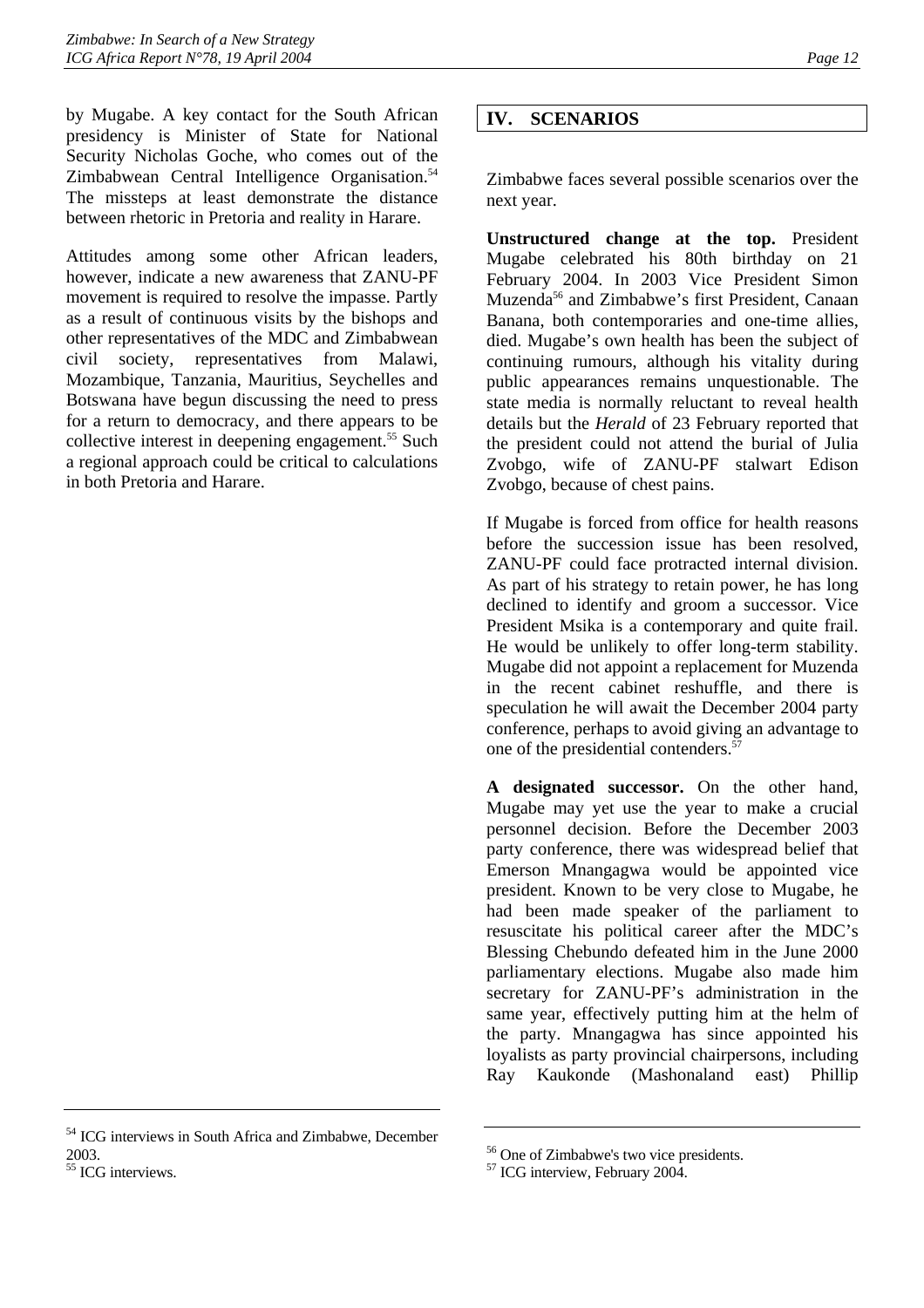Chiyangwa (Mashonaland West), July Moyo (Midlands) and Mark Madiro (Manicaland).

His long alliance with Mugabe makes Mnangagwa suspect among the broader public, which also remembers him for masterminding the *Gukurahundi* of the 1980s, when the army massacred thousands in Matabeleland, and he has been identified as a beneficiary of conflict diamond deals in the Congo.<sup>58</sup> While these may count as marks against him domestically and internationally, his presidential chances are probably more affected by the fact that, as mentioned above, he is believed to have fallen out of favour with Mugabe due to overly ambitious attempts to put himself forward at the party conference. The independent media has reported that he may become a casualty in the "war on corruption" for his role in the diamond deals and connections to the ENG Asset Management firm.[59](#page-17-1)

This thinking corresponds with the common belief that the Mujuru camp is ascendant within ZANU-PF and is preparing a non-party technocrat acceptable to Mugabe to take over as prime minister if that post is created so that Mugabe might remain in office while yielding many day-today powers. Gideon Gono, the new head of the Reserve Bank appears to fit this description. Mujuru himself would apparently be content as the power behind the scenes.

A decision to designate a successor or at least give one of the contenders a strong advantage probably depends to a degree upon how Mugabe views his own future. Whether or not a new vice president is named in December 2004 (or sooner) could provide a signal as to whether he would be willing to step down or instead sees himself as president for life. In the former case, he would certainly want an arrangement that would protect him in retirement.

**Negotiated transition.** Historically, ZANU-PF has proven intractable in its refusal to negotiate power. As discussed above, it does not appear at this point to be under sufficiently strong pressure from either the MDC or the international community to accept such negotiations.

**Focus on elections.** The most plausible explanation of ZANU-PF's present thinking is that it believes it can use talks about talks tactically to stave off criticism until attention shifts toward the end of the year to the campaign for the 2005 parliamentary election. The next step would be to do whatever necessary to win in a rigged election at least the five additional seats that would give it a sufficient majority to amend the constitution at will. $60$  Of course a more ambitious goal might be to attempt more extensive rigging in order to wipe out MDC representation in parliament, though this might produce more of an international outcry than it would be worth.

Zimbabwe's parliament has 150 seats, of which 120 are decided by election, and 30 are appointed by the President (including provincial governors, traditional chiefs, and non-constituency members). This means that ZANU-PF starts with a guaranteed bloc of one fifth of the parliament. A two-thirds majority (101 votes) is required to change the constitution.

The elections must be held before mid-2005, and Minister of Justice, Legal and Parliamentary Affairs Patrick Chinamasa has made a preliminary announcement that they will be in March 2005. He also made it clear that ZANU-PF has no intention of enacting any electoral reforms before this.<sup>61</sup> Campaigns are likely to begin in mid-2004. Newspapers are already full of election issue stories, and members of the ruling party have started jockeying for candidacies.

From all accounts, Mugabe believes that sufficient damage has been done to the MDC to prevent it from winning a national election. A serious question is how big a victory he believes his party needs.

<span id="page-17-0"></span><sup>58</sup> See "Final Report of the Panel of Experts on the Illegal Exploitation of Natural Resources and Other Forms of Wealth of the Democratic Republic of the Congo", at http://www.zwnews.com/ issuefull.cfm?ArticleID=7860.

<span id="page-17-1"></span><sup>59</sup> *Standard*, 22 February, 2004. ICG interview, February 2004.

<span id="page-17-2"></span> $60$  The ruling party won back the constituency of Zengeza in a late March 2004 by-election marked by violence and intimidation. It is also aiming at the forthcoming Lupane byelection in order to reduce the number of seats it would need to add in the general election. Of course a more ambitious goal might be to attempt more extensive rigging in an effort to wipe out the MDC's representation in parliament.

<span id="page-17-3"></span><sup>61</sup> *Mail and Guardian*, 5 March 2004.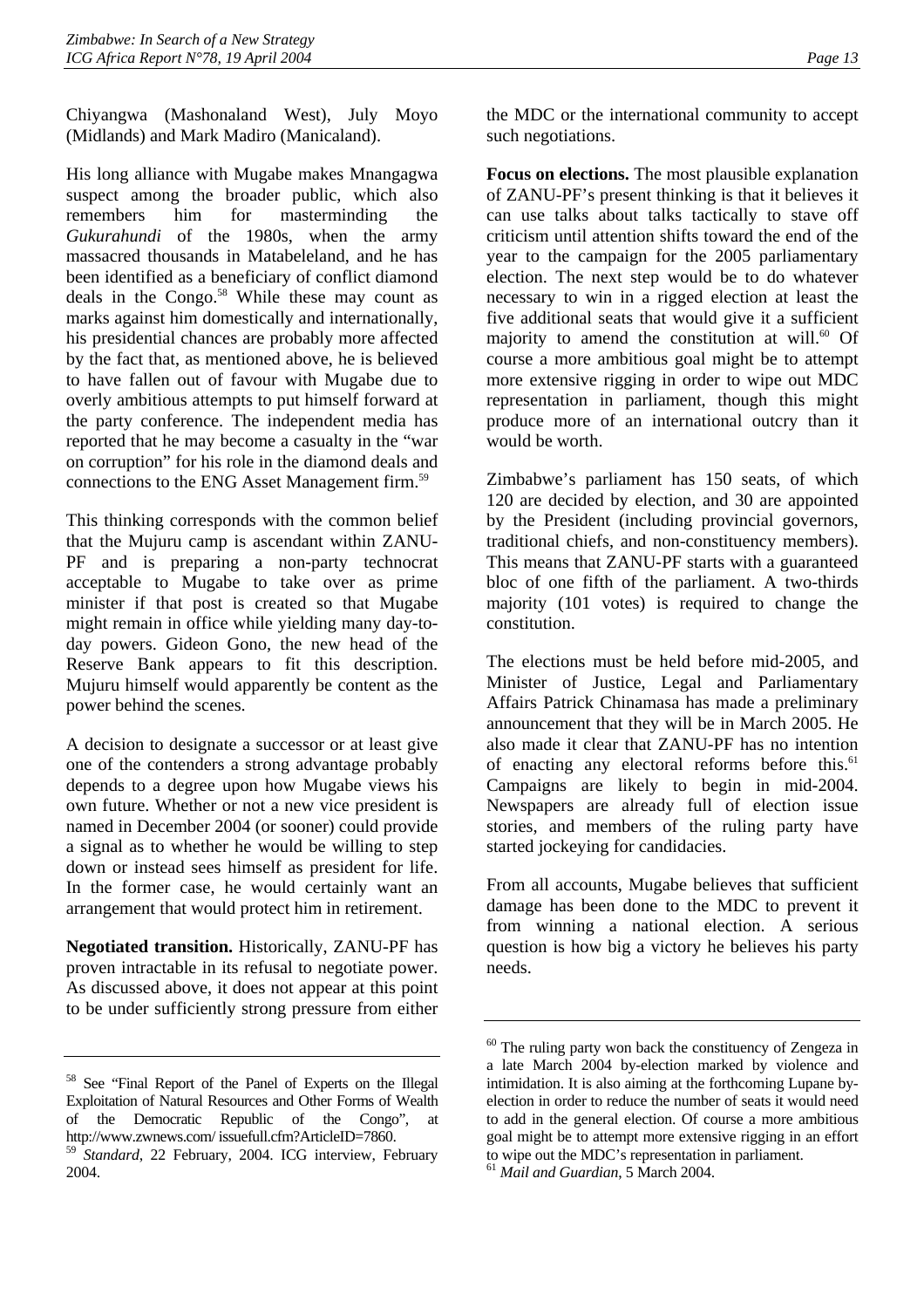As noted, part of ZANU-PF's preparation for the campaign includes targeting symptoms of economic mismanagement, especially corruption and prices. It has also already begun election preparations in the rural areas, launching Operation *Nyararai* ("Shut Up") in January 2004, to seal off the countryside. Residents of every village are required to register with the headman, to whom visitors, including children visiting parents, must justify themselves. $62$  This will effectively close off rural Zimbabwe to opposition campaigners. Closure of the *Daily News*, arrests and beatings of activists, banning of civic meetings under POSA, retirement of judges, and militarisation of civilian political structures, are all additional elements of a process that creates conditions hostile to free and fair elections.

But ZANU-PF does not necessarily have to undertake across-the-board rigging to benefit from the March 2005 poll. It controls the process for delimiting constituencies and registering voters and has used this advantage in the past to influence election results. By gerrymandering to reduce urban constituencies where the MDC is strong, it could increase its share of parliament relatively easily. Merely by focusing on reclaiming a few MDC seats in "swing" areas such as the Midlands, Masvingo and Manicaland, it could probably be certain of a two-thirds majority.<sup>63</sup> Such a relatively modest objective might consolidate its power but without forcing the kind of sweeping victory that would cause domestic and international observers alike to cry foul.

ZANU-PF might even open space for campaigning close to the elections so that international observers would be tempted to certify that voting was free and fair. All recent Zimbabwean elections have been typified by high levels of violence and intimidation during the run-up period but relatively peaceful conditions when observers were present and ballots actually cast. Similarly, ZANU-PF might increase civic freedoms such as access to the media and the right to assemble shortly before election day, by which time, however, the damage would already have been done. If it can control the framework for elections as in the past, and observers come only at the end of the electoral

process, it would be almost certain to win the seats it wants.

After winning the election, ZANU-PF would be expected to amend the constitution to entrench its rule. One amendment it is believed to be considering would create a new position of prime minister and convert the presidential office into a largely ceremonial one the elderly Mugabe could comfortably fill until his term expires in 2008. Others might guarantee presidential immunity should Mugabe choose to retire and institute a process for transition of power that could allow him to hand over office without the new president being forced, as at present, to submit to an election within three months.

Opposition and civil society groups are attempting to present a united front and liaise with key internationals.[64](#page-18-2) The MDC has said it will consider boycotting elections if it is not convinced they will be free and fair.<sup>65</sup> If the MDC finds itself substantially reduced in parliament or excluded completely its future will be called into question, and it might be forced underground, with the prospect that more radical elements would gain influence.

<span id="page-18-0"></span><sup>62</sup> ICG interview, January 2004.

<span id="page-18-1"></span><sup>&</sup>lt;sup>63</sup> ICG interviews, December 2003 and January 2004.

<span id="page-18-2"></span><sup>64</sup> ICG interviews, January and February 2004.

<span id="page-18-3"></span><sup>65</sup> *Standard,* 22 February 2004.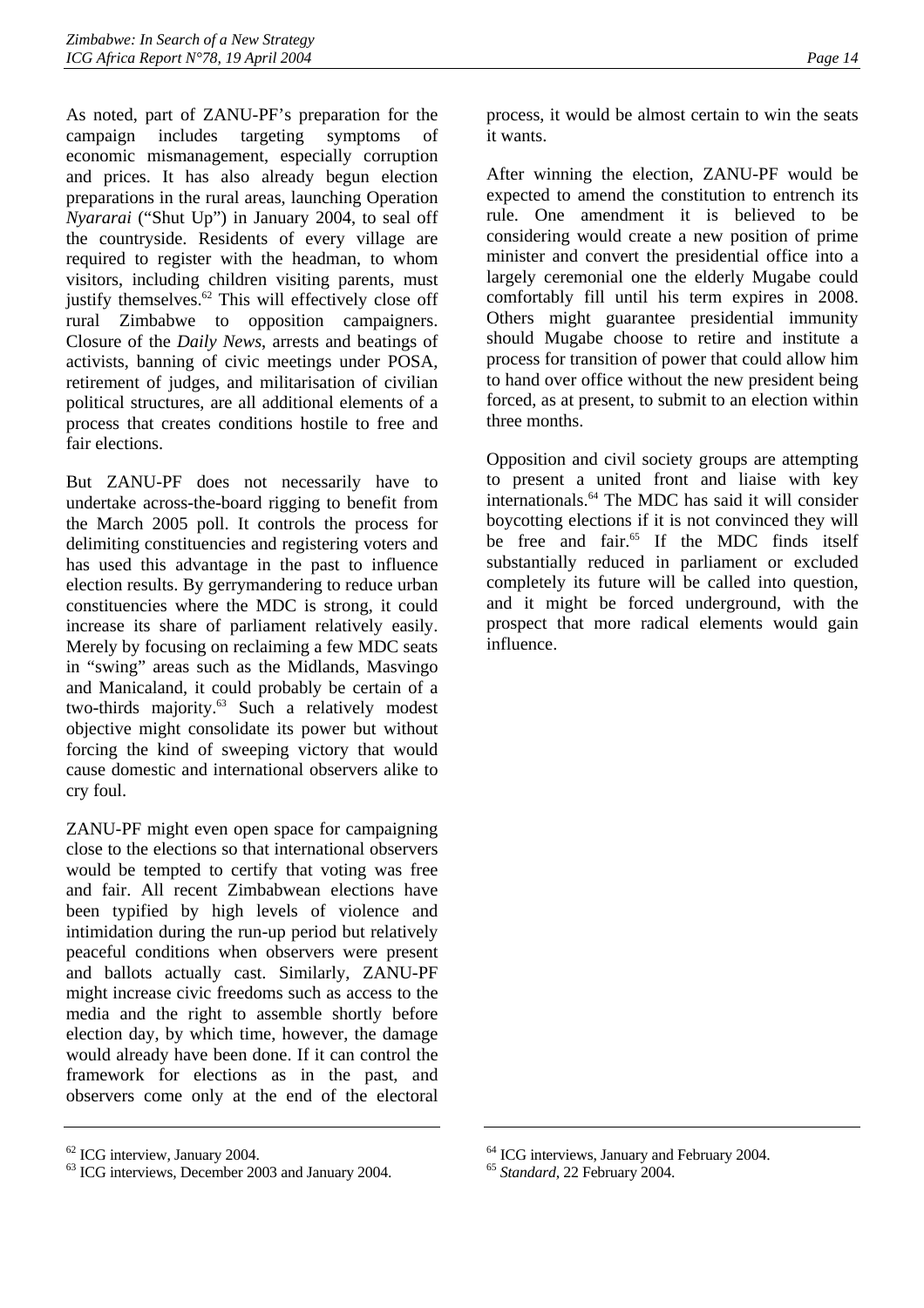# <span id="page-19-0"></span>**V. EXTERNAL ACTORS**

# <span id="page-19-1"></span>**A. SOUTH AFRICA**

South Africa, the country believed to have the greatest potential to play a pivotal role in helping to resolve the crisis, says it practices quiet diplomacy and constructive engagement. President Mbeki will not openly criticise Mugabe, ZANU-PF, or the government in Harare. He has periodically expressed solidarity with his counterpart and criticized opposition groups.

South Africa has strong influence within SADC. Were it to take a firm political stand, other states in the region would most likely follow suit. It also has substantial economic leverage.<sup>66</sup> A more active use of its political or economic muscle might be sufficient to cause ZANU-PF to negotiate seriously with the MDC but, as indicated, there is little prospect of this.

At the December 2003 Commonwealth summit (CHOGM) in Abuja, for example, Mbeki urged that Mugabe be invited despite the fact that Zimbabwe has been suspended from the organisation since March 2002. He also encouraged the candidacy of Sri Lanka's Lakshman Kadirgaman for secretary general to replace Don McKinnon, a New Zealander who has encouraged a strong Commonwealth position on Zimbabwe.<sup>67</sup> When his effort to obtain Zimbabwe's readmission failed, he organised SADC states to oppose the Commonwealth's extended suspension.

There are several reasons for South Africa's position[.68](#page-19-4) President Mbeki's party, the African National Congress (ANC), shares strong liberation struggle ties with ZANU-PF, which make an open confrontation difficult. Moreover, there is a perception that the ANC's relationship with COSATU has similarities to that of ZANU-PF with

an MDC that was born of the labour movement. Like ZANU-PF, the ANC faces pressure from workers and labour leaders on economic and health care policies. There are concerns that an MDC victory in Zimbabwe might embolden elements in COSATU to form a political party and challenge the ANC. $^{69}$  These have not been relieved by COSATU's active support for the protests its counterpart (ZCTU) conducted in Zimbabwe in October and November 2003, and its frequent condemnation of Zimbabwe's government as illegitimate and undemocratic.

The Zimbabwe crisis is lowering investor confidence in South Africa and producing increased crime rates there in areas of high refugee concentrations. A recent South African study concluded that Zimbabwe cost the southern Africa region over U.S.\$2.6 billion in economic activity between 2000 and 2002.<sup>70</sup> However, South Africa also gains some economic benefits. An influx of professionals from Zimbabwe willing to work for relatively low wages has filled gaps in its labour market. South Africans are buying up Zimbabwean businesses at rock bottom prices, South African tourism has increased, and major Zimbabwean competitors in the industrial and agricultural sectors have been eliminated or damaged. The refugees are not a political liability, and further impact on the economy has already been discounted by the private sector.<sup>[71](#page-19-7)</sup>

While there are South Africans lobbying for a democratic Zimbabwe, it seems unlikely they will be able to persuade Mbeki to reconsider his approach, particularly as they are mostly from the opposition Democratic Alliance party. A key South African official said, "The MDC shouldn't wait for South Africa to do something. We aren't going to come and remove Mugabe. We will not go the way of Bush".[72](#page-19-8) 

<span id="page-19-2"></span><sup>66</sup> For example, Zimbabwe is heavily dependent on the import of electricity and fuel from South Africa. South African unions (COSATU) have pledged to block the border in sympathy if requested by Zimbabwe unions but this has not happened.

<span id="page-19-3"></span><sup>67</sup> *Mail and Guardian*, "Zimbabwe Ruins African Unity," 9 January 2004.

<span id="page-19-4"></span><sup>68</sup> See past ICG reports dealing with this subject, at http://crisisweb.org/home/index.cfm?id=1233&l=1.

<span id="page-19-5"></span> $^{69}$  ICG interview, November 2003.<br><sup>70</sup> *Economist*, 6 November 2003.

<span id="page-19-6"></span>

<span id="page-19-7"></span><sup>&</sup>lt;sup>71</sup> ICG interviews in South Africa, November and December 2003.

<span id="page-19-8"></span><sup>&</sup>lt;sup>72</sup> ICG interview in South Africa, December 2003.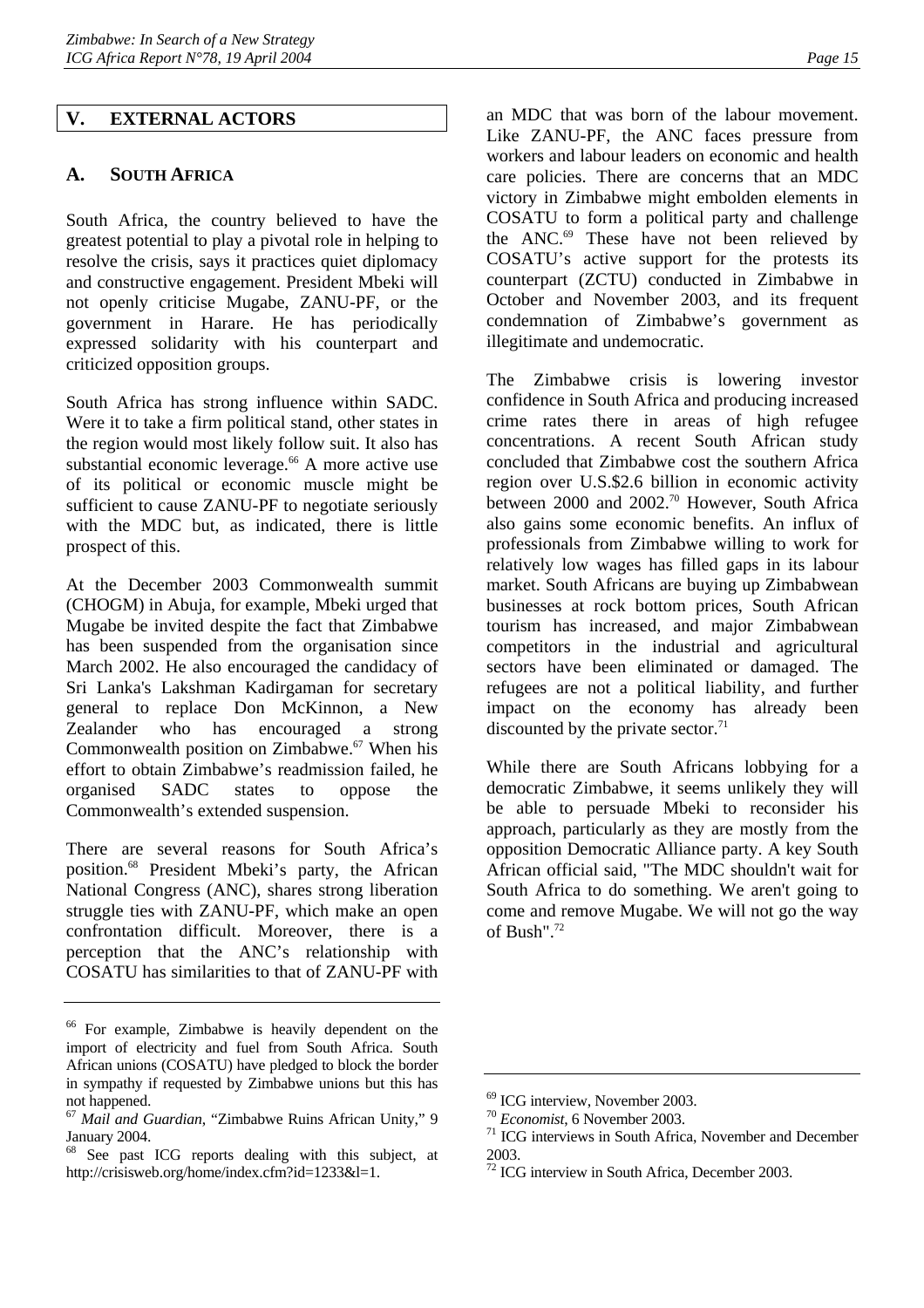# <span id="page-20-0"></span>**B. SADC**

Like South Africa, many governments in the region share a history of solidarity with ZANU-PF. Each is reluctant to become a lone voice speaking against Mugabe and be denounced as a "colonial puppet".

There has been a slow but steady change, however, largely the result of concerted lobbying by the Zimbabwean opposition and civil society, but partly, too, because of the sheer magnitude of Zimbabwe's economic collapse. In the last half of 2003, MDC delegations were well received, particularly in Kenya, Ghana, Senegal, Mozambique, Mauritius, Tanzania and Malawi, when they explained the crisis and presented the party's proposed solutions.<sup>73</sup> Civil society organisations in the Crisis Coalition<sup> $74$ </sup> also lobbied the region and beyond through their partners. ZCTU's work with COSATU and others in the Southern Africa Trade Union Coordinating Council (SATUCC) has led to several specific achievements. These include strong joint statements by SATUUC, a commitment by COSATU to block the border if requested by ZCTU, and the expressions of solidarity that are largely credited with securing the release of ZCTU leaders who were arrested for attempting to demonstrate in late 2003.

Some regional leaders have become more vocal in their criticism of Mugabe. In the past few years, Botswana has repeatedly been the most outspoken. When SADC governments condemned the Commonwealth's continued suspension of Zimbabwe, President Festus Mogae distanced himself from the statement.<sup>75</sup> Malawi has also spoken out, and Kenya voted against Zimbabwe at the Commonwealth summit. All this indicates a growing assertiveness of democratic states that should be encouraged. Until more African states take such a stand, however, South Africa's contrary voice will continue to speak loudest.

# <span id="page-20-1"></span>**C. NIGERIA**

President Olusegun Obasanjo, a member of the troika established by the Commonwealth to measure Zimbabwe's progress towards democratic governance, has in recent months become increasingly active in pressing Zimbabwe for dialogue. As host of the CHOGM in December 2003, he chose not to invite Mugabe despite Mbeki's pressure. For the first time, Mugabe was unable to attend a meeting of heads of state on African soil.

Obasanjo has visited Zimbabwe independently and encouraged both Mugabe and Tsvangirai to come to the table. It appears that he is attempting to fill the void of regional leadership created by South Africa's inaction.<sup>76</sup> He is driven in part by concern that the New Partnership for Africa's Development (NEPAD), which he has spearheaded along with Mbeki, is increasingly at risk as a result of African inaction on Zimbabwe. Although Nigeria can never have the same influence in Harare as South Africa, Obasanjo may be able to influence Mbeki to be somewhat more active about moving Zimbabwe to transition.

# <span id="page-20-2"></span>**D. THE COMMONWEALTH**

A Commonwealth Observer Group declared the March 2002 presidential elections neither free nor fair. This was preceded by a series of Commonwealth statements and reports on the decline of democratic standards in Zimbabwe, and led to its suspension from the organisation. Mugabe's government has feigned indifference - saying the decision was rooted in the "imperialist" leanings of the Commonwealth Chairperson, Australia's John Howard -- but it has repeatedly demonstrated its desire to be readmitted.<sup>77</sup>

The December 2003 CHOGM appointed a sixmember committee to examine the Zimbabwe

<span id="page-20-3"></span><sup>73</sup> ICG interview, January, 2004. As a sign of new interest, Malawi, Mozambique and Tanzania invited Zimbabwean church leaders to visit ahead of the Commonwealth CHOGM. 74 Crisis Coalition is a grouping of over 200 civil society

<span id="page-20-4"></span>organisations with a vision of a democratic Zimbabwe.

<span id="page-20-5"></span><sup>&</sup>lt;sup>75</sup> "Botswana not party to decision by some SADC members on Zimbabwe", statement by the Government of Botswana, 15 December 2003.

<span id="page-20-6"></span><sup>76</sup> ICG interview, December 2003.

<span id="page-20-7"></span> $77$  For example, it initially argued that the suspension's validity was only for a year and that its membership rights should have automatically been restored in March 2003. The government-controlled *Herald* ran numerous articles insisting on Zimbabwe's right to participate in the December 2003 CHOGM in Abuja.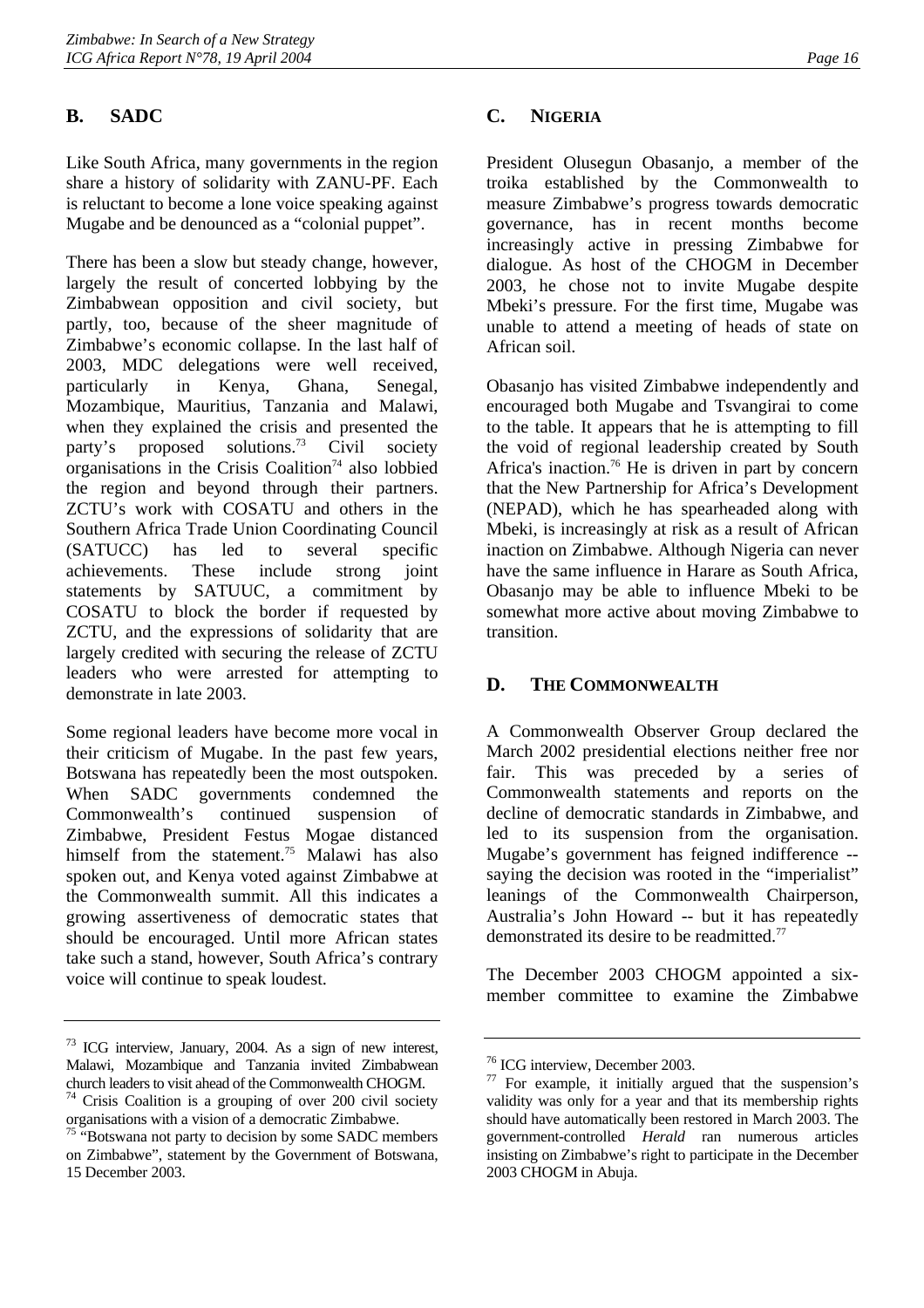question and make recommendations[.78](#page-21-2) This group, though largely divided along North/South lines, recommended that the suspension be extended, and the full CHOGM then overwhelmingly accepted that recommendation in a vote that revealed a break in the ranks of developing countries previously sympathetic to Zimbabwe.<sup>79</sup> The ZANU-PF annual conference on the same weekend responded by resolving to withdraw Zimbabwe from the organisation,<sup>80</sup> and an outraged Mugabe said of the Commonwealth:

> It is just a club. And there are too many other clubs to join. If we are faced with making a choice, between joining the Commonwealth and losing our sovereignty on the one hand, and defending our sovereignty and not joining the Commonwealth, then we will chose the latter. $81$

The assumption of power through elections by former opposition movements in Kenya, Nigeria, and Ghana, combined with the presence of stable democracies such as Botswana and Mauritius, has transformed the dynamics of the Commonwealth. Now that Zimbabwe has withdrawn, it is unlikely that the organisation will be invited to observe the March 2005 elections but it should be encouraged to continue to discuss the crisis.

# <span id="page-21-0"></span>**E. THE EUROPEAN UNION**

The European Union (EU) has been a vocal and insistent critic of the ZANU-PF regime. The European Parliament, for example, has passed a number of resolutions. However, efforts to obtain common positions in the Joint Assembly, where the EU discusses its aid policies with the developing Africa-Caribbean-Pacific (ACP) countries, have met strong resistance.

An attempt to send observers to the March 2002 presidential elections was frustrated when Zimbabwe refused to allow the EU to select its own delegation and deported Sweden's Pierre Schori, its chief observer, before election day. Largely in response, the EU imposed targeted sanctions, including travel bans, on 72 ZANU-PF leaders, including Mugabe, the vice presidents, the cabinet, and the leaders of the uniformed services. $82$  While there have been a few instances in which the travel ban has been upheld, it has often been thwarted because an otherwise ineligible individual has been sent as a member of the delegation to an international conference in an EU member state that Zimbabwe had treaty rights to participate in. The EU recently renewed the targeted sanctions, expanded the list to 95 individuals, and toughened enforcement.<sup>83</sup>

# <span id="page-21-1"></span>**F. THE U.S.**

Zimbabwe has responded to efforts by the U.S. to "speak loudly" about the crisis with accusations that it follows a racist, imperialist agenda. Nevertheless key actors in the administration, in particular Secretary of State Colin Powell, have kept the subject on Washington's agenda. Like the EU, the U.S. has imposed targeted sanctions, including travel bans, on key ZANU-PF figures and their families. Again, however, these have had limited success, as banned officials regularly visit the U.S. for UN and similar international meetings. An assets freeze has been frustrated by slow and uneven implementation. $84$  Seven additional businesses have been added to the list, however, including commercial farms seized by Information Minister Jonathan Moyo; Zimbabwe Defence

<span id="page-21-2"></span><sup>78</sup> The committee consisted of Australia, Canada, India, Jamaica, South Africa and Mozambique.

<span id="page-21-3"></span><sup>79</sup> See "Full text of statement from the Commonwealth regarding the situation in Zimbabwe", The Commonwealth, 7 December 2003. The vote was 42-10 with a significant number of developing countries in the majority, including Kenya, Ghana and Gambia from Africa.

<span id="page-21-4"></span><sup>&</sup>lt;sup>80</sup> The last previous withdrawal was in 1961, by South Africa in reaction to a challenge to its apartheid policy. Criticised for deciding national issues at a party conference, the government subsequently brought the question to parliament, where the ZANU-PF majority voted to endorse withdrawal.

<span id="page-21-5"></span><sup>81</sup> Mugabe's remarks at the televised ZANU-PF annual conference, 4 December 2003, Zimbabwe Broadcasting Corporation.

<span id="page-21-6"></span> $82$  The full text of the EU resolutions on Zimbabwe can be found at http://www.eurunion.org/legislat/Sanctions.htm

<span id="page-21-7"></span><sup>#</sup>Zimbabwe.<br><sup>83</sup> Pretoria News, 25 February 2004.

<span id="page-21-8"></span><sup>&</sup>lt;sup>84</sup> The staff in the office responsible for frozen assets, the Department of the Treasury's Office of Foreign Assets Control, reportedly has been focused on al-Qaeda and other terrorist networks that are top U.S. priorities. ICG interview, November 2003.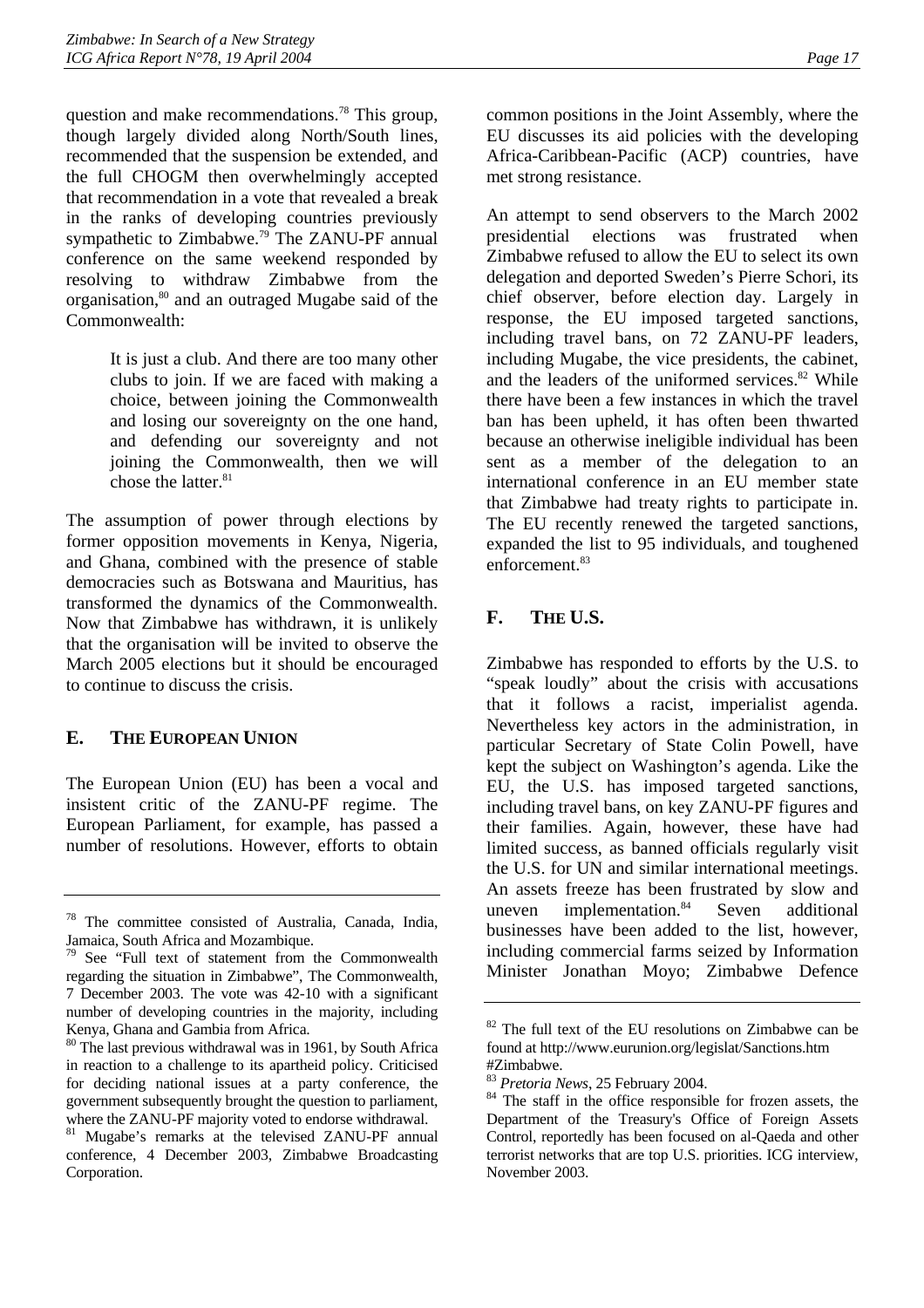Industries, a government-owned arms manufacturer; M&S Syndicate, a holding company owned by the ruling ZANU-PF; and two companies representing the interests of Zimbabwe Defence Forces General (retired) Vitalis Zvinavashe.<sup>85</sup>

The past few months have cast doubt on Washington's ability to respond effectively to the Zimbabwe crisis. Despite strong rhetoric, the U.S. appears too internally divided to engage directly. Policy is plagued by differences between the State Department and the National Security Council over how hard to press for South African action, with the latter blocking a more forward-leaning role.

The U.S. insists that it is ready to ratchet up pressure on Zimbabwe, including through South Africa, though Charles Snyder, Assistant Secretary of State for African Affairs, said, "the jury is out as to whether South Africa has done enough to help resolve the crisis",<sup>86</sup> and a senior official characterised the interaction with Pretoria on Zimbabwe as "a bit like a dialogue of the deaf". $87$ Despite concern about South Africa's continuing inaction, some U.S. officials believe there may be more movement after the April presidential election there.[88](#page-22-5) Meanwhile, a senior official said, "NEPAD was dead on arrival because of the lack of action on the part of Africa regarding Zimbabwe. NEPAD's first test case failed".<sup>89</sup>

# <span id="page-22-0"></span>**VI. TOWARD A NEW STRATEGY**

# <span id="page-22-1"></span>**A. OBJECTIVE: A FREE AND FAIR ELECTORAL PROCESS**

The restoration of full legitimacy -- domestic and international -- for the Zimbabwean government is of fundamental importance. A more representative, responsive government with international support would be able to address the core economic and humanitarian problems and reverse the deterioration of governing institutions in the country. Responses to the crisis, however, have been inadequate and ineffectual at all levels.

The MDC has been able neither to negotiate a new power or electoral dispensation with the government nor apply significant pressure through mass action. Other organisations' efforts at civil disobedience have similarly failed. South Africa's engagement with the regime has produced no apparent modifications in its actions while Zimbabwe's other regional neighbours have largely tried to keep their distance from the problem. The wider international community, particularly the U.S. and EU, have spoken fairly loudly but primarily just hoped that South Africa would succeed in promoting an inter-party agreement between ZANU-PF and the MDC, at least over a new electoral framework, schedule, and process. It is apparent this will not happen in current circumstances. Maintaining a negotiated solution - whether across the full range of the country's problems or limited to an electoral framework -- as the principal objective of international engagement is no longer realistic.

The international community should refocus on a different objective. Given the overriding importance of the March 2005 elections, it should be ensuring that there are specific, clear benchmarks for the campaign and vote, and an agreed response in the event those standards are not respected. The U.S. and EU should work together and closely with SADC, the AU and the UN in crafting the benchmarks and the accompanying timelines, which should be based on the SADC

<span id="page-22-2"></span><sup>85 &</sup>quot;Zimbabwe: Sanctions Enhancement", U.S. Department of State Press Statement, 2 March 2004. Available at http://www.state.gov/r/pa/prs/ps/2004/30091.htm.

<span id="page-22-3"></span><sup>86</sup> *Business Day* (South Africa), 3 March 2004. 87 ICG interview, March 2004.

<span id="page-22-4"></span>

<span id="page-22-5"></span><sup>88</sup> ICG interviews, March 2004.

<span id="page-22-6"></span><sup>89</sup> ICG interview, March 2004.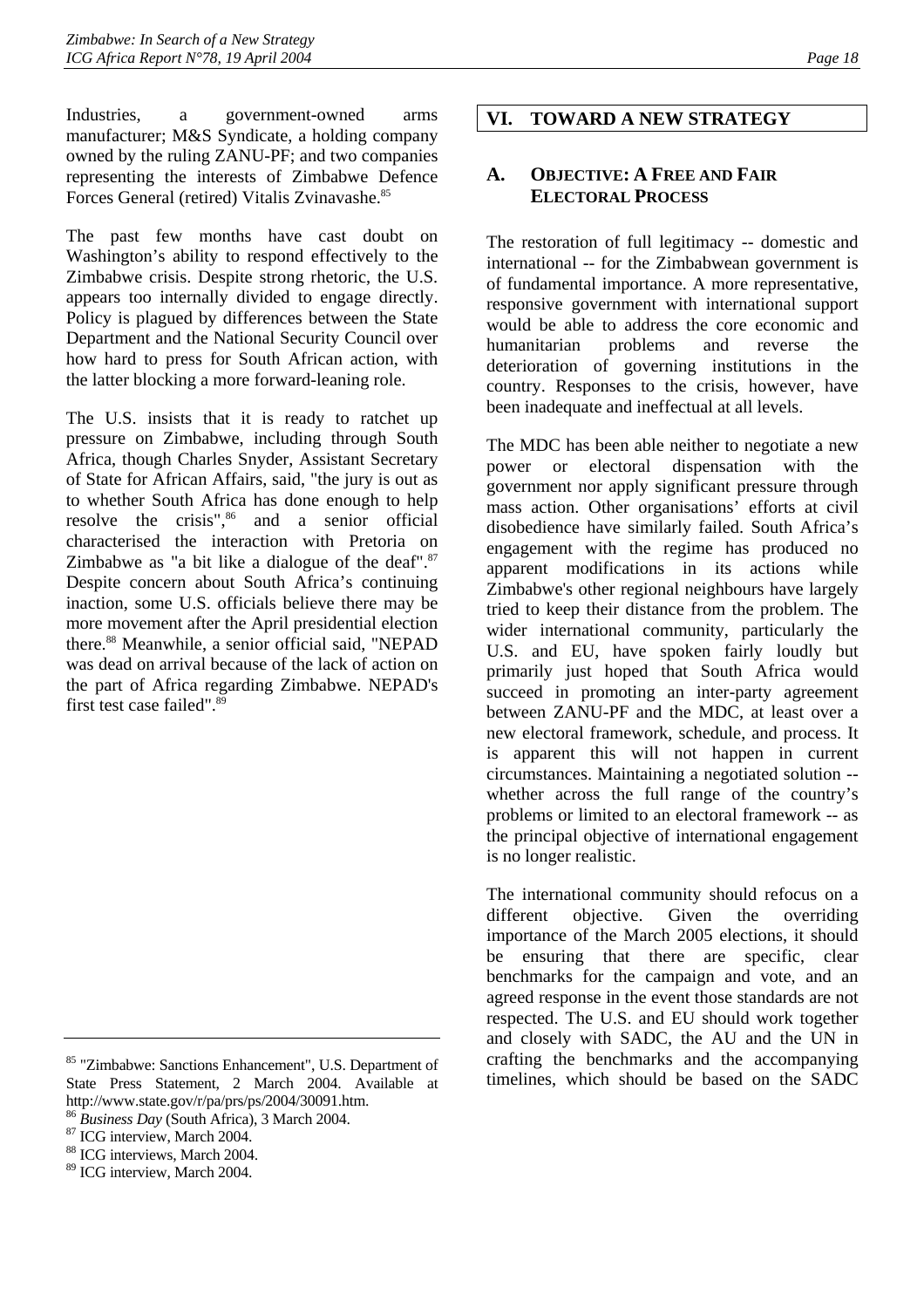Norms and Standards of a Free and Fair Election.<sup>90</sup> There should be a procedure for reaching an early conclusion as to whether the electoral process, not the voting day itself, is free and fair, and specific repercussions should be spelled out for significant violations.

At the same time, the opposition MDC and civil society should also take into account the SADC norms and standards, be precise about what specific conditions must be met, and make clear that if they are not, they will boycott the electoral process.

The outcome of the March 2005 elections will be a foregone conclusion unless at a minimum:

- **D** POSA and AIPPA are repealed and the Electoral Act amended;
- $\Box$  the airwaves are opened and independent papers allowed to publish;
- $\Box$  the voters roll is audited and, if necessary, a new voter registration exercise is supervised by the UN;
- □ partisan electoral officials are replaced;
- $\Box$  the militias are disbanded and militia camps shut;
- professional, non-partisan policing is restored;
- the MDC has access to rural areas;
- the Electoral Supervisory Commission is replaced with an independent body to oversee the electoral process; and
- credible international observers are granted unhindered access to the entire electoral process.

ZANU-PF anticipates that the elections will be certified as free and fair, at least by many observers, if the days on which votes are cast are calm and violence-free. The region and the broader international community must ensure that it understands much more is required.

# <span id="page-23-0"></span>**B. TACTICS: GETTING TO A CREDIBLE ELECTION**

# <span id="page-23-1"></span>**1. Coalition-building**

A great deal of diplomatic effort will be required to build a coalition of countries that agree on benchmarks and on the consequences if they are systematically violated. Because of the crisis stage in which Zimbabwean society finds itself, this will be more than an exercise in the promotion of democracy; it will be a conflict prevention effort.

It is vital that the core of any strategy be seen as emanating from African decisions -- hence the importance of basing it on an existing SADC undertaking. The U.S. and EU should appoint envoys to work and travel together to enunciate a consensus around the SADC norms and standards. They should begin by coming to agreement with the bulk of SADC countries, including South Africa, followed closely by Nigeria and other key AU member states. Success in these initial contacts should send a clear message that if the preconditions for a legitimate election are not met early on**,** the international community will reject the electoral process even before polling day.

The NEPAD initiative sets credible elections as a priority, and, as the U.S. has indicated, Western responsiveness to it is influenced by how Zimbabwe is handled. Consequently, particular efforts should be made to draw in African leaders who are strong NEPAD supporters, including Presidents Obasanjo, Wade of Senegal and Bouteflika of Algeria.

The use of other potential leverage to attract support for the concept could be counter-productive and would need to be weighed carefully. For example, the U.S. is negotiating a free trade agreement with southern African states and will be determining which countries are eligible for Millennium Challenge Account funding.

Maximum efforts should be expended to reach agreement on what steps would be taken if the electoral process does not meet the benchmarks. These should depend significantly on what Zimbabwean civil society leaders say they can endure. Like South African civic leaders during apartheid, Zimbabweans have to spell out what they want from their government and what should result if it does not deliver. Donors should make the

<span id="page-23-2"></span><sup>90</sup> The "Norms and Standards for Elections in the SADC Region" were adopted by the SADC Parliamentary Forum plenary assembly on 25 March 2001 in Windhoek, Namibia. They are discussed in detail in ICG Africa Briefing, *Zimbabwe's Election: The Stakes for Southern Africa*, 11 January 2002, pp. 4-7.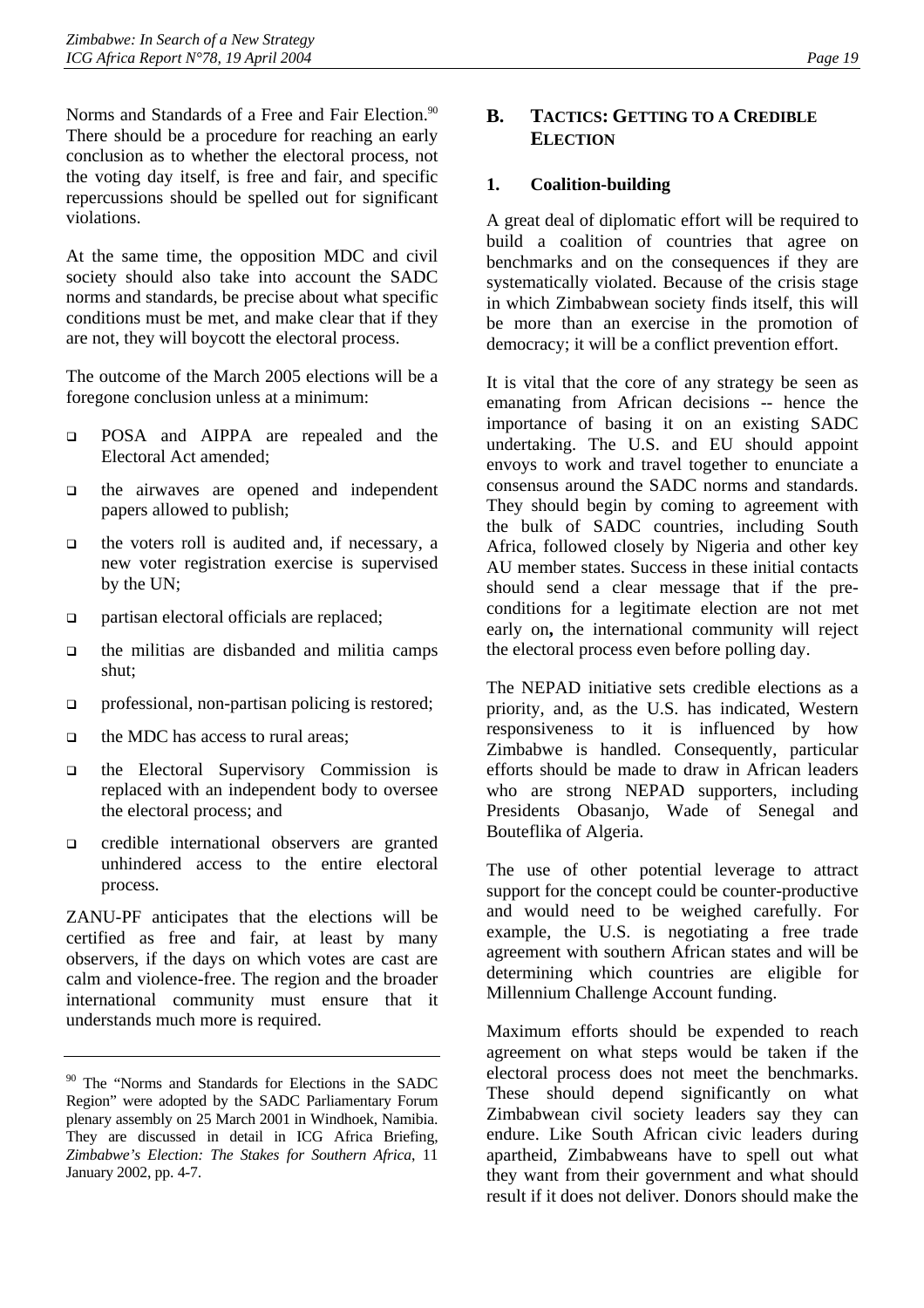calculation, and indeed the entire diplomatic exercise, more attractive, however, by concurrently drafting a recovery assistance plan that outlines the significant assistance for debt relief, economic development and land reform they would make available to Zimbabwe if it passes the electoral test.

# <span id="page-24-0"></span>**2. UN technical assistance and observation**

The UN should have an important say on how elections are held in Zimbabwe. It needs to demonstrate a keen interest -- through its personnel on the ground and the Secretariat in New York -- in the benchmarks that are used and in particular in assessing whether they are met. It should make a preliminary examination of the conditions for the conduct of elections, including legal, political, human rights, material and institutional issues. Then Secretary-General Annan should ensure that any team of long-term observers sent into the country and any election financing are directed toward implementing and monitoring the benchmarks.

# <span id="page-24-1"></span>**3. Negotiating conditions**

While inter-party negotiations to settle the country's broad range of issues appear to be a nonstarter, it is just possible that a strong international concentration on the March 2005 elections could create an environment in which ZANU-PF would feel obliged to talk with the MDC about that more circumscribed topic. This almost certainly will not happen unless key African countries push hard for it, South Africa in particular. The detailed measures on which agreement would be aimed for would be those listed above.

The churches in Zimbabwe have made efforts to guide the country to transition and are largely seen as neutral. However, given the country's political polarisation, any negotiations process would probably need to be facilitated by a credible external group. SADC and the AU are best positioned to become involved. Any hint of Western leadership would likely cause ZANU-PF to pull out.

If talks were to begin, the facilitators might offer training and support to both parties to help avoid deadlocks over petty issues. If negotiations moved ahead, the legal reforms might require some outside financial support. Finally, there could be scope for expert advice on drafting legislation.

### <span id="page-24-2"></span>**4. Pressure**

The international community will need to review the measures open to it to persuade ZANU-PF to satisfy the benchmarks that should be established for the 2005 elections. ZANU-PF officials constantly raise the EU and U.S. targeted sanctions, demonstrating that though only an irritant, they have an impact. Brussels and Washington should quietly prepare to expand the list to include the business associates and the family members of key ZANU-PF officials, and they should implement this expansion without delay unless ZANU-PF begins to cooperate with the MDC and the international community on the conduct of free and fair elections based on the SADC norms and standards. Public diplomacy should be widely used so that the extent to which ZANU-PF officials are looting the state becomes better known in Zimbabwe and throughout the region. $91$ 

Calls for broader economic sanctions should be resisted at this stage, as should any reduction in the food assistance feeding millions of Zimbabweans. While such aid continues to be manipulated by the ruling party in some areas, it is also the only food to which many poor and hungry Zimbabweans have access. Through its Grain Marketing Board, the government controls distribution of all locally produced grain, much of which is sold strictly to ZANU-PF loyalists, business interests and even cabinet ministers. Donors, therefore, must do everything in their capacity to guarantee the fair availability of what they provide, notably ensuring that the principle of non-partisan distribution is upheld by tightening their controls and refusing to give local chiefs or officials a role where this can be manipulated by the ruling party. Statements like the UN's insistence in January 2004 that the government release 240,000 tons of maize stocks it holds $92$  should be encouraged, and donors must insist on their right to monitor distributions. The Secretary-General, backed by Security Council members, needs to ensure that UN personnel on the ground are forceful on such matters.

<span id="page-24-3"></span><sup>&</sup>lt;sup>91</sup> Internal EU documents indicate that 90 per cent of EU humanitarian aid funding to Zimbabwe is diverted into ZANU-PF-linked agencies, particularly through use of the parallel exchange market.

<span id="page-24-4"></span><sup>&</sup>quot;Agency asks Zimbabwe to Release Stored Food", *The New York Times*, 23 January 2004.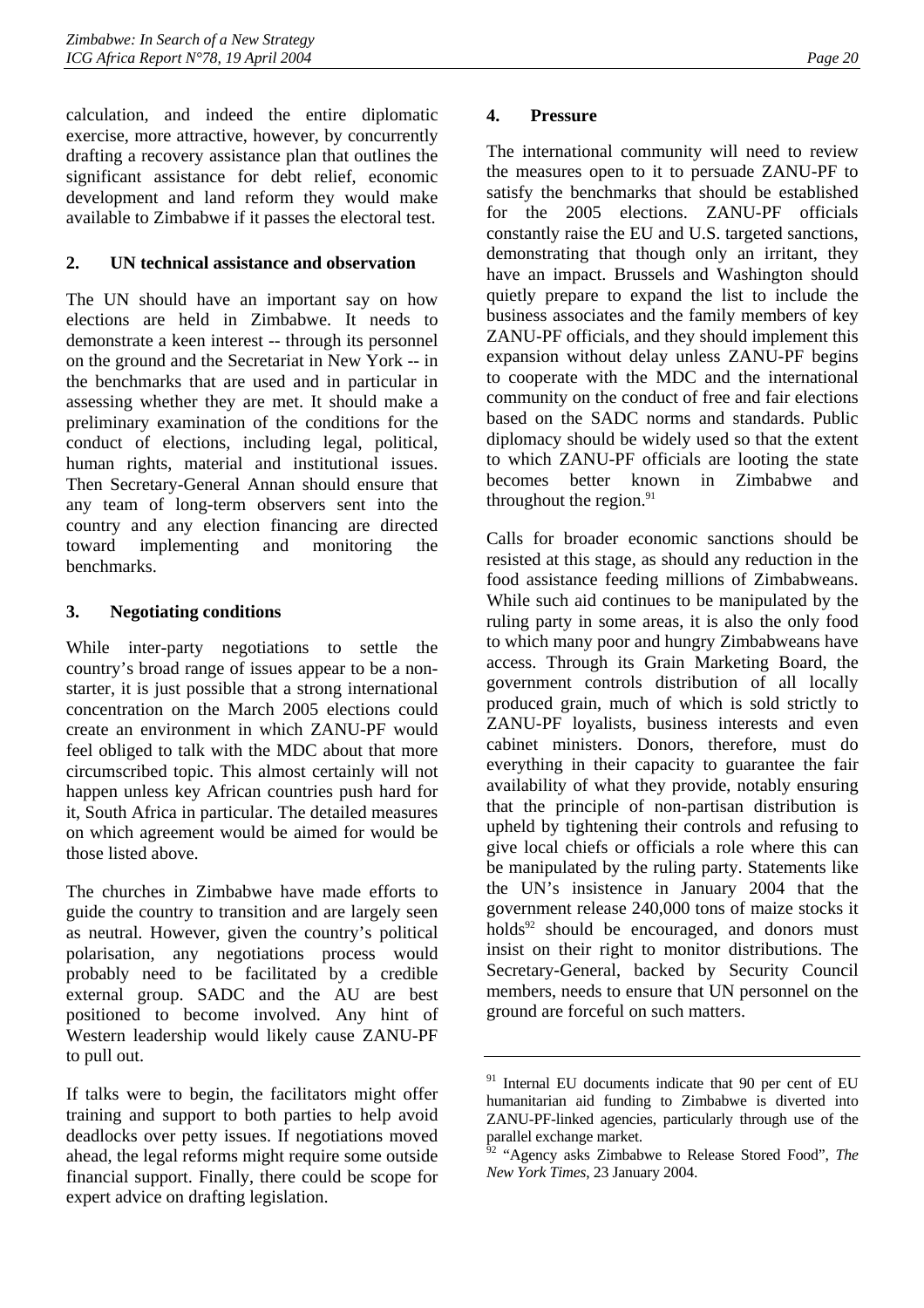If the benchmarks are not met, and the electoral process is not credible, the MDC will face a fundamental strategic dilemma. If it stays in the race and loses badly, many observers who show up only for the election itself rather than follow the entire process may deem the election to have been free and fair. A defeated MDC would then face an increasingly difficult environment internally and externally. If it boycotts the election, it would lose all its seats and might have less moral authority with which to call for public protest against an election it did not contest. It might also alienate some regional states. Should the wider international community fail to react strongly to the flawed electoral process, the MDC could be left with nothing to show for its efforts over the last five years.

Some within the party argue that building democracy in Zimbabwe is a long-term battle. The MDC must expect setbacks, they say, but should remain committed to working from within the system to widen the democratic space. Others argue that continued participation simply legitimises an illegitimate government. Still others ask whether it is time to go underground and confront the state more directly.

ZANU-PF needs a compliant MDC that participates at all levels in order to maintain a veneer of democracy sufficient to satisfy at least some of its prospective partners. A boycott of the elections is the wild card for which the regime may not have prepared itself. It would be the first effort of the MDC to seize the initiative on an issue since the 2000 constitutional referendum. It could also be a dangerously inflammatory manoeuvre.

The efficacy of the MDC's participation in Zimbabwe's governing institutions over the past few years is debatable. Its participation in parliament has restrained ZANU-PF somewhat, reduced inter-party tensions a bit and built bridges between them that could be useful in a future transition, helped to win by-election seats and urban council elections, and increased the space for alternative voices to be heard. On the other hand, participation has allowed a pretence of multi-party democracy to overshadow the reality of a drift back to a de facto one-party state. The opposition is derided and marginalised inside and outside of parliament, where processes are so abused that unconstitutional measures routinely pass. Presidential powers are increasingly used to circumvent the legislature. Parliament sits only infrequently, and its committees barely function. In an effort to reach out to the ruling party and appear a more legitimate negotiation partner, the MDC has limited its use of mass action, thus minimising some of the very pressure that is necessary to bring ZANU-PF to talks.

Non-violent mass action and civil disobedience can be important tools for expressing differences with autocratic regimes like Zimbabwe's. If targeted carefully, they can be catalysts for policy change and sometimes even promote transition. Civil disobedience is geared to undermining the support for illegitimacy. In Zimbabwe, however, the efforts of the opposition and civil society have been disorganised, and as a long-time observer noted, "Zimbabwe is unlike any other place in terms of what people are willing to tolerate".<sup>93</sup>

Nevertheless, one of the most effective levers of influence at the disposal of Zimbabweans could be to escalate non-violent mass action in protest if ZANU-PF fails to meet the benchmarks for free and fair elections in 2005. The personal rivalries and poor organisation that have marked previous efforts would have to be overcome. Leaders would have to be willing to participate on the front lines. The outcome would be highly unpredictable, but without any internal protest, the international community may well not react to electoral fraud with much more than press releases.

# <span id="page-25-0"></span>**C. INTERNATIONAL ROLES AND RESPONSIBILITIES**

# <span id="page-25-1"></span>**1. South Africa, SADC, AU**

South Africa remains best positioned to lead in bringing ZANU-PF to the negotiating table or persuading it to permit a free and fair election. Negotiations to end Zimbabwe's liberation struggle began only when both sides were convinced by their trusted allies that this was essential. Ian Smith began the process of capitulation when South Africa's then-prime minister, B.J. Vorster, personally persuaded him. Similarly, the insurgents, including Mugabe's ZANU, sat down to talk when the frontline states threatened to

<span id="page-25-2"></span><sup>&</sup>lt;sup>93</sup> ICG interview, March 2004.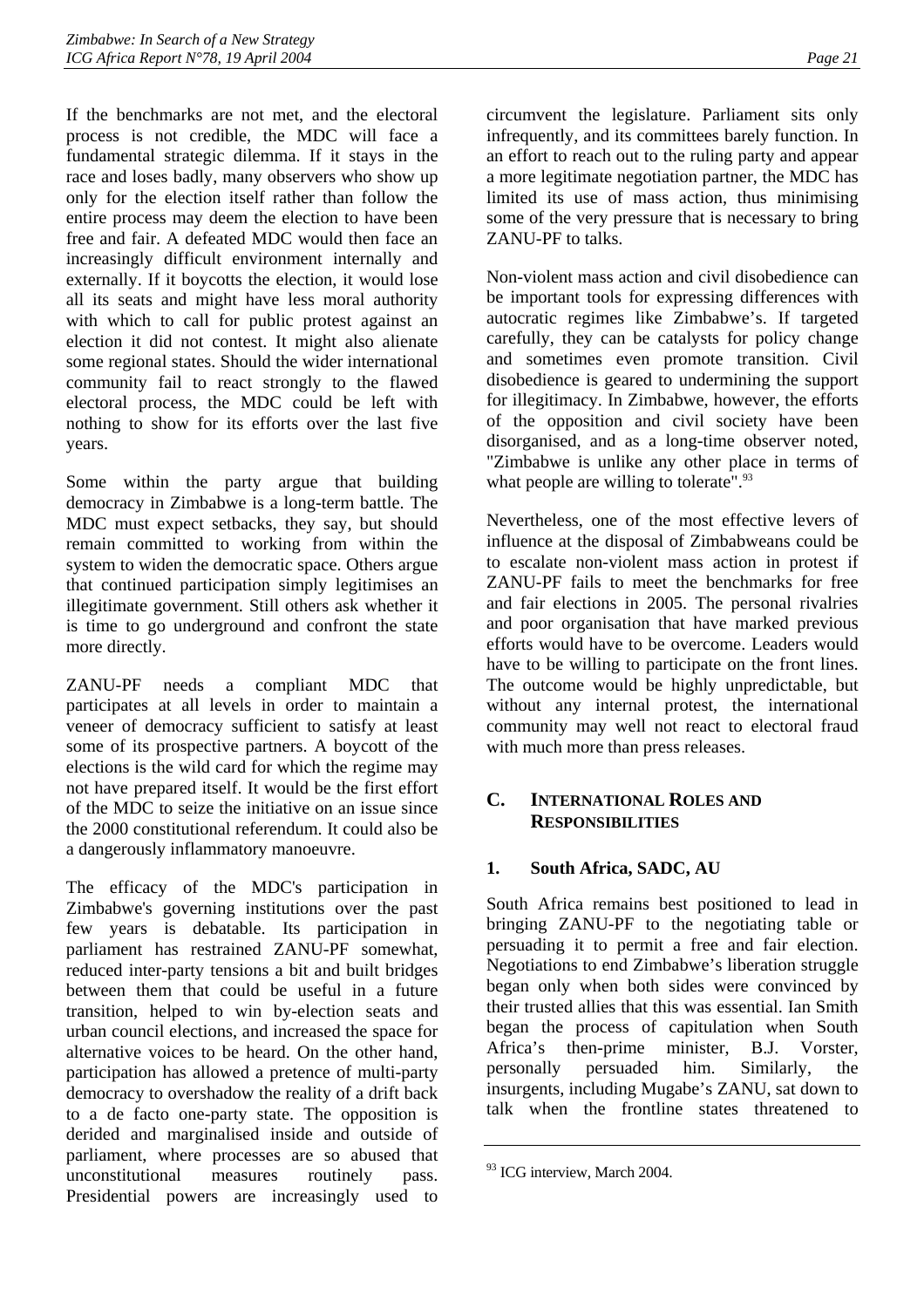withdraw support and send the Zimbabwean guerrillas home. While Mbeki will not cut economic ties, a threat of downgraded relations might move Mugabe.

Throughout Africa, regional bodies are playing an increasingly important role in addressing serious crises within neighbouring states. East African (IGAD) states have taken the lead in addressing the Sudan and Somalia conflicts. West Africans are promoting solutions in Sierra Leone, Liberia and Côte d'Ivoire. South Africa has had the primary share in facilitating negotiations in Burundi and the Congo (DRC). Among Africa's crises, it is only in Zimbabwe that regional actors have remained largely unengaged.

The regional body, SADC, is in a position to change this if several of its governments and its civil society voices build the case among member states, $94$  including by calling attention to the growing unease over Zimbabwe in the broader Africa-Caribbean-Pacific (ACP) grouping. The efforts over recent months by the MDC, Zimbabwean civil society and churches to lobby these states have been effective and should be enhanced. SADC should at least be front and centre in a campaign to persuade ZANU-PF to meet the minimum conditions for a free and fair election set out in the body's own norms and standards.

Similarly, the pan-African AU can both be an integral part of a coalition supporting March 2005 elections based on the SADC norms and standards and assist inter-party negotiations to establish conditions. Nigeria's Obasanjo has the stature to be the key linking figure. He should make frequent visits to Zimbabwe, perhaps working with a troika of other AU leaders. The newer democracies in the organisation and member states that have already shown their interest in the Zimbabwe problem such as Kenya, Malawi, Botswana, Ghana and Senegal should become more vocal.

# <span id="page-26-0"></span>**2. UN**

Kofi Annan can perform significant services by pushing President Mugabe immediately to allow a UN expert team into the country to make a survey of electoral conditions and requirements, and

informing the Zimbabwe government that international pressure will not ease until the legitimacy crisis is satisfactorily resolved. He should also directly engage Mugabe on the importance of negotiating seriously with the MDC at least about the election. The Security Council could back the effort by passing a resolution in support of benchmarks and timelines for the 2005 election based on the SADC norms and standards.

# <span id="page-26-1"></span>**3. EU and U.S.**

ICG has consistently argued that outside actors and institutions needs to be circumspect about public statements that condemn President Mugabe personally. These are too easily twisted by the Zimbabwean government and are suspect with many other African states. The EU and U.S. should concentrate upon broadening a consensus around the election strategy, especially by working with South Africa and SADC. The relationship between the U.S. and South Africa is trickiest, because the two countries have mutual interests that range far beyond Zimbabwe, which is the most significant point of divergence between them. But they share the end objective, a democratic Zimbabwe. Therefore, President Bush should reengage with President Mbeki to bring the South African leader on board with a joint elections-oriented strategy now that his effort to deliver progress with Mugabe his own way has failed.

<span id="page-26-2"></span><sup>&</sup>lt;sup>94</sup> ICG interview, December 2003.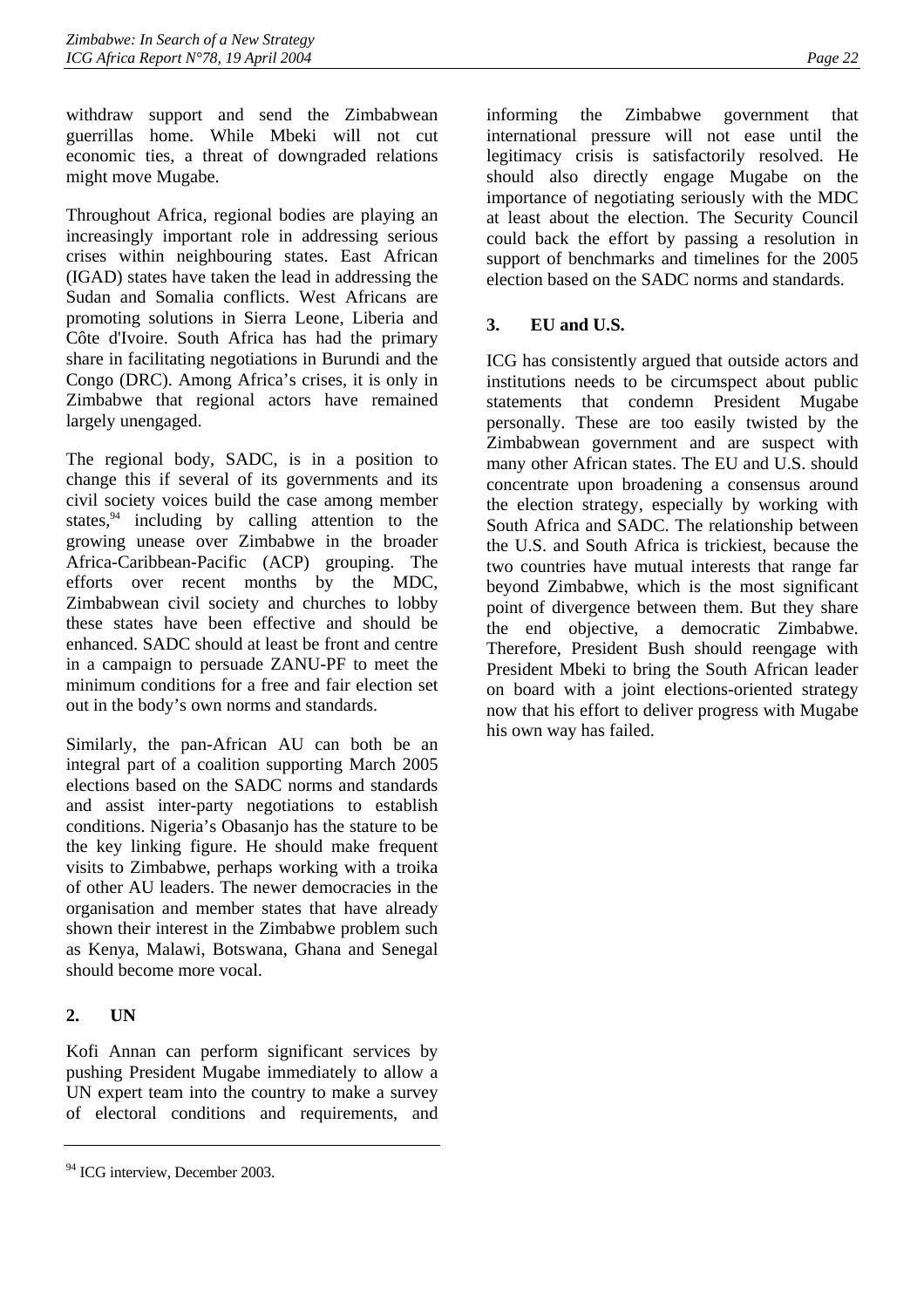### <span id="page-27-0"></span>**VII. CHALLENGES FOR A TRANSITION**

This report has focused on how the groundwork might be laid to initiate a smooth transition to Zimbabwe's next era. However, if a free and fair parliamentary election is held in March 2005 consistent with SADC norms and standards and produces an MDC victory, the country would only be at the threshold of that transition. In all likelihood, Robert Mugabe would still be president, and his party, ZANU-PF, would still dominate the executive branch of government and most of the command posts of the economy. There would still be need, therefore, for inter-party negotiation and broad consultation within the society on a large number of important issues. These might include a transitional authority and a transitional constitution, an exit strategy, possibly including immunity for Mugabe and other key members of the old power structure, a transitional justice and reconciliation strategy, and an economic recovery strategy.

Politicisation of the military and the appearance of opportunistic business profiteers are two phenomena that have been given considerable impetus by the events of the past few years and would need to be addressed early in a transition. President Mugabe has pursued a strategy of ensuring that national institutions, including parastatals, are controlled by current and retired military professionals loyal to him and ZANU-PF. Chief of logistics at the National Oil Company of Zimbabwe (NOCZIM), for example, is Lt. Col. Charles Bengia, a veteran of the Congo intervention. There has been a concerted effort to put military officials in leadership positions on the Grain Marketing Board.

The past four years have also seen an increase in the number of retired army commanders gaining political positions. These include Colonel Makova, parliamentarian for Bikita West, retired Brigadier Ambrose Mutinhiri in Marondera West and retired Air Marshal Tungamirai recently elected in Gutu North. The reshuffled cabinet has several retired army officials. The transition will need to reverse this trend and re-establish the professionalism of the security services if it is to lay a sound foundation for a lasting democracy.

The past five to ten years have also seen the rapid development of an elite black business class, which includes people like Mutuma Mawere (Schweppes,

Shabani Mine, First Bank, FSI, and insurance and real estate businesses), Ibbo Mandaza (Rainbow Tourism Group and holder of multiple farms) and Saviour Kasukuwere (ComOils, Hertz Tourism Company). If they and others of the elite feel threatened by the transition, they may act as spoilers. If their business interests are secured, they may welcome a new political dispensation that increases economic productivity and profit opportunity. A prudent transition strategy would seek to co-opt these elements if possible.<sup>95</sup>

<span id="page-27-1"></span>David Malungisa and Deprose Muchena, "The Zimbabwean Economy: Some Discussion Issues and Perspectives for the Transition", Prepared for the Crisis in Zimbabwe Coalition Conference on Dialogue and Transition, July 2003.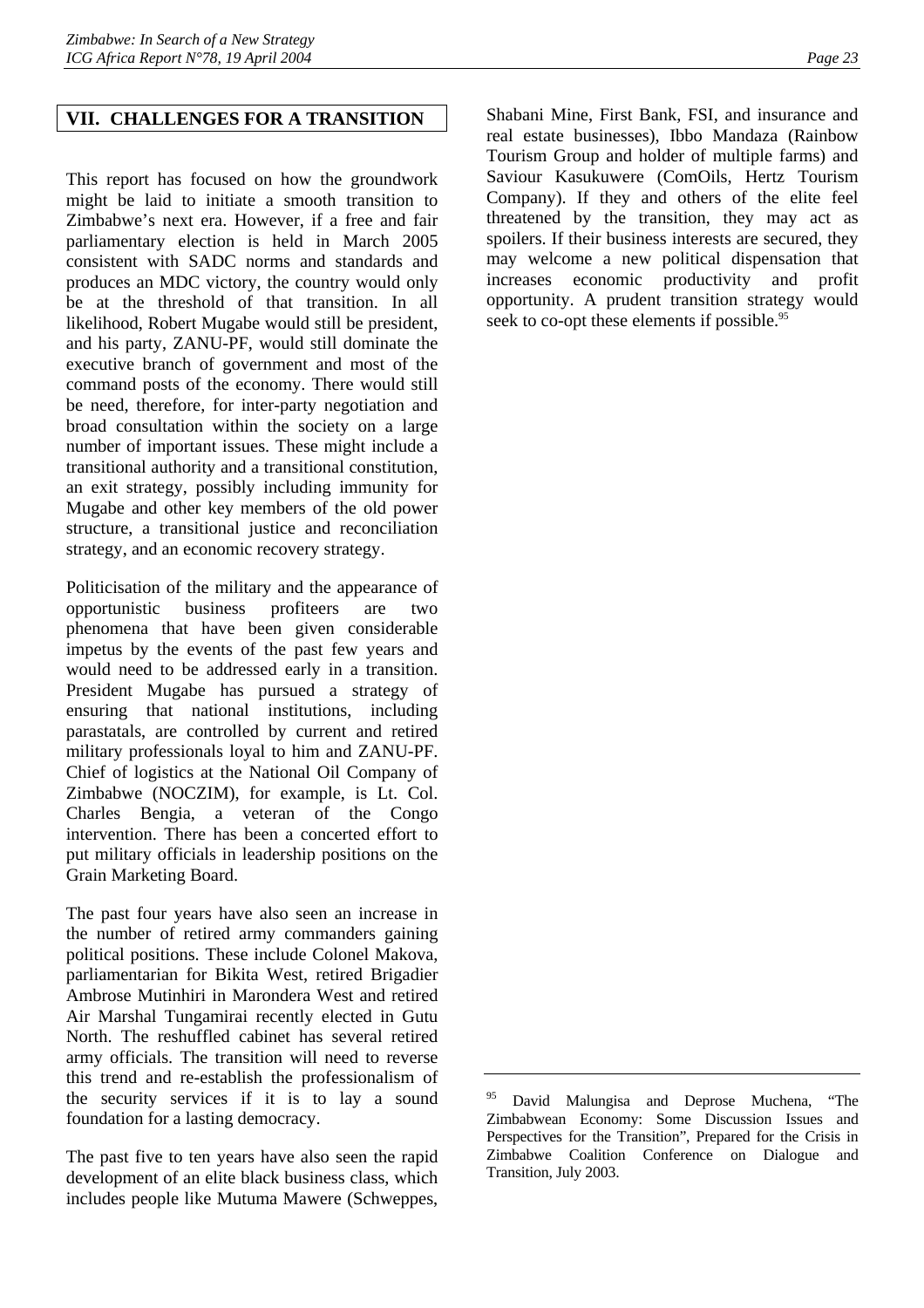# <span id="page-28-0"></span>**VIII.CONCLUSION**

It is by no means apparent that southern Africa and the wider international community yet appreciate the urgency of the Zimbabwe crisis. The objective of inter-party negotiations in 2004 to address the multiple aspects of that crisis appears to be no longer realistic. It is time for the international focus to shift, while there is still time, to making a difference around the next key event, the March 2005 parliamentary elections. If ZANU-PF is allowed to conduct them in its own way, it will be certain to use unfair means to gain a two-thirds majority that will allow it to cement its nondemocratic rule in an increasingly desperate environment.

Significant pressure needs to be brought to bear to create the conditions for a democratic election. South Africa's quiet diplomacy can no longer be regarded as Zimbabwe's saving hope. The Pretoria government said a year ago that it was working with Harare to obtain reform or repeal of POSA and AIPPA, two draconian pieces of legislation that have been selectively applied to sustain ZANU-PF hegemony. The only amendments, however, have strengthened their undemocratic nature. The increasingly partisan Supreme Court has upheld the

constitutionality of controversial sections of AIPPA, thereby allowing the minister of information to maintain a firm hold on the independent press. President Mugabe has exercised his powers to enact further repressive legislation specifically constructed to jail dissidents on flimsy grounds for up to 28 days.

There is a compelling need for SADC, Nigeria, emerging African democracies and the full AU, with its concern for the credibility of its NEPAD initiative, to step up and promote democracy in Zimbabwe. The U.S., EU, and UN all have roles to play in partnership with them as well as with South Africa in forging a consensus around benchmarks for free and fair elections that are based on the norms and standards already agreed to by SADC member states. International efforts must then concentrate on attempting to persuade the ZANU-PF regime to meet that electoral test, on assessing whether it has, and on agreeing to the greatest extent possible on consequences if it does not.

It is not too late for Zimbabwe to reverse course but putting a free and fair electoral process into operation over the coming year with the help of the international community is perhaps the last chance before it slips inexorably into failed state status.

### **Nairobi/Brussels, 19 April 2004**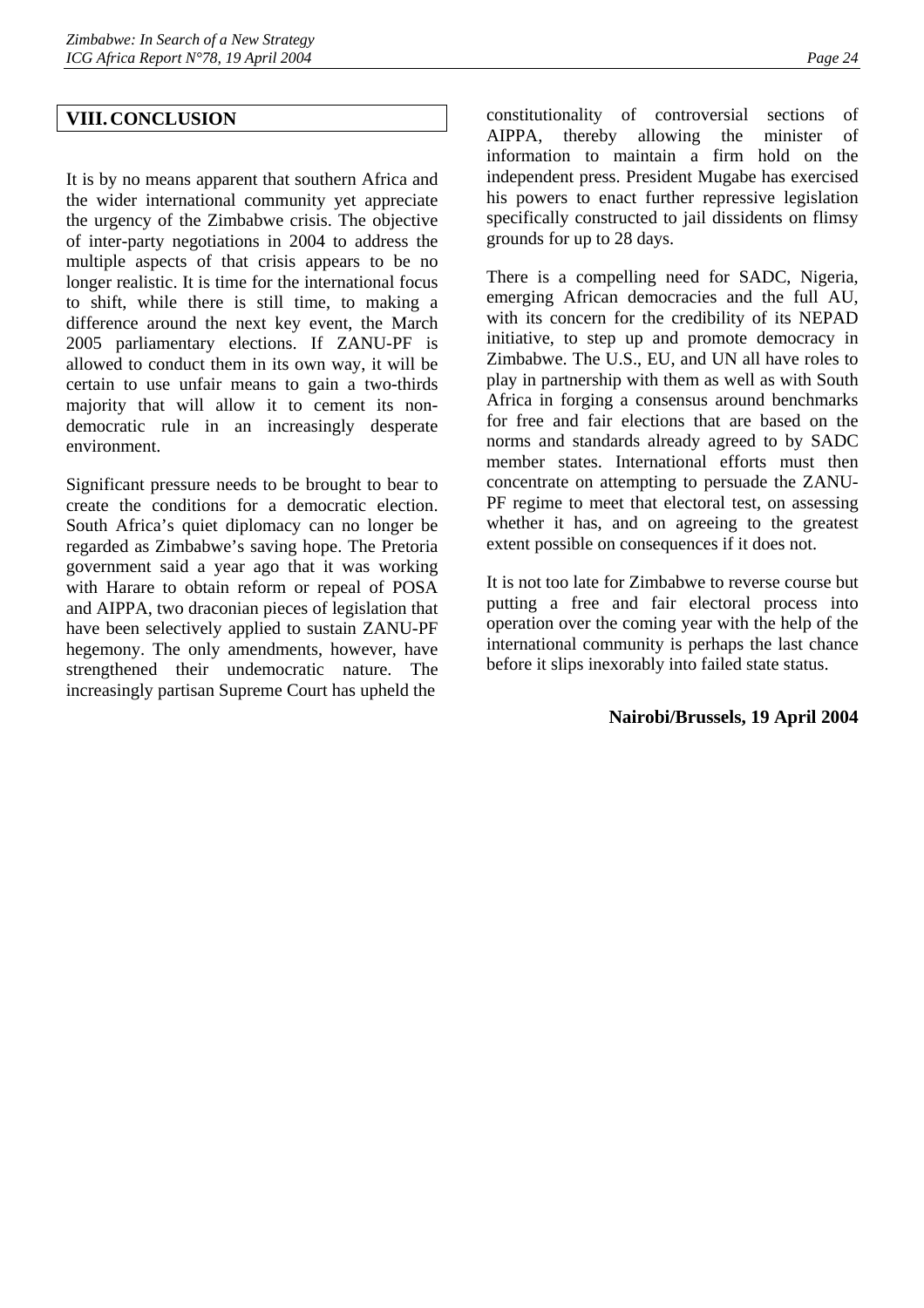# **APPENDIX A**

# **MAP OF ZIMBABWE**

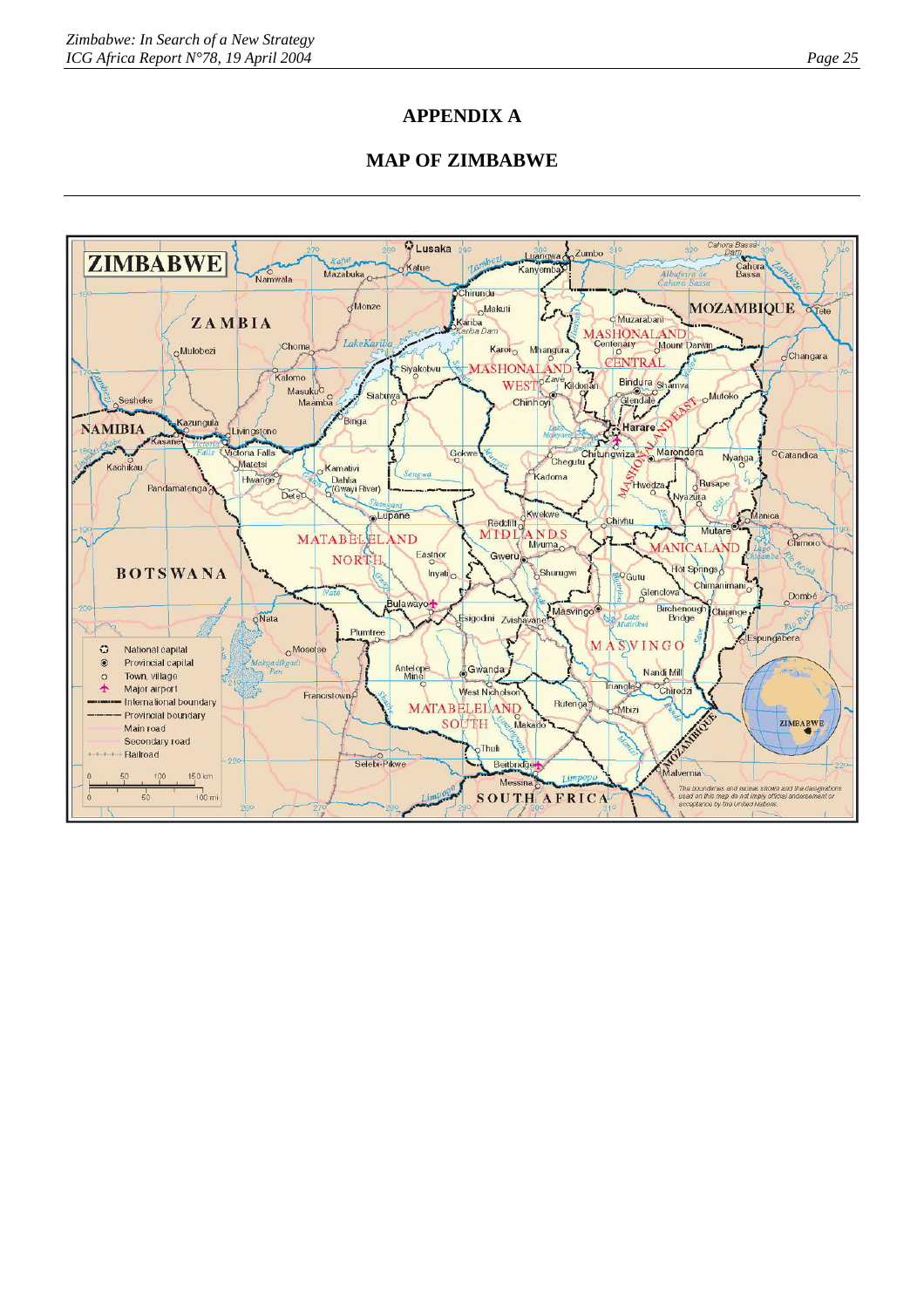# **APPENDIX B**

# **ABOUT THE INTERNATIONAL CRISIS GROUP**

The International Crisis Group (ICG) is an independent, non-profit, multinational organisation, with over 100 staff members on five continents, working through field-based analysis and high-level advocacy to prevent and resolve deadly conflict.

ICG's approach is grounded in field research. Teams of political analysts are located within or close by countries at risk of outbreak, escalation or recurrence of violent conflict. Based on information and assessments from the field, ICG produces regular analytical reports containing practical recommendations targeted at key international decision-takers. ICG also publishes *CrisisWatch*, a 12-page monthly bulletin, providing a succinct regular update on the state of play in all the most significant situations of conflict or potential conflict around the world.

ICG's reports and briefing papers are distributed widely by email and printed copy to officials in foreign ministries and international organisations and made generally available at the same time via the organisation's Internet site, www.crisisweb.org. ICG works closely with governments and those who influence them, including the media, to highlight its crisis analyses and to generate support for its policy prescriptions.

The ICG Board -- which includes prominent figures from the fields of politics, diplomacy, business and the media -- is directly involved in helping to bring ICG reports and recommendations to the attention of senior policy-makers around the world. ICG is chaired by former Finnish President Martti Ahtisaari; and its President and Chief Executive since January 2000 has been former Australian Foreign Minister Gareth Evans.

ICG's international headquarters are in Brussels, with advocacy offices in Washington DC, New York, London and Moscow. The organisation currently operates thirteen field offices (in Amman, Belgrade, Bogotá, Cairo, Freetown, Islamabad, Jakarta, Kathmandu, Nairobi, Osh, Pristina, Sarajevo and Tbilisi) with analysts working in over 40 crisis-affected countries and territories across four continents. In Africa, those countries include Burundi, Rwanda, the Democratic Republic of the Congo, Sierra Leone, Liberia, Guinea, Ethiopia, Eritrea, Somalia, Sudan, Uganda and Zimbabwe; in Asia, Indonesia, Myanmar, Kyrgyzstan, Tajikistan, Turkmenistan, Uzbekistan, Pakistan, Afghanistan, Kashmir and Nepal; in Europe, Albania, Bosnia, Georgia, Kosovo, Macedonia, Moldova, Montenegro and Serbia; in the Middle East, the whole region from North Africa to Iran; and in Latin America, Colombia.

ICG raises funds from governments, charitable foundations, companies and individual donors. The following governmental departments and agencies currently provide funding: the Australian Agency for International Development, the Austrian Federal Ministry of Foreign Affairs, the Canadian Department of Foreign Affairs and International Trade, the Canadian International Development Agency, the Dutch Ministry of Foreign Affairs, the Finnish Ministry of Foreign Affairs, the French Ministry of Foreign Affairs, the German Foreign Office, the Irish Department of Foreign Affairs, the Japanese International Cooperation Agency, the Luxembourgian Ministry of Foreign Affairs, the New Zealand Agency for International Development, the Republic of China Ministry of Foreign Affairs (Taiwan), the Royal Danish Ministry of Foreign Affairs, the Royal Norwegian Ministry of Foreign Affairs, the Swedish Ministry for Foreign Affairs, the Swiss Federal Department of Foreign Affairs, the Turkish Ministry of Foreign Affairs, the United Kingdom Foreign and Commonwealth Office, the United Kingdom Department for International Development, the U.S. Agency for International Development.

Foundation and private sector donors include Atlantic Philanthropies, Carnegie Corporation of New York, Ford Foundation, Bill & Melinda Gates Foundation, William & Flora Hewlett Foundation, Henry Luce Foundation Inc., John D. & Catherine T. MacArthur Foundation, John Merck Fund, Charles Stewart Mott Foundation, Open Society Institute, Ploughshares Fund, Sigrid Rausing Trust, Sasakawa Peace Foundation, Sarlo Foundation of the Jewish Community Endowment Fund, the United States Institute of Peace and the Fundação Oriente.

### **April 2004**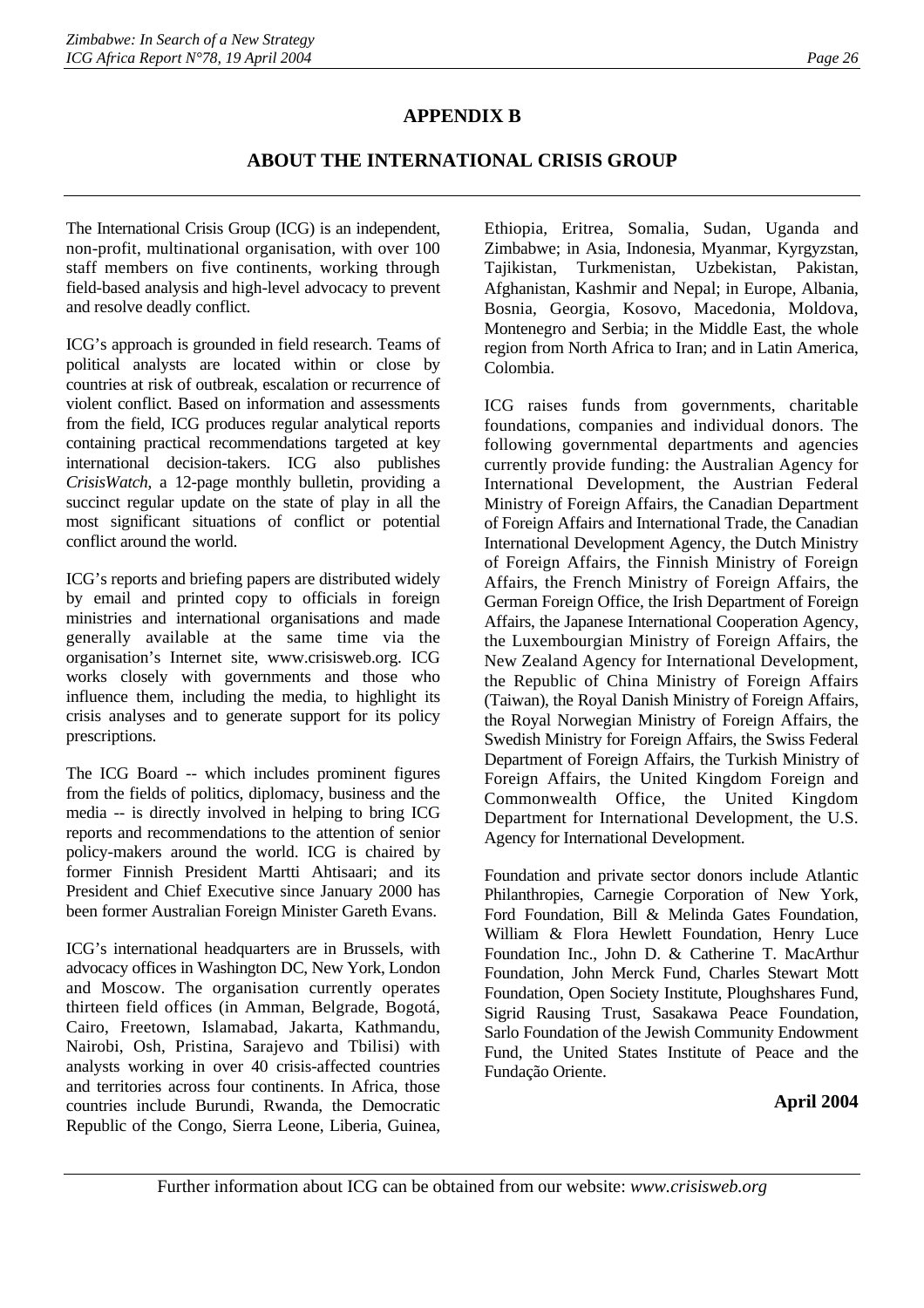# **APPENDIX C**

# **ICG REPORTS AND BRIEFING PAPERS ON AFRICA SINCE 2001**

### **CENTRAL AFRICA**

*From Kabila to Kabila: Prospects for Peace in the Congo,* Africa Report N°27, 16 March 2001

*Burundi: Breaking the Deadlock, The Urgent Need for a New Negotiating Framework*, Africa Report N°29, 14 May 2001 (also available in French)

*International Criminal Tribunal for Rwanda: Justice Delayed*, Africa Report N°30, 7 June 2001 (also available in French)

*Disarmament in the Congo: Investing in Conflict Prevention,* Africa Briefing, 12 June 2001

*Burundi: 100 Days to Put the Peace Process Back on Track*, Africa Report N°33, 14 August 2001 (also available in French)

*"Consensual Democracy" in Post Genocide Rwanda: Evaluating the March 2001 District Elections*, Africa Report N°34, 9 October 2001

*The Inter-Congolese Dialogue: Political Negotiation or Game of Bluff?* Africa Report N°37, 16 November 2001 (also available in French)

*Disarmament in the Congo: Jump-Starting DDRRR to Prevent Further War*, Africa Report N°38, 14 December 2001

*Rwanda/Uganda: A Dangerous War of Nerves*, Africa Briefing, 21 December 2001

*Storm Clouds over Sun City: The Urgent Need to Recast the Congolese Peace Process*, Africa Report N°38, 14 May 2002 (also available in French)

*Burundi: After Six Months of Transition: Continuing the War or Winning the Peace*, Africa Report N°46, 24 May 2002 (also available in French)

*The International Criminal Tribunal for Rwanda: The Countdown*, Africa Report N°50, 1 August 2002 (also available in French)

*The Burundi Rebellion and the Ceasefire Negotiations*, Africa Briefing, 6 August 2002

*Rwanda at the End of the Transition: A Necessary Political Liberalisation*, Africa Report N°53, 13 November 2002 (also available in French)

*The Kivus: The Forgotten Crucible of the Congo Conflict*, Africa Report N°56, 24 January 2003

*A Framework for Responsible Aid to Burundi*, Africa Report N°57, 21 February 2003

*Rwandan Hutu Rebels in the Congo: a New Approach to Disarmament and Reintegration,* Africa Report N°63, 23 May 2003 (also available in French)

*Congo Crisis: Military Intervention in Ituri*, Africa Report N°64, 13 June 2003

*The International Criminal Tribunal for Rwanda: Time for Pragmatism*, Africa Report N°69, 26 September 2003

*Refugees and Displaced Persons in Burundi -- Defusing the Land Time-Bomb*, Africa Report N°70, 7 October 2003 (only available in French)

*Réfugiés et Déplacés Burundais: Construire d'urgence un Consensus sur le Rapatriement et la Réinstallation*, Africa Briefing, 2 December 2003

*Northern Uganda: Understanding and Solving the Conflict*  Africa Report N°77, 14 April 2004

*HIV/AIDS as a Security Issue in Africa: Lessons from Uganda,* Issues Report N°3, 16 April 2004

### **HORN OF AFRICA**

*God, Oil & Country: Changing the Logic of War in Sudan*, Africa Report N°39, 28 January 2002

*Capturing the Moment: Sudan's Peace Process in the Balance*, Africa Report N°42, 3 April 2002

*Somalia: Countering Terrorism in a Failed State*, Africa Report N°45, 23 May 2002

*Dialogue or Destruction? Organising for Peace as the War in Sudan Escalates*, Africa Report N°48, 27 June 2002

*Sudan's Best Chance for Peace: How Not to Lose It*, Africa Report N°51, 17 September 2002

*Ending Starvation as a Weapon of War in Sudan*, Africa Report N°54, 14 November 2002

*Salvaging Somalia's Chance for Peace*, Africa Briefing, 9 December 2002

*Power and Wealth Sharing: Make or Break Time in Sudan's Peace Process,* Africa Report N°55, 18 December 2002

*Sudan's Oilfields Burn Again: Brinkmanship Endangers The Peace Process*, Africa Briefing, 10 February 2003

*Negotiating a Blueprint for Peace in Somalia*, Africa Report N°59, 6 March 2003

*Sudan's Other Wars,* Africa Briefing, 25 June 2003

*Sudan Endgame* Africa Report N°65, 7 July 2003

*Somaliland: Democratisation and Its Discontents*, Africa Report N°66, 28 July 2003

*Ethiopia and Eritrea: War or Peace?*, Africa Report N°68, 24 September 2003

*Sudan: Towards an Incomplete Peace*, Africa Report N°73, 11 December 2003

*Darfur Rising: Sudan's New Crisis*, Africa Report N°76, 25 March 2004

### **SOUTHERN AFRICA**

*Zimbabwe in Crisis: Finding a Way Forward*, Africa Report N°32, 13 July 2001

*Zimbabwe: Time for International Action*, Africa Briefing, 12 October 2001

*Zimbabwe's Election: The Stakes for Southern Africa*, Africa Briefing, 11 January 2002

*All Bark and No Bite: The International Response to Zimbabwe's Crisis*, Africa Report N°40, 25 January 2002

*Zimbabwe at the Crossroads: Transition or Conflict?* Africa Report N°41, 22 March 2002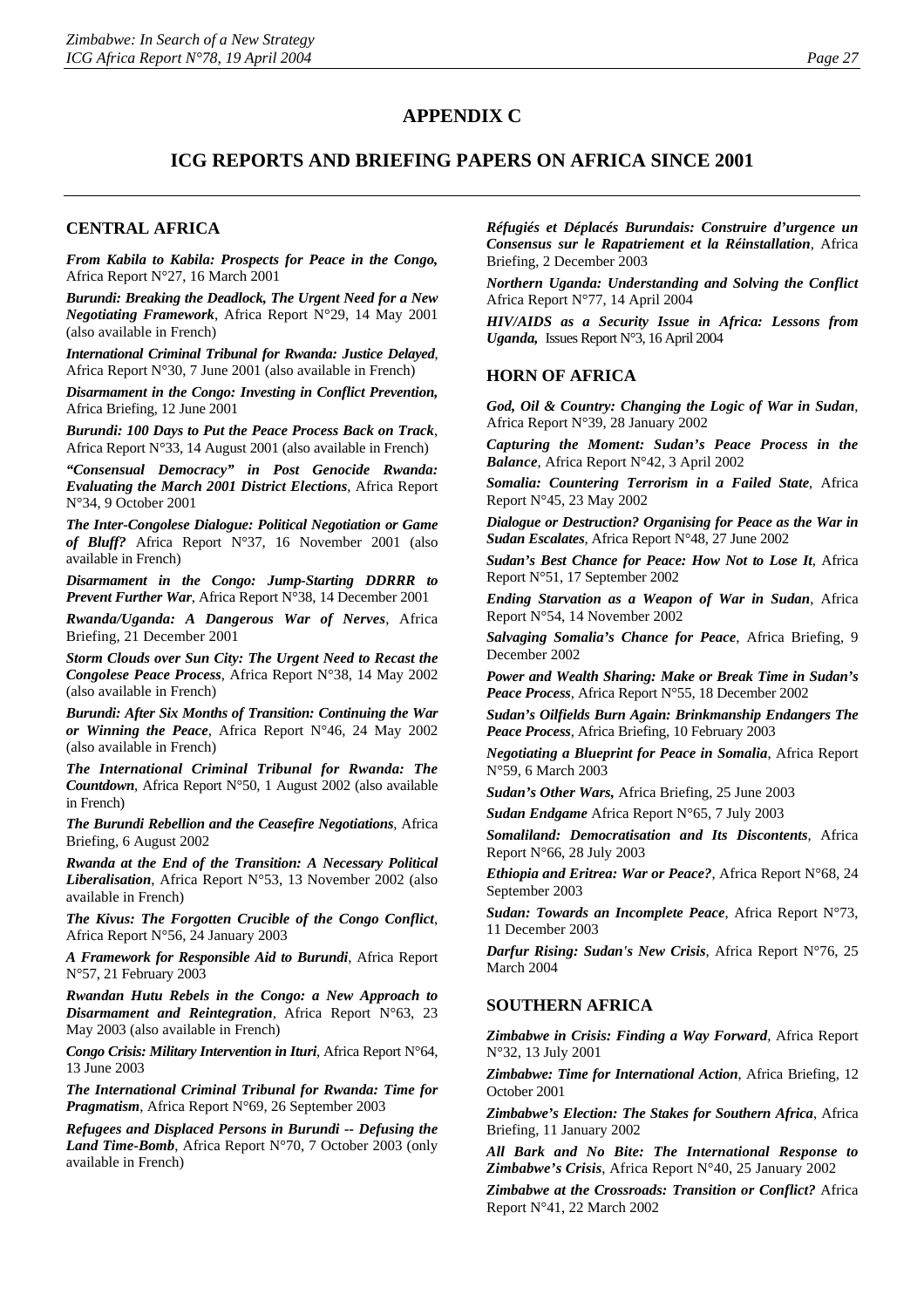*Zimbabwe: What Next?* Africa Report N° 47, 14 June 2002

*Zimbabwe: The Politics of National Liberation and International Division*, Africa Report N°52, 17 October 2002 *Dealing with Savimbi's Ghost: The Security and Humanitarian Challenges in Angola*, Africa Report N°58, 26 February 2003

*Zimbabwe: Danger and Opportunity*, Africa Report N°60, 10 March 2003

*Angola's Choice: Reform Or Regress*, Africa Report N°61, 7 April 2003

*Decision Time in Zimbabwe*, Africa Briefing, 8 July 2003

### **WEST AFRICA**

*Sierra Leone: Time for a New Military and Political Strategy*, Africa Report N°28, 11 April 2001

*Sierra Leone: Managing Uncertainty*, Africa Report N°35, 24 October 2001

*Sierra Leone: Ripe for Elections?* Africa Briefing, 19 December 2001

*Liberia: The Key to Ending Regional Instability*, Africa Report N°43, 24 April 2002

*Sierra Leone after Elections: Politics as Usual?* Africa Report N°49, 12 July 2002

*Liberia: Unravelling*, Africa Briefing, 19 August 2002

*Sierra Leone's Truth and Reconciliation Commission: A Fresh Start?*, Africa Briefing, 20 December 2002

*Tackling Liberia: The Eye of the Regional Storm*, Africa Report N°62, 30 April 2003

*The Special Court for Sierra Leone: Promises and Pitfalls of a "New Model"*, Africa Briefing, 4 August 2003

*Sierra Leone: The State of Security and Governance*, Africa Report N° 67, 2 September 2003

*Liberia: Security Challenges*, Africa Report N°71, 3 November 2003

*Côte d'Ivoire: "The War Is Not Yet Over"*, Africa Report N°72, 28 November 2003

*Guinée: Incertitudes autour d'une fin de règne*, Africa Report N°74, 19 December 2003 (only available in French)

*Rebuilding Liberia: Prospects and Perils*, Africa Report N°75, 30 January 2004

### **OTHER REPORTS AND BRIEFING PAPERS**

For ICG reports and briefing papers on:

- Asia
- Europe
- Latin America
- Middle East and North Africa
- **Issues**

.

• *CrisisWatch*

Please visit our website [www.crisisweb.org](http://www.crisisweb.org/)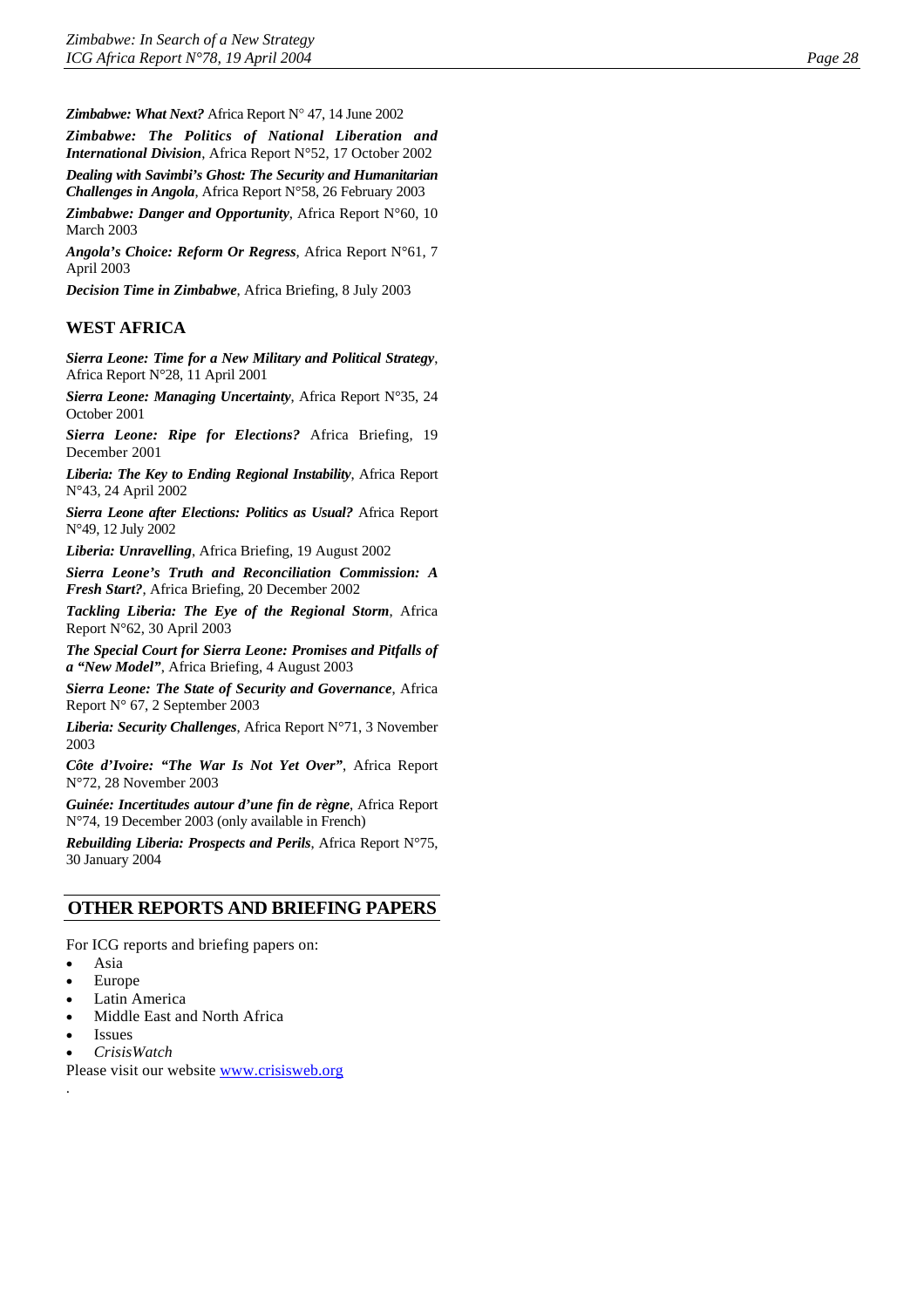# **APPENDIX D ICG BOARD MEMBERS**

### **Martti Ahtisaari, Chairman**

*Former President of Finland* 

**Maria Livanos Cattaui, Vice-Chairman**  *Secretary-General, International Chamber of Commerce* 

**Stephen Solarz, Vice-Chairman**  *Former U.S. Congressman* 

**Gareth Evans, President & CEO**  *Former Foreign Minister of Australia* 

### **S. Daniel Abraham**

*Chairman, Center for Middle East Peace and Economic Cooperation, U.S.* 

**Morton Abramowitz**  *Former U.S. Assistant Secretary of State and Ambassador to Turkey* 

**Kenneth Adelman**  *Former U.S. Ambassador and Director of the Arms Control and Disarmament Agency* 

**Richard Allen**  *Former U.S. National Security Advisor to the President* 

**Saud Nasir Al-Sabah**  *Former Kuwaiti Ambassador to the UK and U.S.; former Minister of Information and Oil* 

**Louise Arbour**  *Supreme Court Justice, Canada; Former Chief Prosecutor, International Criminal Tribunal for former Yugoslavia* 

**Oscar Arias Sanchez**  *Former President of Costa Rica; Nobel Peace Prize, 1987* 

**Ersin Arioglu**  *Member of Parliament, Turkey; Chairman, Yapi Merkezi Group* 

**Emma Bonino**  *Member of European Parliament; former European Commissioner* 

**Zbigniew Brzezinski**  *Former U.S. National Security Advisor to the President* 

**Cheryl Carolus**  *Former South African High Commissioner to the UK; former Secretary General of the ANC* 

**Jorge Castañeda**  *Former Foreign Minister, Mexico* 

**Victor Chu**  *Chairman, First Eastern Investment Group, Hong Kong* 

**Wesley Clark**  *Former NATO Supreme Allied Commander, Europe* 

**Uffe Ellemann-Jensen**  *Former Minister of Foreign Affairs, Denmark* 

**Ruth Dreifuss**  *Former President, Switzerland*  **Mark Eyskens**  *Former Prime Minister of Belgium* 

**Marika Fahlen**  *Former Swedish Ambassador for Humanitarian Affairs; Director of Social Mobilization and Strategic Information, UNAIDS* 

**Yoichi Funabashi**  *Chief Diplomatic Correspondent & Columnist, The Asahi Shimbun, Japan* 

**Bronislaw Geremek**  *Former Minister of Foreign Affairs, Poland* 

**I.K.Gujral**  *Former Prime Minister of India* 

**Carla Hills**  *Former U.S. Secretary of Housing; former U.S. Trade Representative* 

**Asma Jahangir**  *UN Special Rapporteur on Extrajudicial, Summary or Arbitrary Executions; Advocate Supreme Court, former Chair Human Rights Commission of Pakistan* 

### **Ellen Johnson Sirleaf**

*Senior Advisor, Modern Africa Fund Managers; former Liberian Minister of Finance and Director of UNDP Regional Bureau for Africa* 

**Mikhail Khodorkovsky**  *Chief Executive Officer, Open Russia Foundation* 

**Wim Kok**  *Former Prime Minister, Netherlands* 

**Elliott F. Kulick**  *Chairman, Pegasus International, U.S.* 

**Joanne Leedom-Ackerman**  *Novelist and journalist, U.S.* 

**Todung Mulya Lubis**  *Human rights lawyer and author, Indonesia* 

**Barbara McDougall**  *Former Secretary of State for External Affairs, Canada* 

**Mo Mowlam**  *Former Secretary of State for Northern Ireland, UK* 

**Ayo Obe**  *President, Civil Liberties Organisation, Nigeria* 

**Christine Ockrent**  *Journalist and author, France* 

**Friedbert Pflüger**  *Foreign Policy Spokesman of the CDU/CSU Parliamentary Group in the German Bundestag* 

**Surin Pitsuwan**  *Former Minister of Foreign Affairs, Thailand* 

**Itamar Rabinovich**  *President of Tel Aviv University; former Israeli Ambassador to the U.S. and Chief Negotiator with Syria*